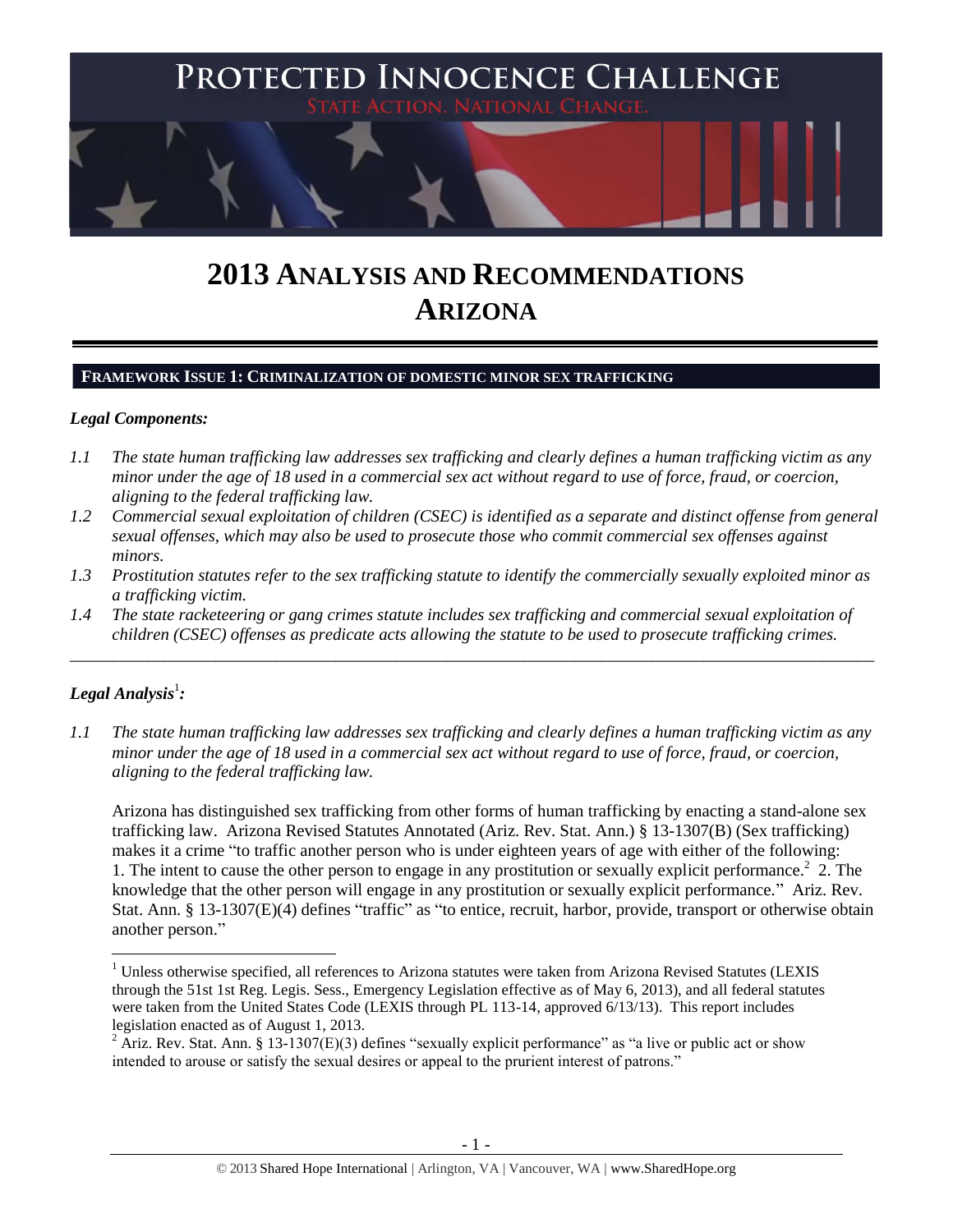<span id="page-1-0"></span>Sex trafficking is a Class 2 felony<sup>3</sup> with penalty enhancements (Dangerous crimes against children) for trafficking a minor under 15. Ariz. Rev. Stat. Ann. §§ 13-1307(D), 13-705(C).

*1.2 Commercial sexual exploitation of children (CSEC) is identified as a separate and distinct offense from general sexual offenses, which may also be used to prosecute those who commit commercial sex offenses against*  minors.

The following state laws create separate and specific crimes of commercial sexual exploitation of children:

- 1. Ariz. Rev. Stat. Ann. § 13-3212 (Child prostitution) criminalizes the sale and purchase of sex with a minor.<sup>5</sup> It states in part,
	- A. A person commits child prostitution by knowingly:
		- 1. Causing any minor to engage in prostitution.
		- 2. Using any minor for the purposes of prostitution.
		- 3. Permitting a minor who is under the person's custody or control to engage in prostitution.

4. Receiving any benefit for or on account of procuring or placing a minor in any place or in the charge or custody of any person for the purpose of prostitution.

5. Receiving any benefit pursuant to an agreement to participate in the proceeds of prostitution of a minor.

6. Financing, managing, supervising, controlling or owning, either alone or in association with others, prostitution activity involving a minor.

7. Transporting or financing the transportation of any minor with the intent that the minor engage in prostitution.

- B. A person who is at least eighteen years of age commits child prostitution by knowingly:
	- 1. Engaging in prostitution with a minor who is under fifteen years of age.

2. Engaging in prostitution with a minor who the person knows is fifteen, sixteen or seventeen years of age.

3. Engaging in prostitution with a minor who is fifteen, sixteen, or seventeen years of age.

. . . .

- 2. Ariz. Rev. Stat. Ann. § 13-3206 (Taking child for purpose of prostitution) makes it a crime if one "takes away any minor from the minor's father, mother, guardian or other person having the legal custody of the minor, for the purpose of prostitution . . . ." A conviction is punishable as a Class 4 felony, unless the minor is under 15, which makes a conviction punishable as a Class 2 felony since it is a dangerous crime against a child under Ariz. Rev. Stat. Ann. § 13-705(C).
- 3. Ariz. Rev. Stat. Ann. § 13-3552 (Commercial sexual exploitation of a minor) is a Class 2 felony with sentence enhancements if the minor is under 15. Ariz. Rev. Stat. Ann. §§ 13-3552(B), 13-705(D). The law states in part,

<sup>&</sup>lt;sup>3</sup> Here and elsewhere in this report that felony classifications are mentioned, they result in the following imprisonment ranges pursuant to Ariz. Rev. Stat. Ann. § 13-702: Class 2 is punishable by imprisonment of 4-10 years (presumptive 5 years), Class 3 is punishable by imprisonment of 2.5 to 7 years (presumptive 3.5. years), Class 4 is punishable by imprisonment of 1.5 to 3 years (presumptive 2.5 years), Class 5 is punishable by imprisonment of .75 to 2 years (presumptive 1.5 years), and Class 6 is punishable by .5 to 1.5 years (presumptive 1 year). These penalties are listed without consideration of aggravating or mitigating factors, which increase or reduce the penalties respectively, according to the guidelines given in Ariz. Rev. Stat. Ann. § 13-702. All classes of felonies are punishable by possible fines up to \$150,000. Ariz. Rev. Stat. Ann. § 13-801.

<sup>&</sup>lt;sup>4</sup> See infra Sections 2.4 and 3.1 for charts outlining the relevant penalty provisions for offenses listed in this section.

 $<sup>5</sup>$  Ariz. Rev. Stat. Ann. § 13-3212 has a complicated penalty structure, which is set out below under Section 2.4.</sup>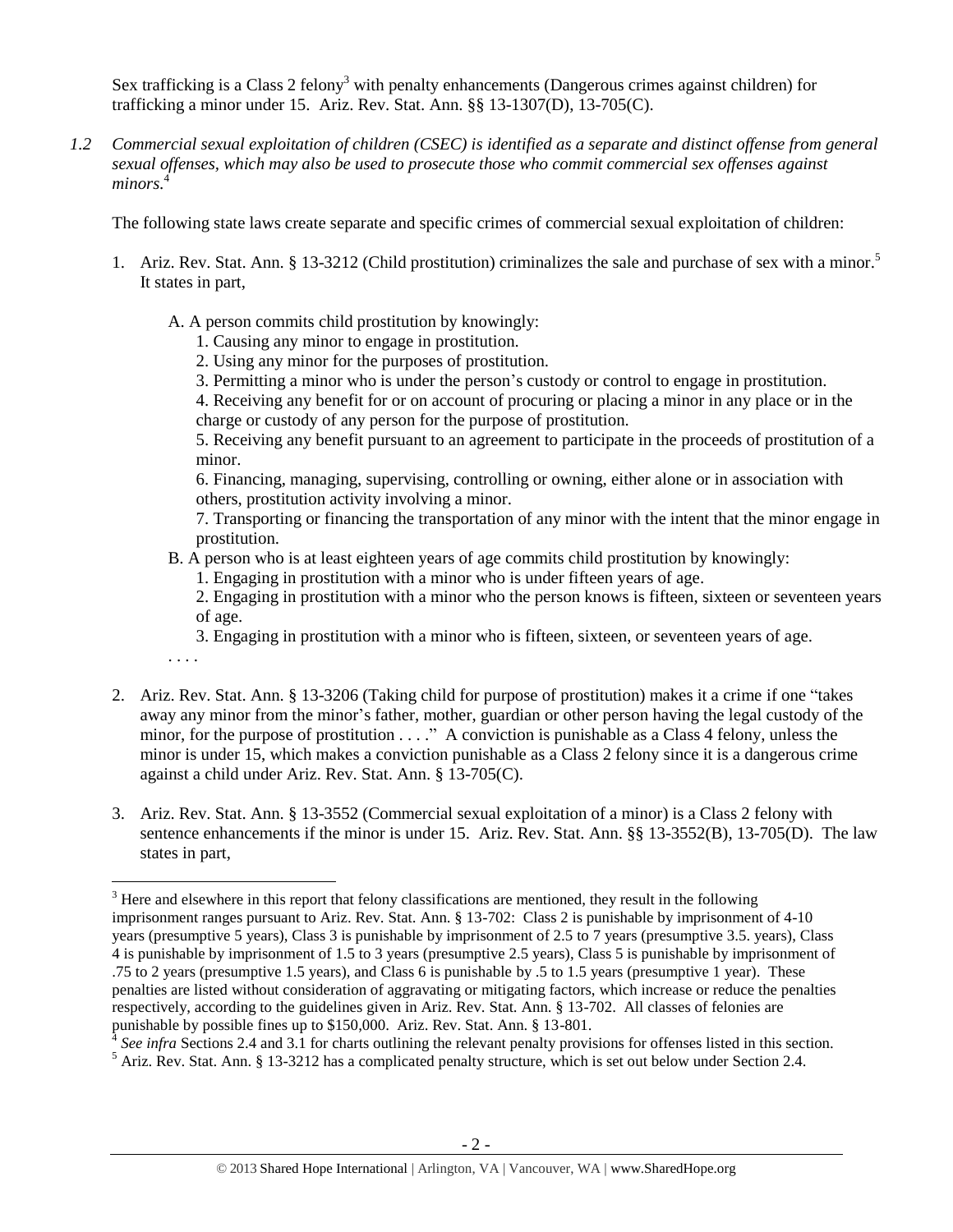A. A person commits commercial sexual exploitation of a minor by knowingly:

1. Using, employing, persuading, enticing, inducing or coercing a minor to engage in or assist others to engage in exploitive exhibition or other sexual conduct<sup>6</sup> for the purpose of producing any visual depiction or live act depicting such conduct.

2. Using, employing, persuading, enticing, inducing or coercing a minor to expose the genitals or anus or the areola or nipple of the female breast for financial or commercial gain.

3. Permitting a minor under the person's custody or control to engage in or assist others to engage in exploitive exhibition or other sexual conduct for the purpose of producing any visual depiction or live act depicting such conduct.

4. Transporting or financing the transportation of any minor through or across this state with the intent that the minor engage in prostitution, exploitive exhibition or other sexual conduct for the purpose of producing a visual depiction or live act depicting such conduct.

. . . .

 $\overline{a}$ 

Other sexual exploitation laws that may apply in cases of commercial sexual exploitation of a child although they do not specify commercial exchanges include the following:

- 1. Ariz. Rev. Stat. Ann. § 13-3553 (Sexual exploitation of a minor) states that a person commits a crime by knowingly "1. Recording, filming, photographing, developing or duplicating any visual depiction in which a minor is engaged in exploitive exhibition or other sexual conduct. 2. Distributing, transporting, exhibiting, receiving, selling, purchasing, electronically transmitting, possessing or exchanging any visual depiction in which a minor is engaged in exploitive exhibition or other sexual conduct." Violating Ariz. Rev. Stat. Ann. § 13-3553 is a Class 2 felony with sentence enhancements if the minor is under 15. Ariz. Rev. Stat. Ann. §§ 13-3553(C), 13-705(D).
- 2. Ariz. Rev. Stat. Ann. § 13-3554 (Luring a minor for sexual exploitation) makes "offering or soliciting sexual conduct with another person knowing or having reason to know that the other person is a minor" a crime. The statute is a Class 3 felony with sentence enhancements if the minor is under 15. Ariz. Rev. Stat. Ann. §§ 13-3554(C), 13-705(E).
- 3. Ariz. Rev. Stat. Ann. § 13-3560(A), (C) (Aggravated luring a minor for sexual exploitation) makes the following actions a Class 2 felony, with sentence enhancements under Ariz. Rev. Stat. Ann. § 13- 705(D) if the minor is under 15:

A. A person commits aggravated luring a minor for sexual exploitation if the person does both of the following:

 $6$  Ariz. Rev. Stat. Ann. § 13-3551, which provides the definitions for chapter 35.1, states in subsection (9),

<sup>9.</sup> "Sexual conduct" means actual or simulated:

<sup>(</sup>a) Sexual intercourse, including genital-genital, oral-genital, anal-genital or oral-anal, whether between persons of the same or opposite sex.

<sup>(</sup>b) Penetration of the vagina or rectum by any object except when done as part of a recognized medical procedure.

<sup>(</sup>c) Sexual bestiality.

<sup>(</sup>d) Masturbation, for the purpose of sexual stimulation of the viewer.

<sup>(</sup>e) Sadomasochistic abuse for the purpose of sexual stimulation of the viewer.

<sup>(</sup>f) Defecation or urination for the purpose of sexual stimulation of the viewer.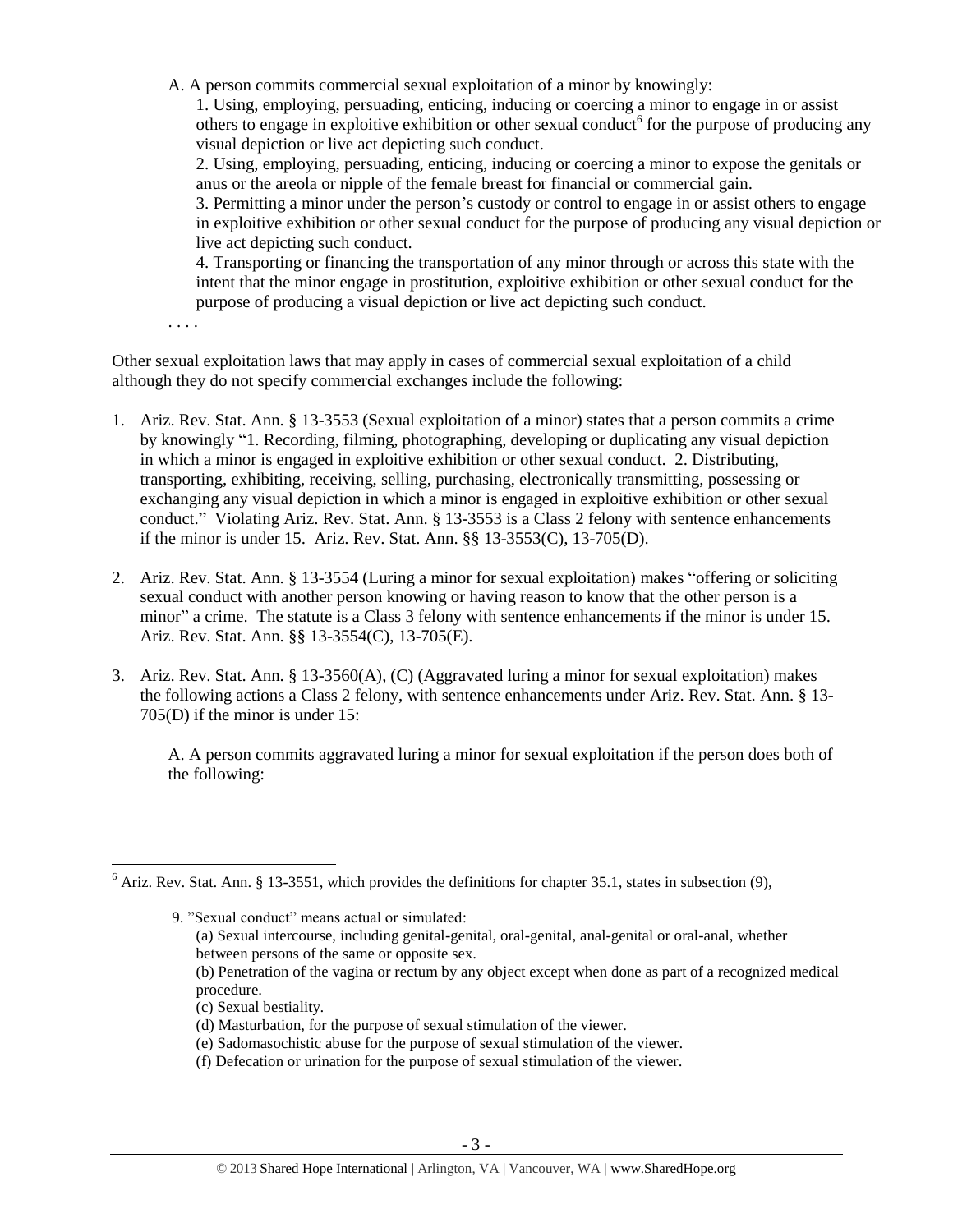1. Knowing the character and content of the depiction, uses an electronic communication device to transmit at least one visual depiction of material that is harmful to minors<sup>7</sup> for the purpose of initiating or engaging in communication with a recipient who the person knows or has reason to know is a minor.

2. By means of the communication, offers or solicits sexual conduct with the minor. The offer or solicitation may occur before, contemporaneously with, after or as an integrated part of the transmission of the visual depiction.

*1.3 Prostitution statutes refer to the sex trafficking statute to identify the commercially sexually exploited minor as a trafficking victim.* 

Arizona's prostitution statutes, Ariz. Rev. Stat. Ann. § 13-3212 (Child prostitution) and § 13- 3214 (Prostitution), do not refer to Ariz. Rev. Stat. Ann. § 13-1307 (Sex trafficking).

- 1.3.1 Recommendation: Amend Ariz. Rev. Stat. Ann. § 13-3212 (Child prostitution) and § 13-3214 (Prostitution) to specifically refer to Ariz. Rev. Stat. Ann. § 13-1307 (Sex trafficking) in order to properly identify CSEC victims as victims of trafficking.
- *1.4 The state racketeering or gang crimes statute includes sex trafficking and commercial sexual exploitation of children (CSEC) offenses as predicate acts allowing the statute to be used to prosecute trafficking crimes.*

Ariz. Rev. Stat. Ann. § 13-2312 (Illegal control of an enterprise; illegally conducting an enterprise; classification) states,

A. A person commits illegal control of an enterprise if such person, through racketeering or its proceeds, acquires or maintains, by investment or otherwise, control of any enterprise. B. A person commits illegally conducting an enterprise if such person is employed by or associated with any enterprise and conducts such enterprise's affairs through racketeering or participates directly or indirectly in the conduct of any enterprise that the person knows is being conducted through racketeering.

C. A person violates this section if the person hires, engages or uses a minor for any conduct preparatory to or in completion of any offense in this section.

Ariz. Rev. Stat. Ann. § 13-2301(D)(4) (Definitions) defines "racketeering" as

 $\overline{a}$ 

(b) Taken as a whole does not have serious literary, artistic, political, or scientific value for minors.

<sup>&</sup>lt;sup>7</sup> Ariz. Rev. Stat. Ann. § 13-3560(E)(2) refers to § 13-3501 for the definition of "harmful to minors." Ariz. Rev. Stat. Ann. § 13-3501 states,

<sup>1.</sup> "Harmful to minors" means that quality of any description or representation, in whatever form, of nudity, sexual activity, sexual conduct, sexual excitement, or sadomasochistic abuse, when both:

<sup>(</sup>a) To the average adult applying contemporary state standards with respect to what is suitable for minors, it both:

<sup>(</sup>i) Appeals to the prurient interest, when taken as a whole. In order for an item as a whole to be found or intended to have an appeal to the prurient interest, it is not necessary that the item be successful in arousing or exciting any particular form of prurient interest either in the hypothetical average person, in a member of its intended and probable recipient group or in the trier of fact. (ii) Portrays the description or representation in a patently offensive way.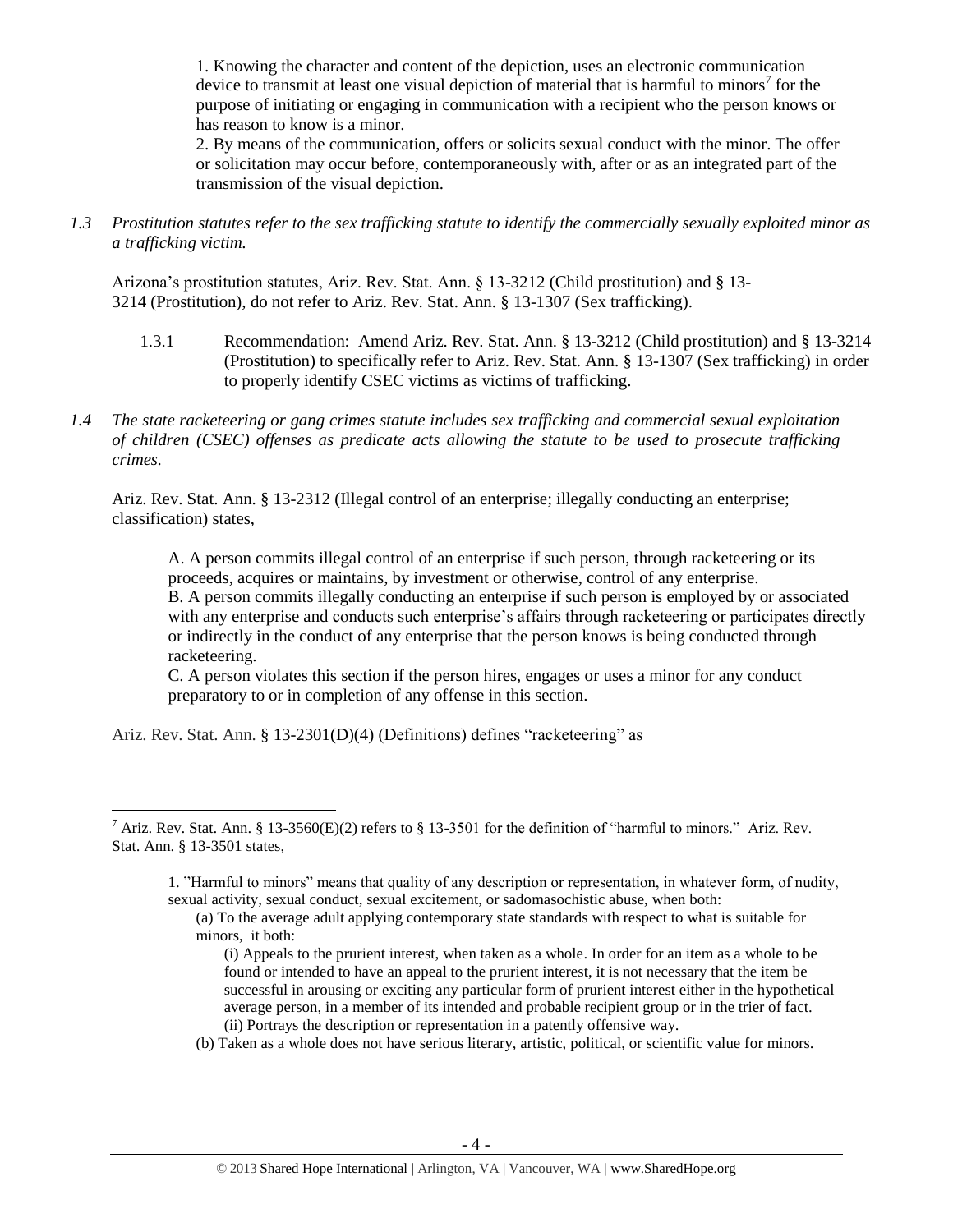Any act, including any preparatory or completed offense, that is chargeable or indictable under the laws of the state or country in which the act occurred and, if the act occurred in a state or country other than this state, that would be chargeable or indictable under the laws of this state if the act had occurred in this state, and that would be punishable by imprisonment for more than one year under the laws of this state and, if the act occurred in a state or country other than this state, under the laws of the state or country in which the act occurred, regardless of whether the act is charged or indicted, and the act involves either:

. . . . (b) Any of the following acts if committed for financial gain:

. . . . (xxii) Sexual exploitation of a minor. (xxiii) Prostitution.

. . . .

(xxvii) Obscene or indecent telephone communications to minors for commercial purposes. . . . .

Based on this definition of racketeering, acts of commercial sexual exploitation of children could constitute predicate crimes under the racketeering law, potentially making it available for combatting criminal enterprises that engage in domestic minor sex trafficking.

If the racketeering statute is used to combat criminal enterprises that commit CSEC offenses, additional penalties are available for convictions under Ariz. Rev. Stat. Ann. § 13-2312, which states,

A knowing violation of subsection A or B is a class 3 felony. A knowing violation of subsection C is a class 2 felony and the person is not eligible for probation, pardon, suspension of sentence or release on any basis until the person has served the sentence imposed by the court or the sentence is commuted.

Additionally, civil remedies are available. Ariz. Rev. Stat. Ann. § 13-2301(D)(6) states, "'Remedy racketeering' means to enter a civil judgment pursuant to this chapter or chapter  $39<sup>8</sup>$  of this title against property or a person who is subject to liability, including liability for injury to the state that is caused by racketeering or by actions in concert with racketeering."

Ariz. Rev. Stat. Ann. § 13-2314 (Racketeering; civil remedies by this state) states,

A. The attorney general or a county attorney may file an action in superior court on behalf of a person who sustains injury to his person, business or property by racketeering as defined by section 13-2301, subsection D, paragraph 4 or by a violation of section 13-2312 for the recovery of treble damages and the costs of the suit, including reasonable attorney fees, or to prevent, restrain, or remedy racketeering as defined by section 13-2301, subsection D, paragraph 4 or a violation of section 13-2312. If the person against whom a racketeering claim has been asserted, including a forfeiture action or lien, prevails on that claim, the person may be awarded costs and reasonable attorney fees incurred in defense of that claim. . . .

B. The superior court has jurisdiction to prevent, restrain, and remedy racketeering as defined by section 13-2301, subsection D, paragraph 4 or a violation of section 13-2312 after making provision for the rights of any person who sustained injury to his person, business or property by the racketeering conduct and after a hearing or trial, as appropriate, by issuing appropriate orders.

<sup>&</sup>lt;sup>8</sup> Chapter 39 is entitled, "Forfeiture."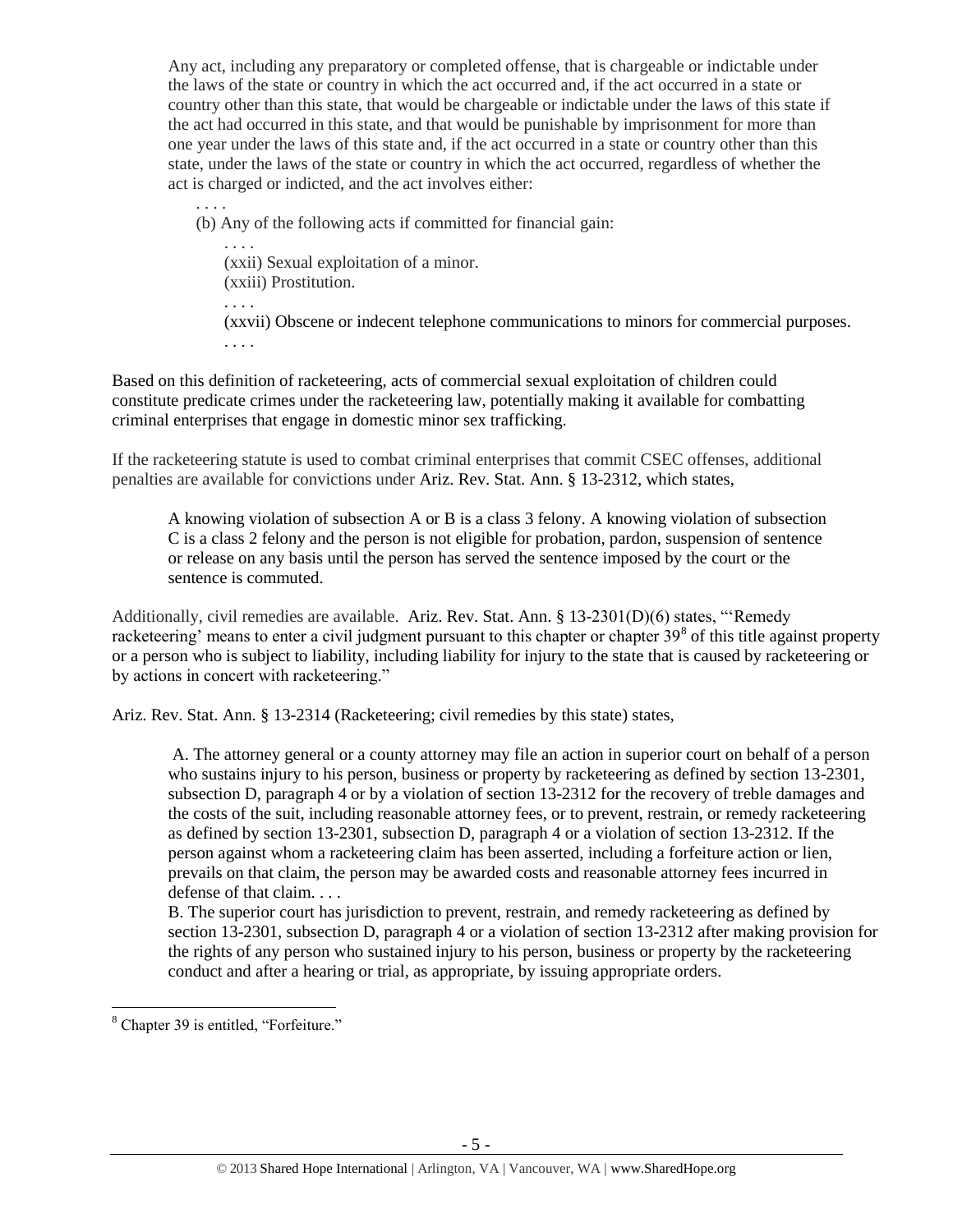C. Prior to a determination of liability such orders may include, but are not limited to, issuing seizure warrants, entering findings of probable cause for in personam or in rem forfeiture, entering restraining orders or prohibitions or taking such other actions, including the acceptance of satisfactory performance bonds, the creation of receiverships and the enforcement of constructive trusts, in connection with any property or other interest subject to forfeiture, damages or other remedies or restraints pursuant to this section as the court deems proper.

D. Following a determination of liability such orders may include, but are not limited to:

4. Ordering the payment of treble damages to those persons injured by racketeering as defined by section 13-2301, subsection D, paragraph 4 or a violation of section 13-2312.

. . . .

. . . .

6. In personam forfeiture pursuant to chapter 39 of this title to the general fund of the state or county as appropriate, to the extent that forfeiture is not inconsistent with protecting the rights of any person who sustained injury to his person, business or property by the racketeering conduct, of the interest of a person in:

(a) Any property or interest in property acquired or maintained by the person in violation of section 13-2312.

(b) Any interest in, security of, claims against or property, office, title, license or contractual right of any kind affording a source of influence over any enterprise or other property which the person has acquired or maintained an interest in or control of, conducted or participated in the conduct of in violation of section 13-2312.

(c) All proceeds traceable to an offense included in the definition of racketeering in section 13- 2301, subsection D, paragraph 4 and held by the person and all monies, negotiable instruments, securities and other property used or intended to be used by the person in any manner or part to facilitate commission of the offense and that the person either owned or controlled for the purpose of that use.

Under Ariz. Rev. Stat. Ann. § 13-2314.01 (Anti-racketeering revolving fund; use of fund; reports), money in the racketeering fund may be spent for the following purposes:

1. The funding of gang prevention programs, substance abuse prevention programs, substance abuse education programs and witness protection pursuant to or for any purpose permitted by federal law relating to the disposition of any property that is transferred to a law enforcement agency.

2. The investigation and prosecution of any offense included in the definition of racketeering in section 13-2301, subsection D, paragraph 4 or section 13-2312, including civil enforcement. 3. The payment of the relocation expenses of any law enforcement officer and the officer's immediate family if the law enforcement officer is the victim of a bona fide threat that occurred because of the law enforcement officer's duties.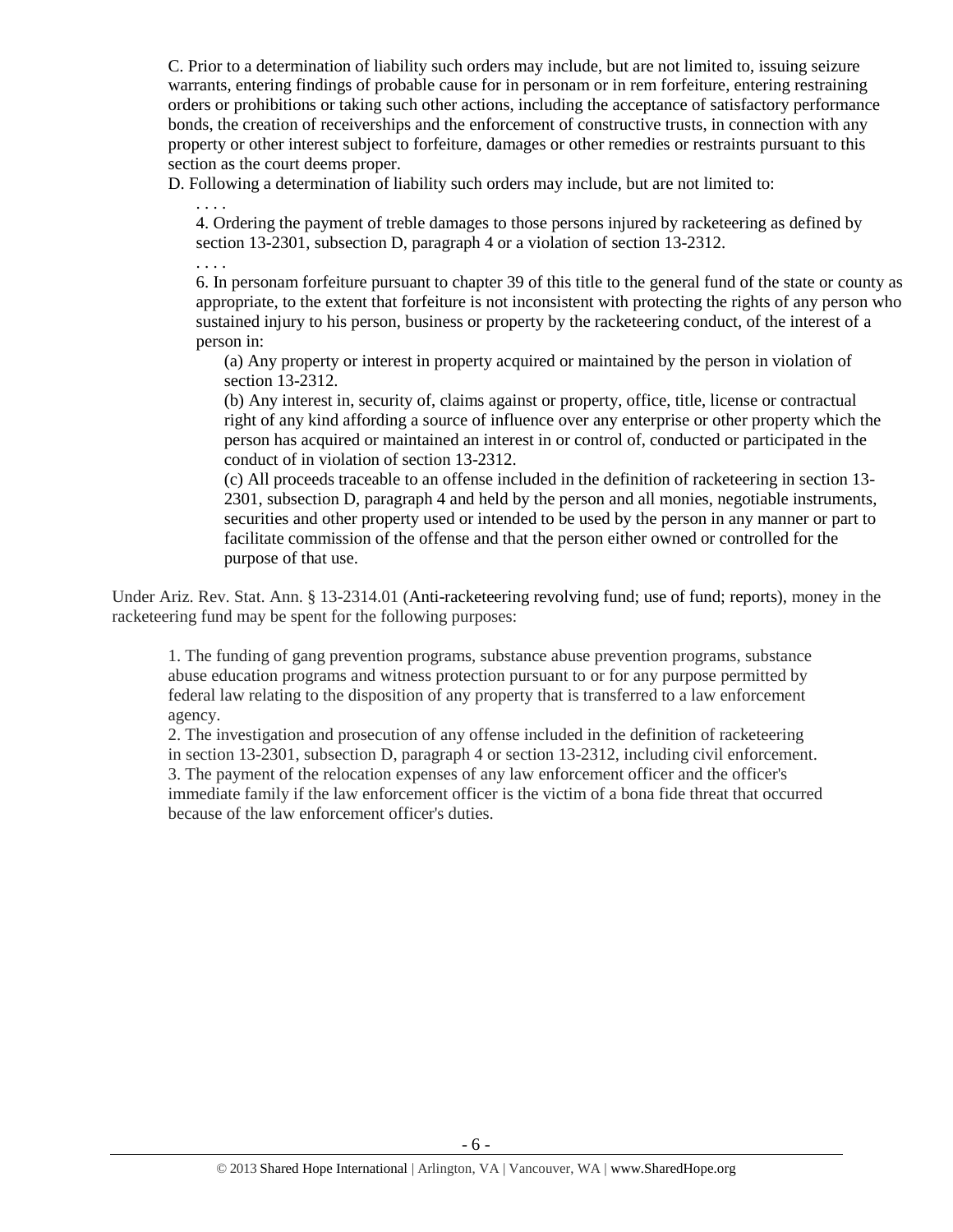#### **FRAMEWORK ISSUE 2: CRIMINAL PROVISIONS FOR DEMAND**

## *Legal Components:*

- *2.1 The state sex trafficking law can be applied to the buyers of commercial sex acts with a victim of domestic minor sex trafficking.*
- *2.2 Buyers of commercial sex acts with a minor can be prosecuted under commercial sexual exploitation of children (CSEC) laws.*
- *2.3 Solicitation laws differentiate buying sex acts with an adult and buying sex acts with a minor under 18.*
- *2.4 Penalties for buyers of commercial sex acts with minors are as high as federal penalties.*
- *2.5 Using the Internet to lure, entice, or purchase, or attempt to lure, entice, or purchase commercial sex acts with a minor is a separate crime or results in an enhanced penalty for buyers.*
- *2.6 No age mistake defense is permitted for a buyer of commercial sex acts with any minor under 18.*
- *2.7 Base penalties for buying sex acts with a minor under 18 are sufficiently high and not reduced for older minors.*
- *2.8 Financial penalties for buyers of commercial sex acts with minors are sufficiently high to make it difficult for buyers to hide the crime.*
- *2.9 Buying and possessing child pornography carries penalties as high as similar federal offenses.*
- *2.10 Convicted buyers of commercial sex acts with minors and child pornography are required to register as sex offenders.*

\_\_\_\_\_\_\_\_\_\_\_\_\_\_\_\_\_\_\_\_\_\_\_\_\_\_\_\_\_\_\_\_\_\_\_\_\_\_\_\_\_\_\_\_\_\_\_\_\_\_\_\_\_\_\_\_\_\_\_\_\_\_\_\_\_\_\_\_\_\_\_\_\_\_\_\_\_\_\_\_\_\_\_\_\_\_\_\_\_\_\_\_\_\_

# *Legal Analysis:*

 $\overline{a}$ 

*2.1 The state sex trafficking law can be applied to the buyers of commercial sex acts with a victim of domestic minor sex trafficking.*

Ariz. Rev. Stat. Ann. § 13-1307 (Sex trafficking) can apply to buyers of sex with minors following federal precedent through the term "obtain."<sup>9</sup> Ariz. Rev. Stat. Ann. § 13-1307(B) makes it a crime "to traffic another person who is under eighteen years of age with . . . intent to cause the other person to engage in any prostitution or sexually explicit performance . . . .<sup>10</sup> Ariz. Rev. Stat. Ann. § 13-1307(E)(4) defines "traffic" as "to entice, recruit, harbor, provide, transport or otherwise obtain another person.".

*2.2 Buyers of commercial sex acts with a minor can be prosecuted under commercial sexual exploitation of children (CSEC) laws.*

Ariz. Rev. Stat. Ann. § 13-3212(B) (Child prostitution) does include the crime of buying sex with a minor by stating,

B. A person who is at least eighteen years of age commits child prostitution by knowingly:

 $9^{9}$  See United States v. Jungers, 702 F.3d 1066 ( $8^{th}$  Cir. 2013). In this case, the Eighth Circuit specifically addressed whether the federal sex trafficking law, 18 U.S.C. § 1591 (Sex trafficking of children or by force, fraud, or coercion) applies to buyers when it reversed a District of South Dakota ruling that Congress did not intend the string of verbs constituting criminal conduct under 18 U.S.C. § 1591(a)(1) ("recruits, entices, harbors, transports, provides, obtains, or maintains") to reach the conduct of buyers. United States v. Jungers, 834 F. Supp. 2d 930, 931 (D.S.D. 2011). Holding that the conduct of buyers who obtain a child for commercial sex can violate 18 U.S.C. § 1591(a)(1), the Eighth Circuit illustrated through hypothetical buyer scenarios that, under certain circumstances, most of the terms in the string of verbs constituting criminal conduct under 18 U.S.C. § 1591(a)(1) could apply to buyers. While other terms may apply to buyers' conduct under state law as well, the analysis here focuses on the term "obtains" which is most likely to apply in the majority of buyer cases.

<sup>10</sup> *See supra* note [2.](#page-0-0)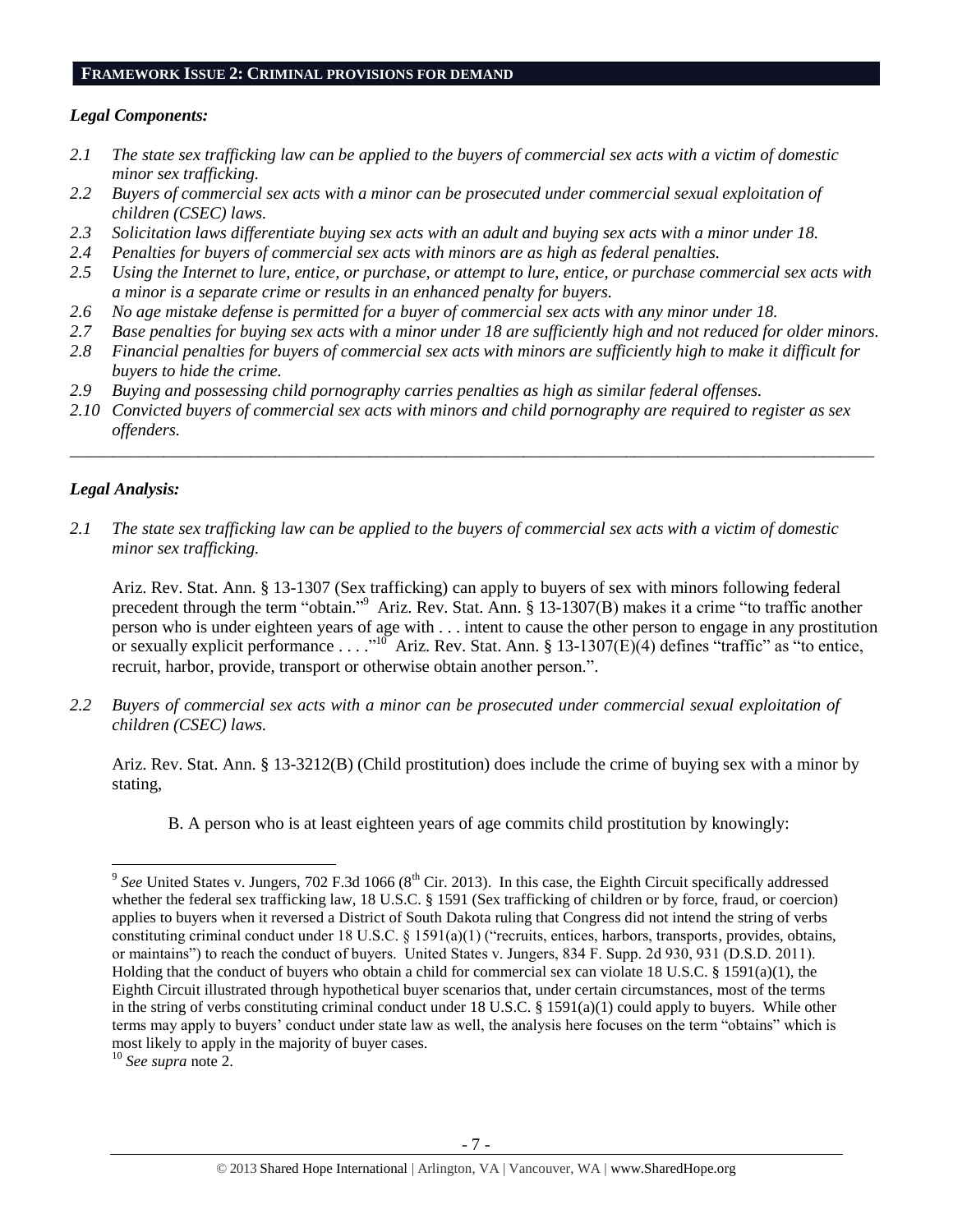1. Engaging in prostitution $11$  with a minor who is under fifteen vears of age.

2. Engaging in prostitution with a minor who the person knows is fifteen, sixteen or seventeen years of age.

3. Engaging in prostitution with a minor who is fifteen, sixteen, or seventeen years of age.

## *2.3 Solicitation laws differentiate buying sex acts with an adult and buying sex acts with a minor under 18.*

Ariz. Rev. Stat. Ann. § 13-1002 defines the crime of solicitation as follows: "A person . . . commits solicitation if, with the intent to promote or facilitate the commission of a felony or misdemeanor, such person commands, encourages, requests or solicits another person to engage in specific conduct which would constitute the felony or misdemeanor or which would establish the other's complicity in its commission." Solicitation of prostitution is a Class 3 misdemeanor,<sup>12</sup> since the crime of prostitution is a misdemeanor. Ariz. Rev. Stat. Ann. §§ 13-1002(B)(7), 13-3214. However, Ariz. Rev. Stat. Ann. § 13-3212 (Child prostitution) specifically makes it illegal to sell or to purchase sex with a minor with a more severe penalty than solicitation under § 13-1002. Solicitation of Ariz. Rev. Stat. Ann. § 13-3212 under § 13-1002 would be a Class 4 felony for the Class 2 felony offenses and a Class 2 misdemeanor for the Class 6 felony offense.<sup>13</sup> Ariz. Rev. Stat. Ann. §§ 13-1002(B)(2), (6), 13-1212(E)–(G), (H).

#### *2.4 Penalties for buyers of commercial sex acts with minors are as high as federal penalties.*

Sentences for CSEC, sex trafficking, and non-commercial sex offenses that apply to buyers of commercial sex with minors are included here as they potentially could be applied to prosecute a buyer of sex with a minor. The sentences are enhanced if the victim is under the age of 15.

| <b>Offense</b>                                         | Crime classification | Sentence (first felony<br>offense)<br>pursuant to Ariz. Rev.<br>Stat. Ann. § 13-702<br>(except where noted<br>differently) | Ariz, Rev. Stat, Ann.<br>§ 13-705 Dangerous<br>Crimes Against<br>Children (first felony<br>$offense$ ) – applies when<br>victim is under 15 years<br>old | Ariz. Rev. Stat.<br>Ann.<br>$$13-705$<br>Dangerous Crimes<br><b>Against Children</b><br>enhancement<br>(person<br>"previously<br>convicted of one<br>predicate felony") |
|--------------------------------------------------------|----------------------|----------------------------------------------------------------------------------------------------------------------------|----------------------------------------------------------------------------------------------------------------------------------------------------------|-------------------------------------------------------------------------------------------------------------------------------------------------------------------------|
| Ariz. Rev. Stat.<br>Ann. § 13-1307:<br>Sex trafficking | Class 2 felony       | $3-12.5$ years<br>Presumptive 5 years                                                                                      | $13-27$ years<br>Presumptive 20 years                                                                                                                    | $23 - 37$ years<br>Presumptive 30<br>vears                                                                                                                              |
| Ariz. Rev. Stat.                                       | 1) Class 2 felony if | 1) N/A                                                                                                                     | 1) $13 - 27$ years                                                                                                                                       | 1) $23 - 37$ years                                                                                                                                                      |

<sup>&</sup>lt;sup>11</sup> Ariz. Rev. Stat. Ann. § 13-3211 states, "Prostitution' means engaging in or agreeing or offering to engage in sexual conduct under a fee arrangement with any person for money or any other valuable consideration."  $12$  Here and elsewhere in this report that misdemeanor classifications are mentioned, they result in the following imprisonment ranges pursuant to Ariz. Rev. Stat. Ann. § 13-707: Class 1 misdemeanors are punishable by imprisonment up to 6 months, Class 2 misdemeanors are punishable by imprisonment up to 4 months, and Class 3 misdemeanors are punishable by imprisonment up to 30 days. Misdemeanors also face possible fines in the following amounts pursuant to Ariz. Rev. Stat. Ann. § 13-802: Class 1 misdemeanors face a possible fine up to \$2,500, Class 2 misdemeanors face a possible fine up to \$750, and Class 3 misdemeanors face a possible fine up to \$500.

<sup>13</sup> *See supra* note [3.](#page-1-0)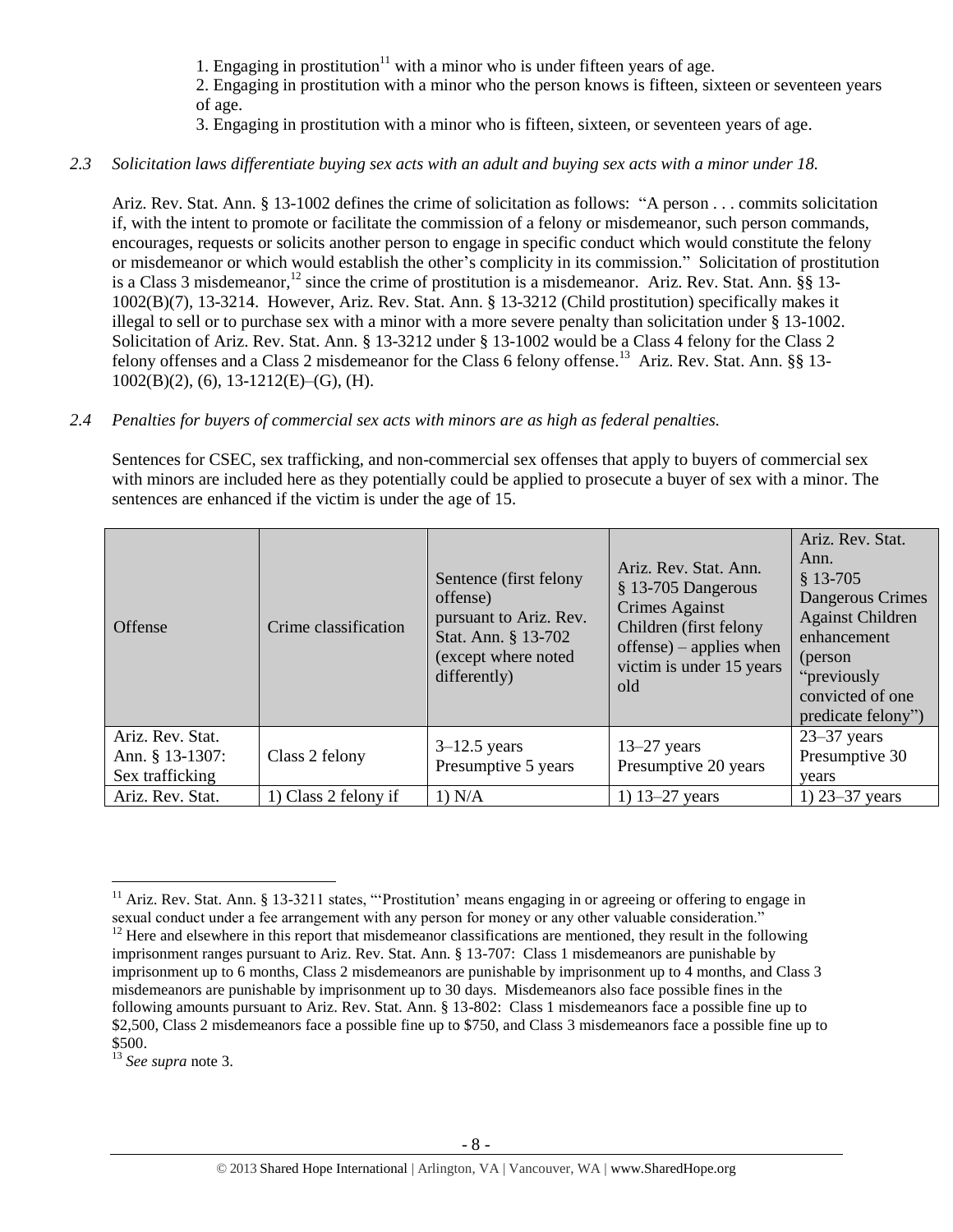<span id="page-8-1"></span><span id="page-8-0"></span>

| Ann. § 13-3212:                  | involves a minor        |                            | Presumptive 20 years     | Presumptive $30$   |
|----------------------------------|-------------------------|----------------------------|--------------------------|--------------------|
| Child prostitution <sup>14</sup> | under 15 (Ariz. Rev.    | $2)$ 7–21 years            |                          | years              |
|                                  | Stat. Ann. §13-         | Presumptive 10.5 years     |                          |                    |
|                                  | 3212(F)                 | (Ariz. Rev. Stat. Ann.     |                          |                    |
|                                  |                         | $$13-3212(G)]^{15}$        |                          |                    |
|                                  | 2) Class 2 felony if    |                            |                          |                    |
|                                  | the defendant knew      | 3) .33-2 years             |                          |                    |
|                                  | the minor is $15, 16$ , | Presumptive 1 year         |                          |                    |
|                                  | or 17 (Ariz. Rev.       | Under subsection H, if     |                          |                    |
|                                  | Stat. Ann. § 13-        | the offender is            |                          |                    |
|                                  | 3212(G)                 | sentenced to probation,    |                          |                    |
|                                  |                         | "the court shall order     |                          |                    |
|                                  | 3) Class 6 felony if    | that as an initial term of |                          |                    |
|                                  | minor is 15, 16 or 17   | probation," 180 days       |                          |                    |
|                                  | (Ariz. Rev. Stat. Ann.  | imprisonment in county     |                          |                    |
|                                  | $$13-3212(H))$          | jail. If the offender      |                          |                    |
|                                  |                         | meets certain              |                          |                    |
|                                  |                         | requirements, the court    |                          |                    |
|                                  |                         | has discretion to          |                          |                    |
|                                  |                         | suspend 90 days of the     |                          |                    |
|                                  |                         | sentence.                  |                          |                    |
|                                  | 1) Class 2 felony if    |                            |                          |                    |
|                                  | under 15                |                            |                          |                    |
|                                  |                         |                            |                          |                    |
|                                  | 2) Class 6 felony if    |                            | 1) 13–27 years           |                    |
|                                  | the minor is at least   | 1) N/A                     | Presumptive 20 years     |                    |
|                                  | 15                      |                            | (However, under (B)      |                    |
| Ariz. Rev. Stat.                 |                         | $2) .33 - 2 years$         | for "sexual conduct      | 1) $23 - 37$ years |
| Ann. § 13-1405:                  | 3) Class 2 felony if    | Presumptive 1 year         | with a minor who is      | Presumptive 30     |
| Sexual conduct                   | committed by            |                            | under twelve years of    | years              |
| with a minor                     | someone who is or       | $3)$ 3–12.5 years          | age," certain defendants |                    |
|                                  | was a "parent, step-    | Presumptive 5 years        | may be sentenced to      |                    |
|                                  | parent, adoptive        |                            | life.)                   |                    |
|                                  | parent, legal guardian  |                            |                          |                    |
|                                  | or foster parent or the |                            |                          |                    |
|                                  | minor's teacher or      |                            |                          |                    |
|                                  | clergyman or priest"    |                            |                          |                    |

<sup>&</sup>lt;sup>14</sup> "Notwithstanding any other law, a sentence imposed on a person for a violation of subsection A or subsection B, paragraph 2 of this section involving a minor who is fifteen, sixteen or seventeen years of age shall be consecutive to any other sentence imposed on the person at any time." Ariz. Rev. Stat. Ann. § 13-3212(D).

 $15$  Under Ariz. Rev. Stat. Ann. § 13-3212(G),

#### $G. \ldots$ .

 $\overline{a}$ 

2. The term for a defendant who has one historical prior felony conviction for a violation of this section is as follows:

| Minimum | Presumptive                   | Maximum                                                                                                |
|---------|-------------------------------|--------------------------------------------------------------------------------------------------------|
|         | 14 years 15.75 years 28 years |                                                                                                        |
|         |                               | 3. The term for a defendant who has two or more historical prior felony convictions for a violation of |

this section is as follows:

| Minimum  | Presumptive | Maximum  |
|----------|-------------|----------|
| 21 years | 28 years    | 35 years |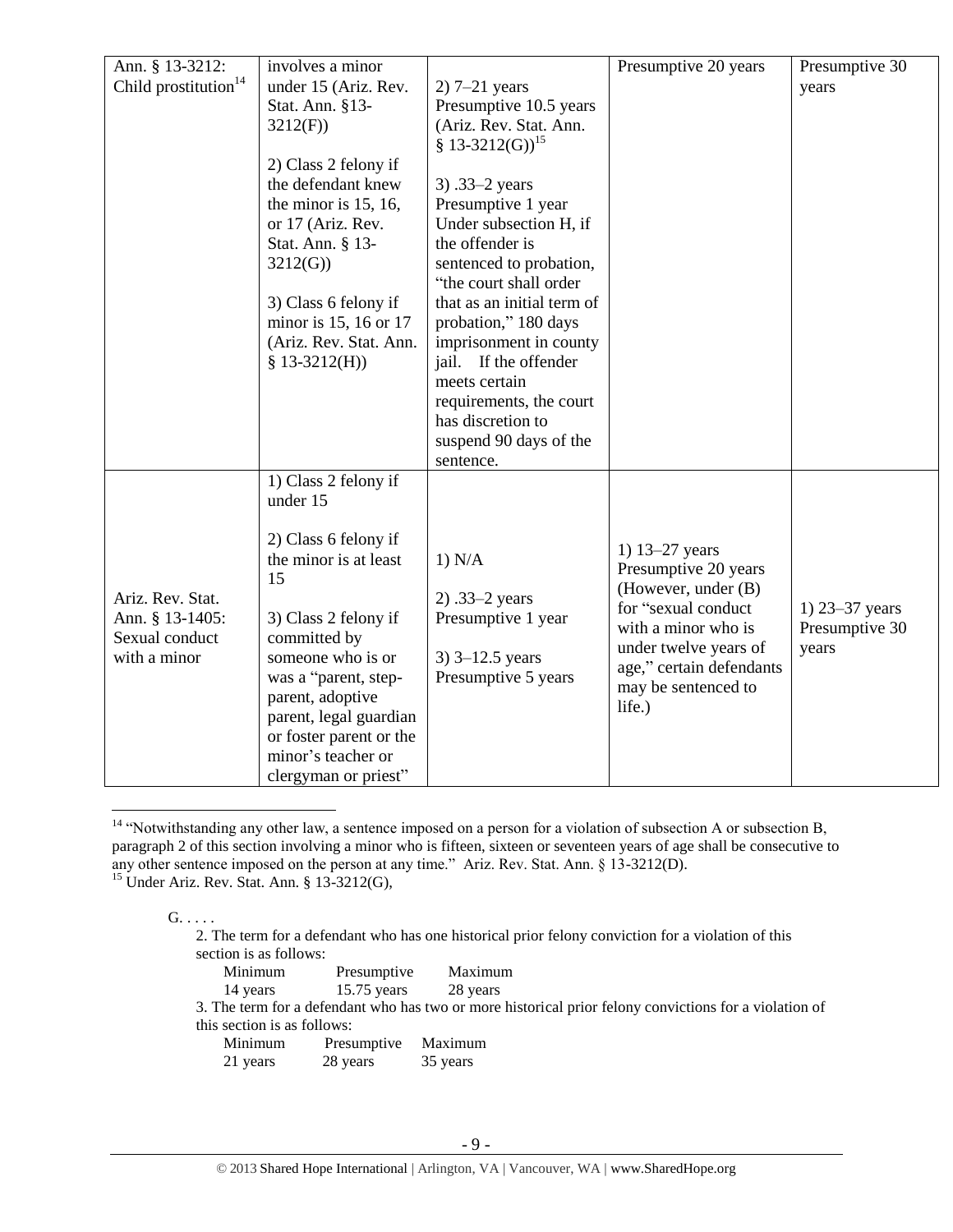| Ariz. Rev. Stat.<br>Ann. § 13-1417:<br>Continuous sexual<br>abuse of a child<br>under 14 years of<br>age | Class 2 felony | N/A                                       | $13-27$ years<br>Presumptive 20 years                                                                                | $23 - 37$ years<br>Presumptive 30<br>years                                                                              |
|----------------------------------------------------------------------------------------------------------|----------------|-------------------------------------------|----------------------------------------------------------------------------------------------------------------------|-------------------------------------------------------------------------------------------------------------------------|
| Ariz, Rev. Stat.<br>Ann. § 13-1410:<br>Molestation of a<br>child under 15                                | Class 2 felony | N/A                                       | $10-24$ years<br>Presumptive 17 years                                                                                | $21-35$ years<br>Presumptive 28<br>years                                                                                |
| Ariz. Rev. Stat.<br>Ann. § 13-3553:<br>Sexual exploitation<br>of a minor                                 | Class 2 felony | $3-12.5$ years<br>Presumptive 5 years     | $10-24$ years<br>Presumptive 17 years                                                                                | $21-35$ years<br>Presumptive 28<br>years                                                                                |
| Ariz. Rev. Stat.<br>Ann. § 13-3560:<br>Aggravated luring a<br>minor for sexual<br>exploitation           | Class 2 felony | $3-12.5$ years<br>Presumptive 5 years     | $10-24$ years<br>Presumptive 17 years                                                                                | $21-35$ years<br>Presumptive 28<br>years                                                                                |
| Ariz. Rev. Stat.<br>Ann. § 13-3554:<br>Luring a minor for<br>sexual exploitation                         | Class 3 felony | $2 - 8.75$ years<br>Presumptive 3.5 years | $5-15$ years<br>Presumptive 10 years<br>Possibility of<br>suspension of sentence,<br>probation, pardon or<br>release | 8-22 years<br>Presumptive 15<br>years Not eligible<br>for suspension of<br>sentence,<br>probation, pardon<br>or release |
| Ariz. Rev. Stat.<br>Ann. § 13-3561:<br>Unlawful age<br>misrepresentation                                 | Class 3 felony | $2 - 8.75$ years<br>Presumptive 3.5 years | $5-15$ years<br>Presumptive 10 years<br>Possibility of<br>suspension of sentence,<br>probation, pardon or<br>release | 8-22 years<br>Presumptive 15<br>years Not eligible<br>for suspension of<br>sentence,<br>probation, pardon<br>or release |

In addition, a fine may be imposed as part of the sentence requiring the felon to "pay an amount fixed by the court not more than one hundred fifty thousand dollars." Ariz. Rev. Stat. Ann. § 13-801.

In comparison, if the victim is under the age of 14, a conviction under the TVPA for child sex trafficking is punishable by 15 years to life imprisonment and a fine not to exceed \$250,000. 18 U.S.C. §§ 1591(b)(1),  $3559(a)(1)$ ,  $3571(b)(3)$ . If the victim is between the ages of  $14-17$ , a conviction is punishable by 10 years to life imprisonment and a fine not to exceed \$250,000. 18 U.S.C. §§ 1591(b)(2), 3559(a)(1), 3571(b)(3). A conviction is punishable by mandatory life imprisonment, however, if the buyer has a prior conviction for a federal sex offense<sup>16</sup> against a minor. 18 U.S.C. § 3559(e)(1). To the extent buyers can be prosecuted under

<sup>&</sup>lt;sup>16</sup> Pursuant to 18 U.S.C. § 3559(e)(2), "federal sex offense" is defined as

<span id="page-9-0"></span>an offense under section 1591 [18 USCS § 1591] (relating to sex trafficking of children), 2241 [18 USCS § 2241] (relating to aggravated sexual abuse), 2242 [18 USCS § 2242] (relating to sexual abuse), 2244(a)(1) [18 USCS § 2244(a)(1)] (relating to abusive sexual contact), 2245 [18 USCS § 2245] (relating to sexual abuse resulting in death), 2251 [18 USCS § 2251] (relating to sexual exploitation of children), 2251A [18 USCS § 2251A] (relating to selling or buying of children), 2422(b) [18 USCS § 2422(b)]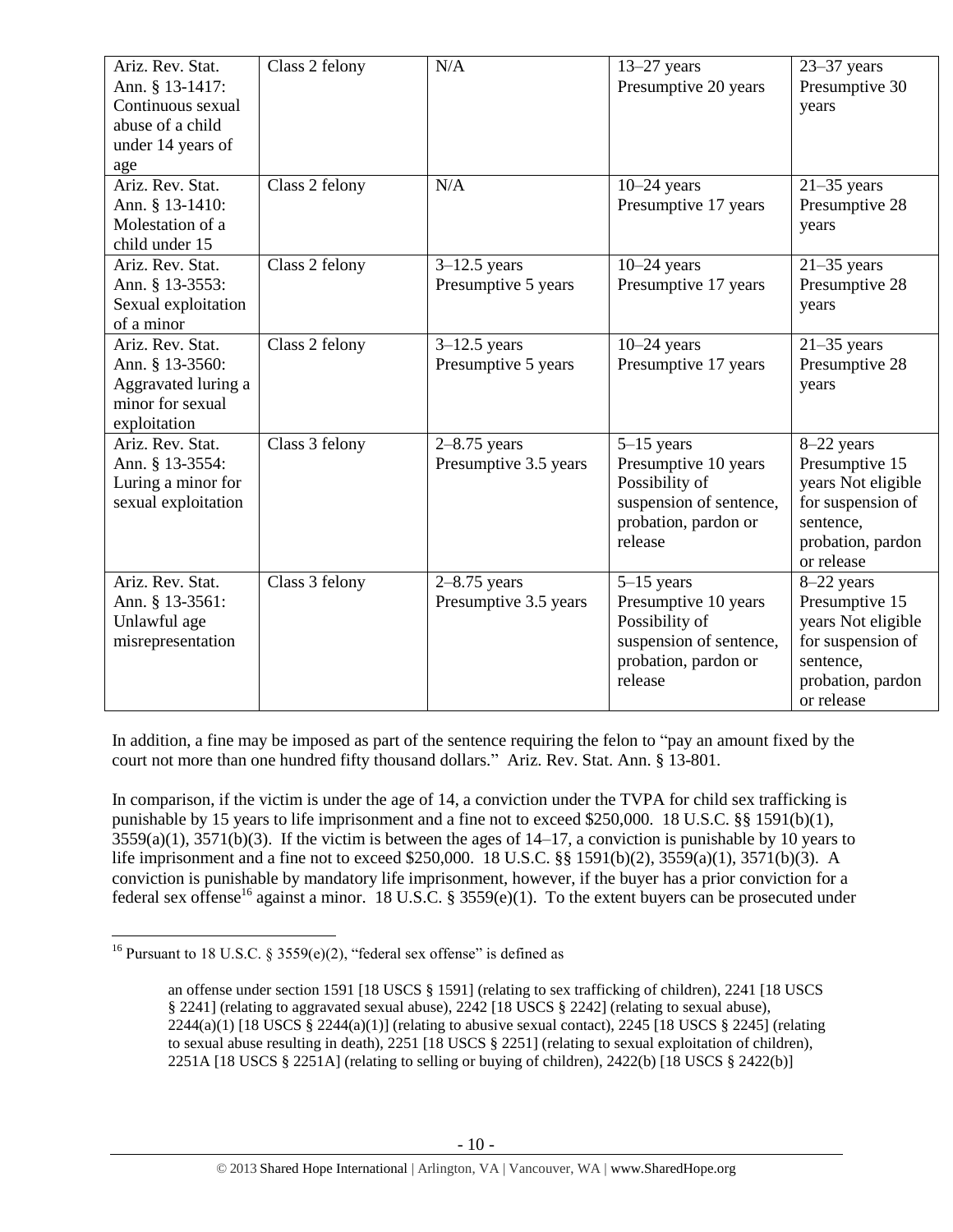other federal CSEC laws,  $^{17}$  a conviction is punishable by penalties ranging from a fine not to exceed \$250,000 to life imprisonment and a fine not to exceed \$250,000.

*2.5 Using the Internet to lure, entice, or purchase, or attempt to lure, entice, or purchase commercial sex acts with a minor is a separate crime or results in an enhanced penalty for buyers.*

Using the Internet to accomplish a sexual offense is a separate crime resulting in serious penalties for buyers. The provisions do not specifically apply to commercial sexual exploitation of a child but do apply to any sexual exploitation of a child. Ariz. Rev. Stat. Ann. § 13-3560(A) (Aggravated luring a minor for sexual exploitation) states,

A. A person commits aggravated luring a minor for sexual exploitation if the person does both of the following:

1. Knowing the character and content of the depiction, uses an electronic communication device to transmit at least one visual depiction of material that is harmful to minors for the purpose of initiating or engaging in communication with a recipient who the person knows or has reason to know is a minor.

2. By means of the communication, offers or solicits sexual conduct with the minor. The offer or solicitation may occur before, contemporaneously with, after or as an integrated part of the transmission of the visual depiction.

Ariz. Rev. Stat. Ann. § 13-3560 is a Class 2 felony, with sentence enhancements under Ariz. Rev. Stat. Ann. § 13-705 if the minor is under 15. Ariz. Rev. Stat. Ann. § 13-3560(C).

In addition, Ariz. Rev. Stat. Ann. § 13-3561 (Unlawful age misrepresentation) makes it a crime to misrepresent age in electronic communications with minors for the purpose of luring them into sexual conduct. Subsection A states,

A. A person commits unlawful age misrepresentation if the person is at least eighteen years of age, and knowing or having reason to know that the recipient of a communication is a minor, uses an electronic communication device to knowingly misrepresent the person's age for the purpose of committing any sexual offense involving the recipient that is listed in [section 13-3821](https://www.lexis.com/research/buttonTFLink?_m=090cb2535ee035315844633f6dc755af&_xfercite=%3ccite%20cc%3d%22USA%22%3e%3c%21%5bCDATA%5bA.R.S.%20%a7%2013-3561%5d%5d%3e%3c%2fcite%3e&_butType=4&_butStat=0&_butNum=2&_butInline=1&_butinfo=AZCODE%2013-3821&_fmtstr=FULL&docnum=1&_startdoc=1&wchp=dGLzVlz-zSkAz&_md5=79822e9548f774d4abd7be509d74901f) [Persons required to register on the sex offender registry].

Ariz. Rev. Stat. Ann. § 13-3561 is a Class 3 felony and subject to the sentencing provisions in § 13-705 if the victim is under 15. Ariz. Rev. Stat. Ann. § 13-3561(D).

2.5.1 Recommendation: Amend Ariz. Rev. Stat. Ann. § 13-3560(A) (Aggravated luring a minor for sexual exploitation) to include use of the Internet for the purpose of violating

<sup>(</sup>relating to coercion and enticement of a minor into prostitution), or 2423(a) [18 USCS § 2423(a)] (relating to transportation of minors).

<sup>&</sup>lt;sup>17</sup> 18 U.S.C. §§ 2251A(b) (Selling or buying of children), 2251(a) (Sexual exploitation of children), 2423(a) (Transportation of a minor with intent for minor to engage in criminal sexual activity), 2422(a) (Coercion and enticement), 2252(a)(2), (a)(4) (Certain activities relating to material involving the sexual exploitation of minors). <sup>18</sup> 18 U.S.C. §§ 2251A(b) (conviction punishable by imprisonment for 30 years to life and a fine), 2251(e) (conviction punishable by imprisonment for 15–30 years and a fine), 2423(a) (conviction punishable by imprisonment for 10 years to life and a fine), 2422(a) (conviction punishable by a fine, imprisonment up to 20 years, or both),  $2252(a)(2)$ , (4) (stating that a conviction under subsection (a)(2) is punishable by imprisonment for  $5-20$ years and a fine, while a conviction under subsection (a)(4) is punishable by imprisonment up to 10 years, a fine, or both); *see also* 18 U.S.C. §§ 3559(a)(1) (classifying all of the above listed offenses as felonies), 3571(b)(3) (providing a fine up to \$250,000 for any felony conviction).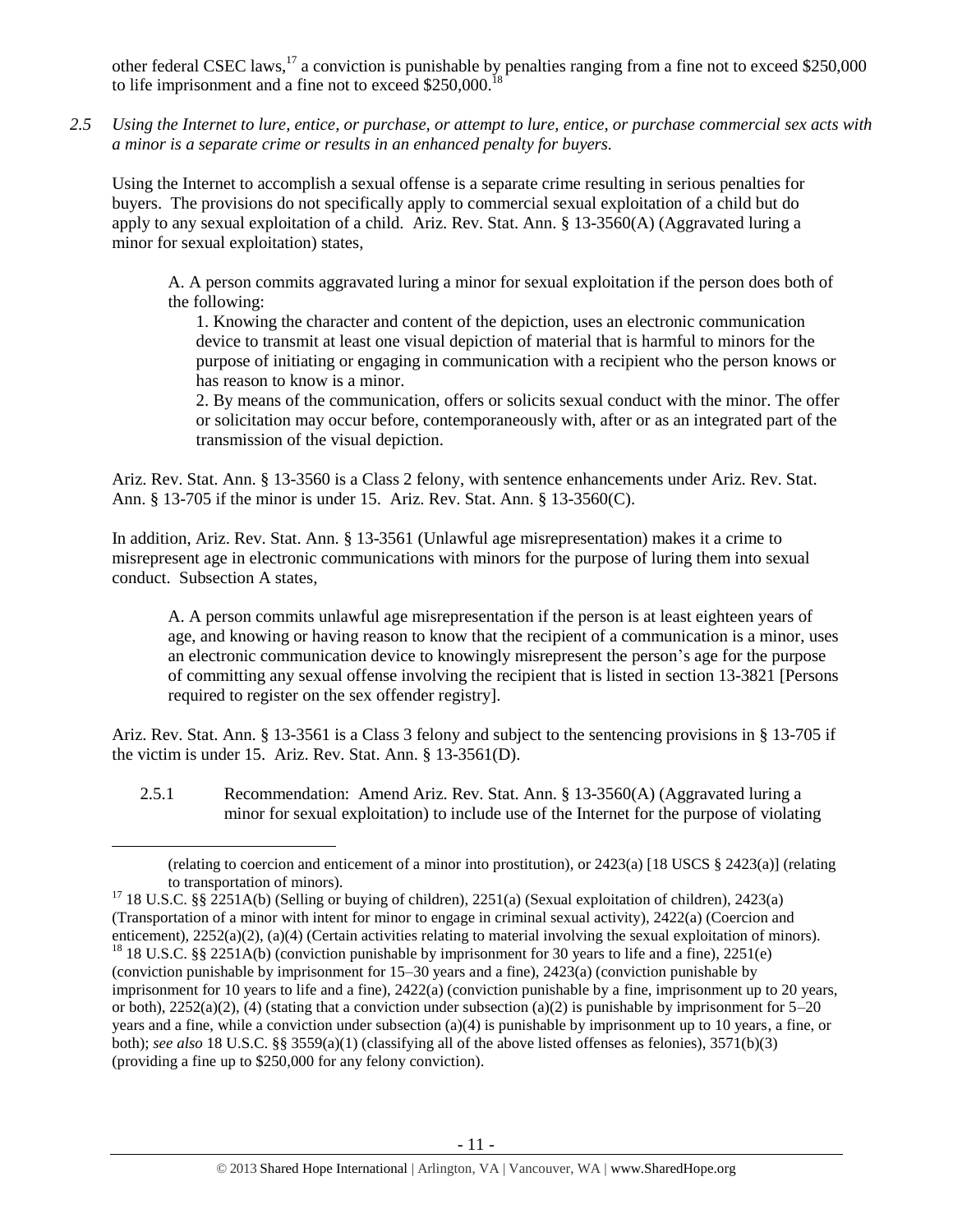Ariz. Rev. Stat. Ann. § 13-1307 (Sex trafficking) or any of Arizona's CSEC laws as prohibited conduct. Alternatively, enact a law that expressly criminalizes using the Internet to purchase commercial sex acts with a minor under the age of 18.

*2.6 No age mistake defense is permitted for a buyer of commercial sex acts with any minor under 18.*

The repeal of Ariz. Rev. Stat. Ann. § 13-3213 (Defense) in the 2010 legislative session removed the mistake of age defense for older minors in a prosecution under Ariz. Rev. Stat. Ann. § 13-3212 (Child prostitution). Currently, Ariz. Rev. Stat. Ann. § 13-3212 provides strict liability for a person who "[e]ngag[es] in prostitution with a minor who is under fifteen years of age." A person who "[e]ngag[es] in prostitution with a minor who the person knows is fifteen, sixteen, or seventeen years of age" is guilty of a Class 2 felony, while a person who "[e]ngag[es] in prostitution with a minor who is fifteen, sixteen, or seventeen years of age" when the defendant's knowledge of the age of the minor cannot be proven is guilty of a Class 6 felony.

Ariz. Rev. Stat. Ann. § 13-1407(B) states, "It is a defense to a prosecution pursuant to sections 13-1404 [Sexual abuse] and 13-1405 [Sexual conduct with a minor] in which the victim's lack of consent is based on incapacity to consent because the victim was fifteen, sixteen or seventeen years of age if at the time the defendant engaged in the conduct constituting the offense the defendant did not know and could not reasonably have known the age of the victim."

- 2.6.1 Recommendation: Amend Ariz. Rev. Stat. Ann. § 13-1307 (Sex trafficking) and Ariz. Rev. Stat. Ann. § 13-3212 (Child prostitution) to prohibit a mistake of age defense if the victim of the crime is a minor under the age of 18.
- *2.7 Base penalties for buying sex acts with a minor under 18 are sufficiently high and not reduced for older minors.*

Ariz. Rev. Stat. Ann. § 13-3212 (Child prostitution) provides a lesser penalty (Class 6 felony) for buyers of sex with minors aged 15, 16, and 17 when the state cannot prove the buyer had knowledge of the minor's age. A person who "[e]ngag[es] in prostitution with a minor who is under fifteen years of age" commits a Class 2 felony and is subject to punishment pursuant to Ariz. Rev. Stat. Ann. § 13-705. Ariz. Rev. Stat. Ann. § 13- 3212(B)(1), (F). A person who "[e]ngag[es] in prostitution with a minor who the person knows is fifteen, sixteen or seventeen years of age" is guilty of a Class 2 felony. Ariz. Rev. Stat. Ann. § 13-3212(B)(2), (G). Finally, a person who "[e]ngag[es] in prostitution with a minor who is fifteen, sixteen, or seventeen years of age" is guilty of a Class 6 felony. Ariz. Rev. Stat. Ann. § 13-3212(B)(3), (H).

Ariz. Rev. Stat. Ann. § 13-1307 (Sex trafficking) applies to situations of purchasing sex from any minor under 18, with a penalty enhancement if the minor is under 15. The base penalty is a presumptive 5 year sentence and a possible fine up to \$150,000. Ariz. Rev. Stat. Ann. §§ 13-702, 13-801. Sentence enhancements for a minor under 15 bring the presumptive penalty to 20 years for the first offense. Ariz. Rev. Stat. Ann. § 13-705.

- 2.7.1 Recommendation: Amend Ariz. Rev. Stat. Ann. § 13-3212 (Child prostitution) to raise the base penalty for all minors, regardless of the offender's knowledge of the victim's age, to a Class 2 felony carrying a sentence of 7–21 years.
- *2.8 Financial penalties for buyers of commercial sex acts with minors are sufficiently high to make it difficult for buyers to hide the crime.*

Ariz. Rev. Stat. Ann. § 13-801 permits the court to impose up to a \$150,000 fine as part of a sentence for a felony conviction. In addition, asset and property forfeiture are available.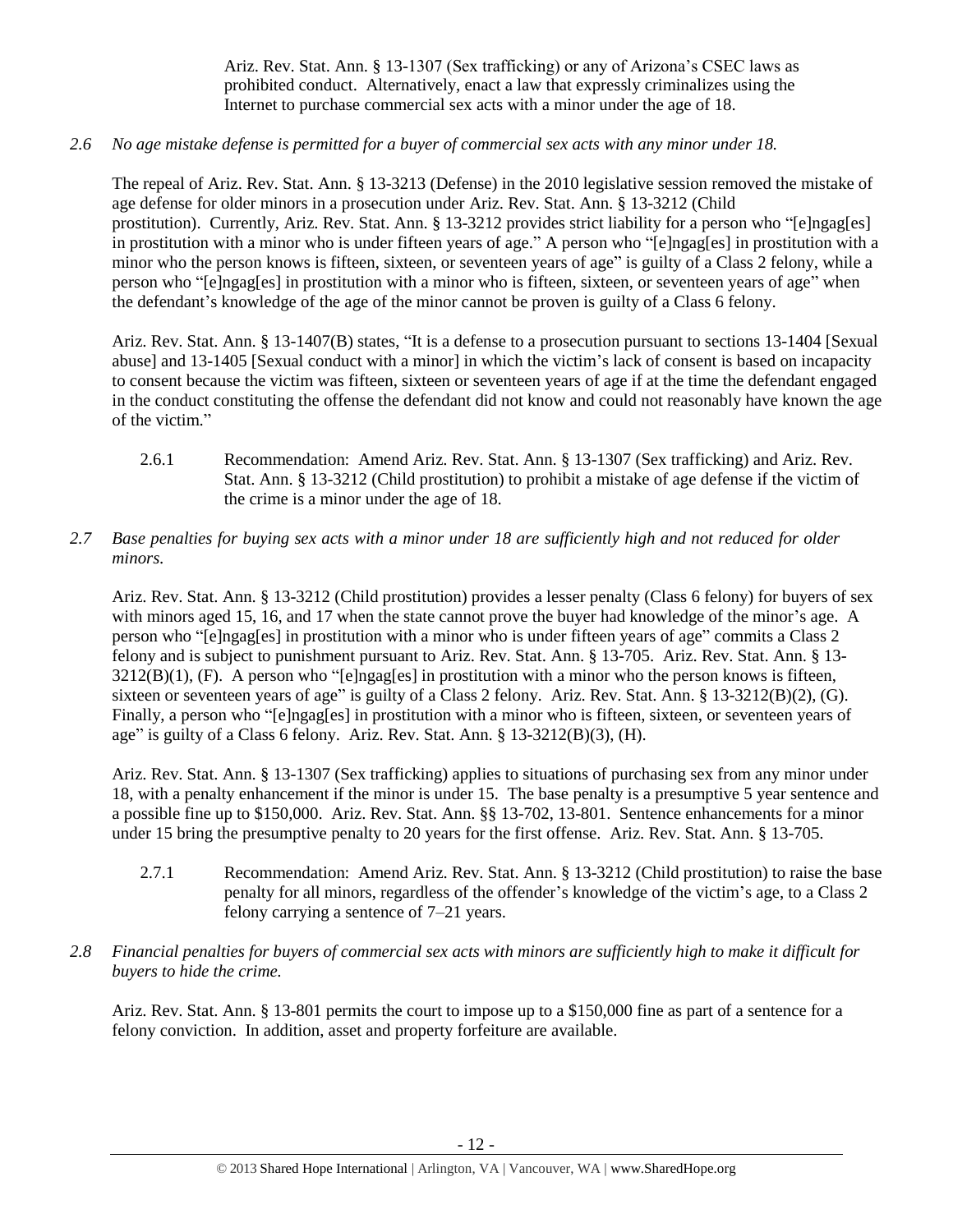Ariz. Rev. Stat. Ann. § 13-3557 (Equipment; forfeiture)<sup>19</sup> states,

On the conviction of a person for a violation of section 13-3552 [Commercial sexual exploitation of a minor], 13-3553 [Sexual exploitation of a minor], 13-3554 [Luring a minor for sexual exploitation] or 13-3560 [Aggravated luring a minor for sexual exploitation], the court shall order that any photographic equipment, computer system or instrument of communication that is owned or used exclusively by the person and that was used in the commission of the offense be forfeited and sold, destroyed or otherwise properly disposed.

According to Ariz. Rev. Stat. Ann. § 13-4315 (Allocation of forfeited property), seized property may be sold or transferred to "any local or state government entity or agency or political subdivision, law enforcement agency or prosecutorial agency or any federal law enforcement agency which operates within this state for official federal, state or political subdivision use within this state." The seized property may also be sold, with the balance after expenses "paid into the anti-racketeering fund of the state or of the county in which the political subdivision seizing the property or prosecuting the action is located"

Where the seized property is money, "the court shall order the monies returned to each law enforcement agency that makes a showing of costs or expenses which it incurred in connection with the investigation and prosecution of the matter and shall order all excess monies remaining after such returns deposited in the anti-racketeering fund of this state or of the county in which the political subdivision seizing the monies or prosecuting the action is located . . ."

Ariz. Rev. Stat. Ann. § 13-4305 (Seizure of property) permits the seizure of property "subject to forfeiture under this chapter" pursuant to a seizure warrant, or without a court order under certain conditions, and with probable cause established. Ariz. Rev. Stat. Ann. § 13-4304 (Property subject to forfeiture; exemptions), while allowing for vehicle forfeiture when used in the commission of the crime with some exceptions, does state, "All property, including all interests in such property, described in a statute providing for its forfeiture is subject to forfeiture."

# *2.9 Buying and possessing child pornography carries penalties as high as similar federal offenses.*

Ariz. Rev. Stat. Ann. § 13-3553 (Sexual exploitation of a minor) makes it illegal for one to engage in "[r]ecording, filming, photographing, developing or duplicating any visual depiction in which a minor is engaged in exploitive exhibition or other sexual conduct" as well as the "[d]istributing, transporting, exhibiting, receiving, selling, purchasing, electronically transmitting, possessing or exchanging any visual depiction in which a minor is engaged in exploitive exhibition or other sexual conduct." Sexual exploitation of a minor is a Class 2 felony (presumptive 5 year sentence) with a sentence enhancement under § 13-705 if the minor is under 15 (presumptive 17 year sentence for first offense).

In comparison, a federal conviction for possession of child pornography<sup>20</sup> is generally punishable by imprisonment for 5–20 years and a fine not to exceed  $$250,000.<sup>21</sup>$  Subsequent convictions, however, are punishable by imprisonment up to 40 years and a fine not to exceed  $$250,000.<sup>22</sup>$ 

<sup>&</sup>lt;sup>19</sup> Statute is codified in Chapter 35.1 entitled, "Sexual Exploitation of Children."

<sup>&</sup>lt;sup>20</sup> 18 U.S.C. §§ 2252(a)(2), (a)(4) (Certain activities relating to material involving the sexual exploitation of minors),  $2252A(a)(2)$ –(3) (Certain activities relating to material constituting or containing child pornography), 1466A(a), (b) (Obscene visual representations of the sexual abuse of children).

<sup>&</sup>lt;sup>21</sup> 18 U.S.C. §§ 2252(b) (stating that a conviction under subsection (a)(2) is punishable by imprisonment for 5–20 years and a fine, while a conviction under subsection (a)(4) is punishable by imprisonment up to 10 years, a fine, or both), 2252A(b)(1) (a conviction is punishable by imprisonment for 5–20 years and a fine), 1466A(a), (b) (stating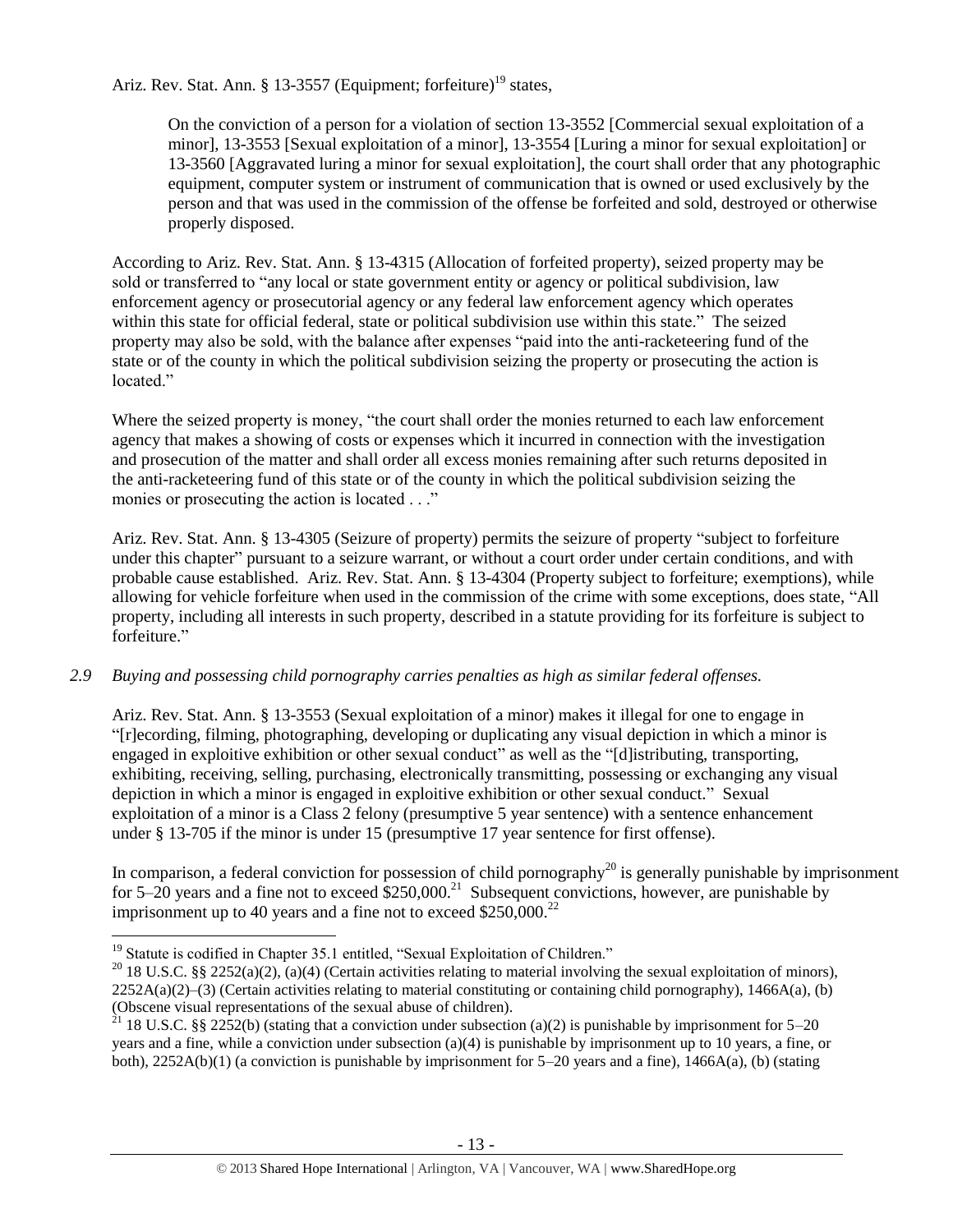# *2.10 Convicted buyers of commercial sex acts with minors and child pornography are required to register as sex offenders.*

Convicted buyers of sex with minors are required to register as sex offenders. Ariz. Rev. Stat. Ann. § 13- 3821 (Persons required to register) lists the crimes for which an offender must register as a sex offender. They include the following crimes: "3. Sexual abuse pursuant to section 13-1404 if the victim is under eighteen years of age. 4. Sexual conduct with a minor pursuant to section 13-1405. 5. Sexual assault pursuant to section 13- 1406. . . . 10. Child prostitution pursuant to section 13-3212, subsection A or subsection B, Paragraph 1 or 2. . . . 12. Sexual exploitation of a minor pursuant to section 13-3553. . . . 14. Sex trafficking of a minor pursuant to section 13-1307." Additionally, subsection C states, "Notwithstanding subsection A of this section, the judge who sentences a defendant for any violation of chapter  $14^{23}$  or  $35.1^{24}$  of this title or for an offense for which there was a finding of sexual motivation pursuant to section  $13-118^{25}$  may require the person who committed the offense to register pursuant to this section."

<sup>23</sup> Chapter 14 is entitled, "Sexual Offenses."

that a conviction under subsection (a) is "subject to the penalties provided in section 2252A(b)(1)," imprisonment for 5–20 years and a fine, while a conviction under subsection (b) is "subject to the penalties provided in section 2252A(b)(2)," imprisonment up to 10 years, a fine, or both); *see also* 18 U.S.C. §§ 3559(a)(1) (classifying all of the above listed offenses as felonies), 3571(b)(3) (providing a fine up to \$250,000 for any felony conviction). <sup>22</sup> 18 U.S.C. §§ 2252(b) (stating if a person has a prior conviction under subsection (a)(2), or a list of other statutes, a conviction is punishable by a fine and imprisonment for 15–40 years, but if a person has a prior conviction under subsection (a)(4), or a list of other statutes, a conviction is punishable by a fine and imprisonment for  $10-20$  years),  $2252A(b)(1)$  (stating if a person has a prior conviction under subsection (a)(2), (a)(3), or a list of other statutes, a conviction is punishable by a fine and imprisonment for  $15-40$  years),  $1466A(a)$ , (b) (stating that the penalty scheme for section 2252A(b) applies); *see also* 18 U.S.C. §§ 3559(a)(1) (classifying all of the above listed offenses as felonies), 3571(b)(3) (providing a fine up to \$250,000 for any felony conviction).

<sup>&</sup>lt;sup>24</sup> Chapter 35.1 is entitled, "Sexual Exploitation of Children."

 $25$  Ariz. Rev. Stat. Ann. § 13-118 (Sexual motivation special allegation; procedures; definition) states,

A. In each criminal case involving an offense other than a sexual offense, the prosecutor may file a special allegation of sexual motivation if sufficient admissible evidence exists that would justify a finding of sexual motivation by a reasonable and objective finder of fact.

B. If the prosecutor files a special allegation of sexual motivation, the state shall prove beyond a reasonable doubt that the defendant committed the offense with a sexual motivation. The trier of fact shall find a special verdict as to whether the defendant committed the offense with a sexual motivation.

C. For purposes of this section "sexual motivation" means that one of the purposes for which the defendant committed the crime was for the purpose of the defendant's sexual gratification.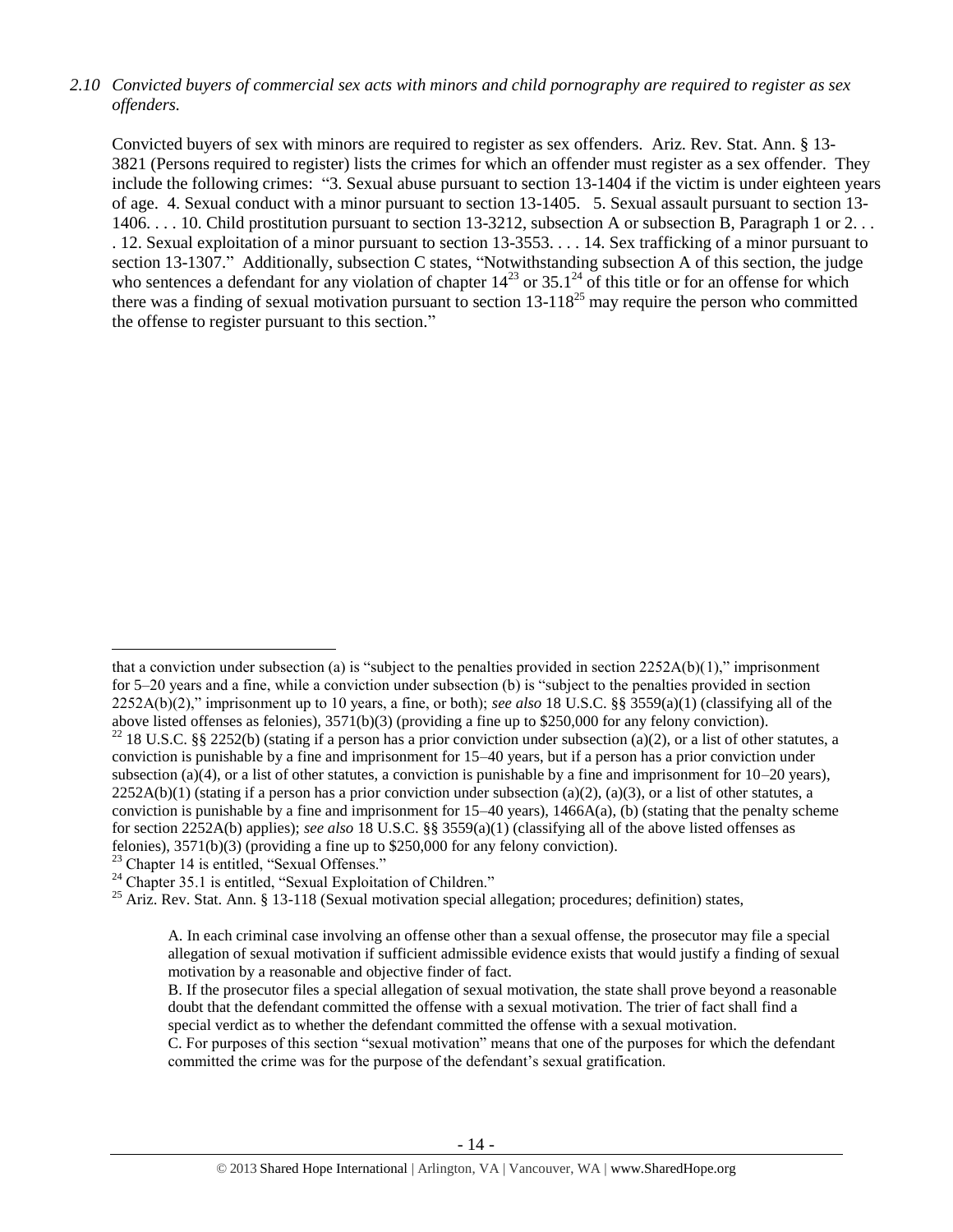#### **FRAMEWORK ISSUE 3: CRIMINAL PROVISIONS FOR TRAFFICKERS**

## *Legal Components:*

- *3.1 Penalties for trafficking a child for sexual exploitation are as high as federal penalties.*
- *3.2 Creating and distributing child pornography carries penalties as high as similar federal offenses.*
- *3.3 Using the Internet to lure, entice, recruit or sell commercial sex acts with a minor is a separate crime or results in an enhanced penalty for traffickers.*
- *3.4 Financial penalties for traffickers, including asset forfeiture, are sufficiently high.*
- *3.5 Convicted traffickers are required to register as sex offenders.*
- *3.6 Laws relating to termination of parental rights for certain offenses include sex trafficking or commercial sexual exploitation of children (CSEC) offenses in order to remove the children of traffickers from their control and potential exploitation.*

*\_\_\_\_\_\_\_\_\_\_\_\_\_\_\_\_\_\_\_\_\_\_\_\_\_\_\_\_\_\_\_\_\_\_\_\_\_\_\_\_\_\_\_\_\_\_\_\_\_\_\_\_\_\_\_\_\_\_\_\_\_\_\_\_\_\_\_\_\_\_\_\_\_\_\_\_\_\_\_\_\_\_\_\_\_\_\_\_\_\_\_\_\_\_*

# *Legal Analysis:*

*3.1 Penalties for trafficking a child for sexual exploitation are as high as federal penalties.* 

Arizona has a series of laws directed at the trafficker in a crime of prostitution or commercial sexual exploitation of a child, including the following:

| Offense                                                                                     | Crime<br>classification                                                                                                 | Sentence (first felony<br>offense)<br>pursuant to Ariz. Rev.<br>Stat. Ann. §13-702<br>(except where noted<br>differently)          | Ariz. Rev. Stat. Ann.<br>§ 13-705 Dangerous<br><b>Crimes Against</b><br>Children (first felony<br>offense)—applies when<br>victim is under 15 years<br>old | Ariz. Rev. Stat. Ann.<br>§ 13-705 Dangerous<br><b>Crimes Against</b><br>Children enhancement<br>(person "previously<br>convicted of one<br>predicate felony") |
|---------------------------------------------------------------------------------------------|-------------------------------------------------------------------------------------------------------------------------|------------------------------------------------------------------------------------------------------------------------------------|------------------------------------------------------------------------------------------------------------------------------------------------------------|---------------------------------------------------------------------------------------------------------------------------------------------------------------|
| Ariz. Rev. Stat.<br>Ann. § 13-<br>$1307(B)$ : Sex<br>trafficking of a<br>minor              | Class 2 felony                                                                                                          | $3-12.5$ years<br>Presumptive 5 years                                                                                              | $13-27$ years<br>Presumptive 20 years                                                                                                                      | $23 - 37$ years<br>Presumptive 30 years                                                                                                                       |
| Ariz. Rev. Stat.<br>Ann. § 13-3206:<br>Taking a child for<br>the purpose of<br>prostitution | 1) Class 4 felony<br>2) Class 2 felony<br>if under 15 years<br>old                                                      | 1) $1 - 3.75$ years<br>Presumptive 2.5 years<br>2) N/A                                                                             | 2) 13–27 years<br>Presumptive 20 years                                                                                                                     | 2) 23–37 years<br>Presumptive 30 years                                                                                                                        |
| Ariz. Rev. Stat.<br>Ann. § 13-3212:<br>Child<br>prostitution <sup>26</sup>                  | 1) Class 2 felony<br>if involves a<br>minor under 15<br>(Ariz. Rev. Stat.<br>Ann. § 13-<br>3212(F)<br>2) Class 2 felony | 1) N/A<br>$2)$ 7–21 years<br>Presumptive 10.5 years<br>(Ariz. Rev. Stat. Ann.<br>§ 13-3212(G)) <sup>27</sup><br>3) $.33 - 2$ years | 1) $13 - 27$ years<br>Presumptive 20 years                                                                                                                 | 1) $23 - 37$ years<br>Presumptive 30 years                                                                                                                    |

<sup>26</sup> *See supra* note [14.](#page-8-0)

 $\overline{a}$ 

<sup>27</sup> *See supra* note [15.](#page-8-1)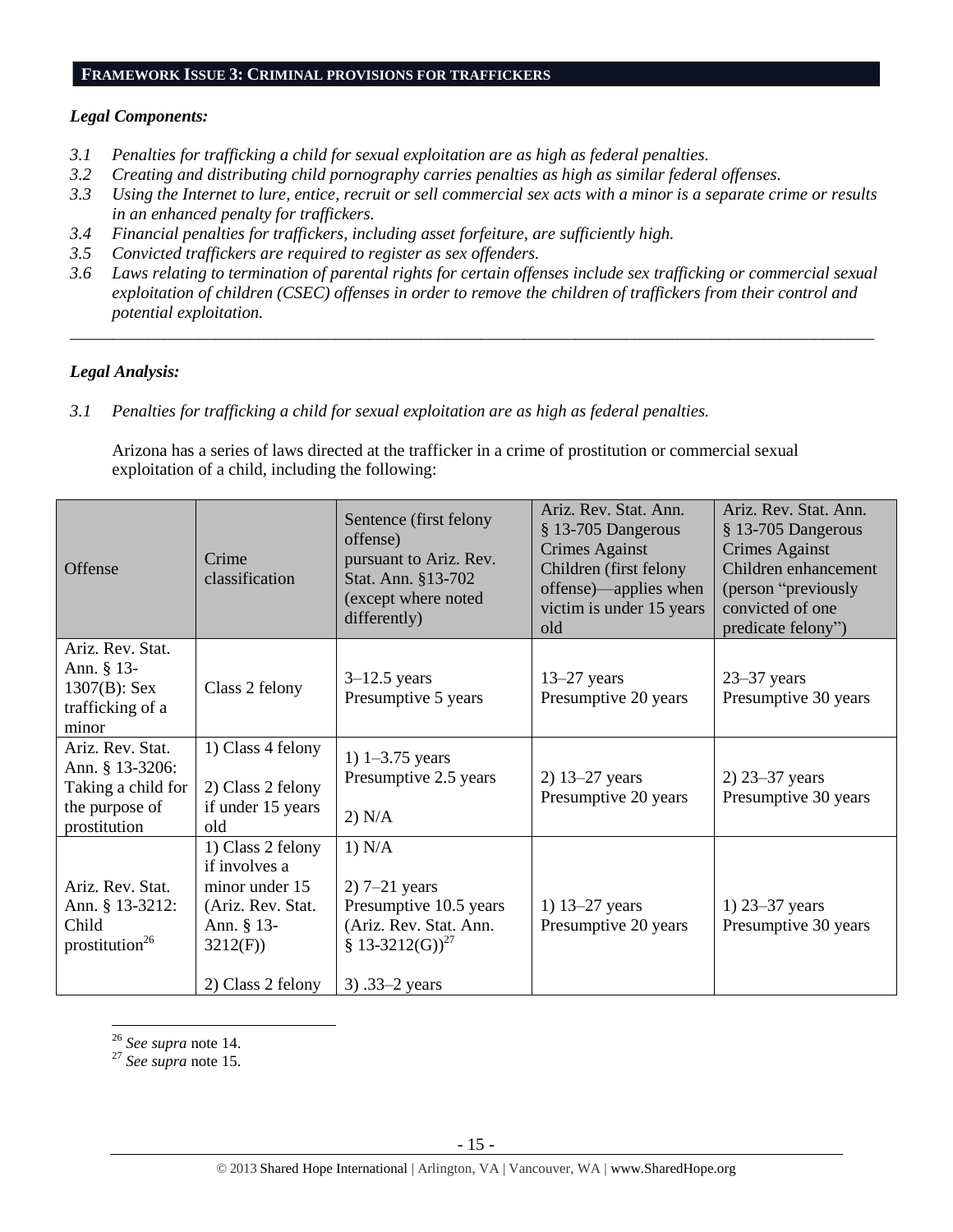|                                                                                                            | if the defendant<br>knew the minor is<br>15, 16, or 17<br>(Ariz. Rev. Stat.<br>Ann. § 13-<br>3212(G)<br>3) Class 6 felony<br>if minor is $15$ , $16$ ,<br>or 17 (Ariz. Rev.<br>Stat. Ann. § 13-<br>3212(H) | Presumptive 1 year<br>Under subsection H, if<br>the offender is sentenced<br>to probation, "the court<br>shall order that as an<br>initial term of probation,"<br>180 days imprisonment in<br>county jail. If the<br>offender meets certain<br>requirements, the court<br>has discretion to suspend<br>90 days of the sentence. |                                                                                                                      |                                                                                                                      |
|------------------------------------------------------------------------------------------------------------|------------------------------------------------------------------------------------------------------------------------------------------------------------------------------------------------------------|---------------------------------------------------------------------------------------------------------------------------------------------------------------------------------------------------------------------------------------------------------------------------------------------------------------------------------|----------------------------------------------------------------------------------------------------------------------|----------------------------------------------------------------------------------------------------------------------|
| Ariz. Rev. Stat.<br>Ann. § 13-3552:<br>Commercial<br>sexual<br>exploitation of a<br>minor<br>(pornography) | Class 2 felony                                                                                                                                                                                             | $3-12.5$ years<br>Presumptive 5 years                                                                                                                                                                                                                                                                                           | $10-24$ years<br>Presumptive 17 years                                                                                | $21-35$ years<br>Presumptive 28 years                                                                                |
| Ariz. Rev. Stat.<br>Ann. § 13-3553:<br>Sexual<br>exploitation of a<br>minor                                | Class 2 felony                                                                                                                                                                                             | $3-12.5$ years<br>Presumptive 5 years                                                                                                                                                                                                                                                                                           | $10-24$ years<br>Presumptive 17 years                                                                                | $21-35$ years<br>Presumptive 28 years                                                                                |
| Ariz. Rev. Stat.<br>Ann. § 13-3554:<br>Luring a minor<br>for sexual<br>exploitation                        | Class 3 felony                                                                                                                                                                                             | $2-8.75$ years<br>Presumptive 3.5 years<br>Possibility of probation if<br>child is over 15                                                                                                                                                                                                                                      | $5-15$ years<br>Presumptive 10 years<br>Possibility of<br>suspension of sentence,<br>probation, pardon or<br>release | 8-22 years<br>Presumptive 15 years<br>Not eligible for<br>suspension of sentence,<br>probation, pardon or<br>release |
| Ariz. Rev. Stat.<br>Ann. § 13-3561:<br>Unlawful age<br>misrepresentation                                   | Class 3 felony                                                                                                                                                                                             | $2-8.75$ years<br>Presumptive 3.5 years                                                                                                                                                                                                                                                                                         | $5-15$ years<br>Presumptive 10 years<br>Possibility of<br>suspension of sentence,<br>probation, pardon or<br>release | 8-22 years<br>Presumptive 15 years<br>Not eligible for<br>suspension of sentence,<br>probation, pardon or<br>release |

Additionally, Arizona has a range of laws prohibiting conduct centered on promoting prostitution. They include the following: Ariz. Rev. Stat. Ann. § 13-3201 (Enticement of persons for purpose of prostitution), § 13-3202 (Procurement by false pretenses of person for purpose of prostitution), § 13-3203 (Procuring or placing persons in house of prostitution), § 13-3204 (Receiving earnings of prostitute), § 13-3207 (Detention of persons in house of prostitution for debt), § 13-3208 (Keeping or residing in house of prostitution; employment in prostitution), and  $\S$  13-3209. These provisions are either Class 5 or Class 6 felonies.<sup>28</sup>

Traffickers also face penalties under the money laundering provisions. Ariz. Rev. Stat. Ann. § 13-2317 (A)–(E) states,

A. A person is guilty of money laundering in the first degree if the person does any of the following:

<sup>28</sup> *See supra* note [3.](#page-1-0)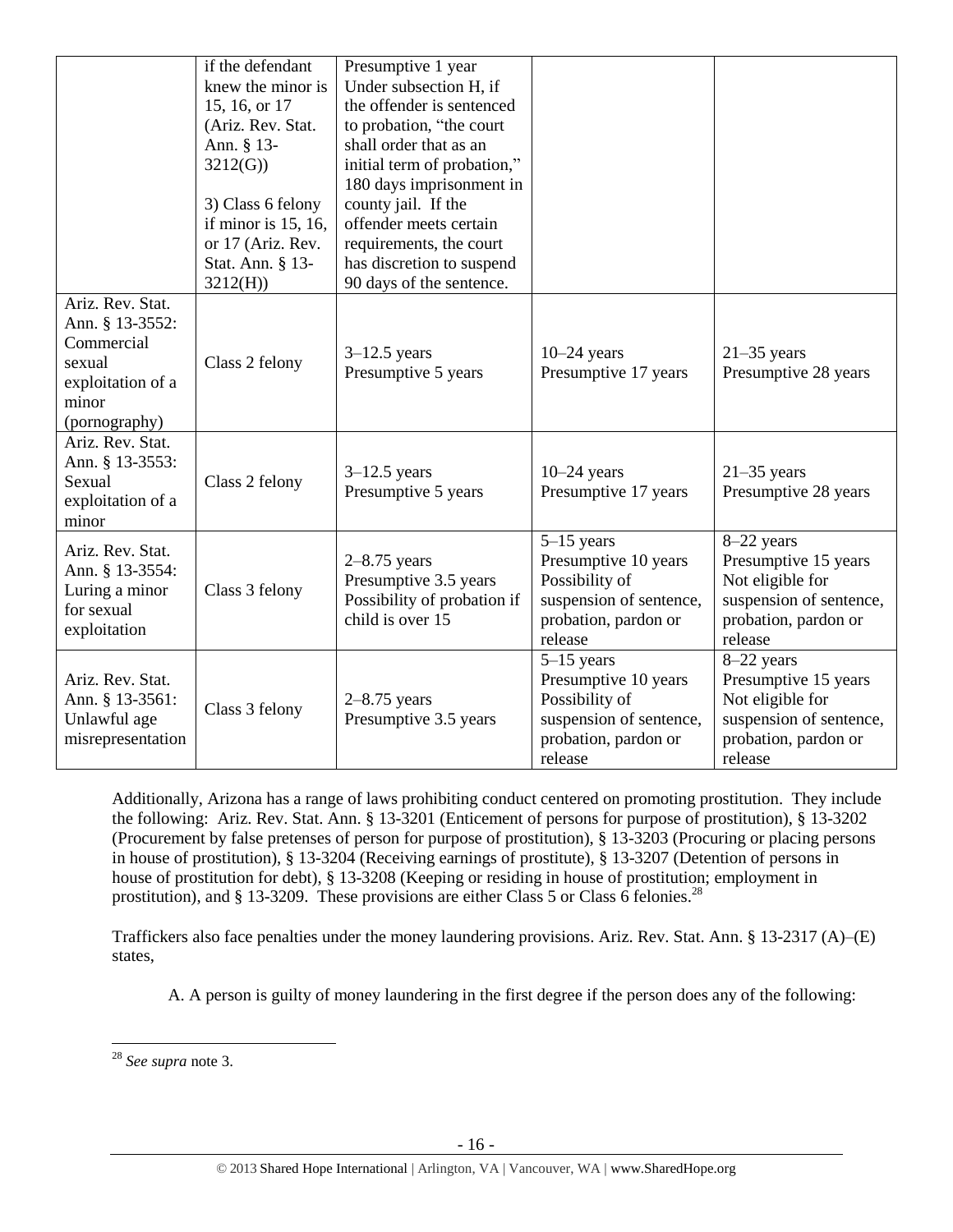1. Knowingly initiates, organizes, plans, finances, directs, manages, supervises or is in the business of money laundering in violation of subsection B of this section.

B. A person is guilty of money laundering in the second degree if the person does any of the following: 1. Acquires or maintains an interest in, transacts, transfers, transports, receives or conceals the existence or nature of racketeering proceeds knowing or having reason to know that they are the proceeds of an offense.

2. Makes property available to another by transaction, transportation or otherwise knowing that it is intended to be used to facilitate racketeering.

3. Conducts a transaction knowing or having reason to know that the property involved is the proceeds of an offense and with the intent to conceal or disguise the nature, location, source, ownership or control of the property or the intent to facilitate racketeering.

. . . .

. . . .

. . . .

D. In addition to any other criminal or civil remedy, if a person violates subsection A or B of this section as part of a pattern of violations that involve a total of one hundred thousand dollars or more in any twelve month period, the person is subject to forfeiture of substitute assets in an amount that is three times the amount that was involved in the pattern, including conduct that occurred before and after the twelve month period.

E. Money laundering in the third degree is a class 6 felony. Money laundering in the second degree is a class 3 felony. Money laundering in the first degree is a class 2 felony.

In comparison, if the victim is under the age of 14, a conviction under the Trafficking Victims Protection Act  $(TVPA)^{29}$  for child sex trafficking is punishable by 15 years to life imprisonment and a fine not to exceed \$250,000. 18 U.S.C. §§ 1591(b)(1), 3559(a)(1), 3571(b)(3). If the victim is between the ages of 14–17, a conviction is punishable by 10 years to life imprisonment and a fine not to exceed \$250,000. 18 U.S.C. §§ 1591(b)(2), 3559(a)(1), 3571(b)(3). A conviction is punishable by mandatory life imprisonment, however, if the trafficker has a prior conviction for a federal sex offense<sup>30</sup> against a minor.

*3.2 Creating and distributing child pornography carries penalties as high as similar federal offenses.*

Ariz. Rev. Stat. Ann. § 13-3553 (Sexual exploitation of a minor) makes it illegal for one to engage in "[r]ecording, filming, photographing, developing or duplicating any visual depiction in which a minor is engaged in exploitive exhibition or other sexual conduct" as well as the "[d]istributing, transporting, exhibiting, receiving, selling, purchasing, electronically transmitting, possessing or exchanging any visual depiction in which a minor is engaged in exploitive exhibition or other sexual conduct." A conviction is punishable as a Class 2 felony with a sentence enhancement under Ariz. Rev. Stat. Ann. § 13-705 if the minor is under 15. Ariz. Rev. Stat. Ann. §§ 13-3553(C), 13-705(D).

In comparison, if the victim is under the age of 14, a conviction under the TVPA for child sex trafficking is punishable by 15 years to life imprisonment and a fine not to exceed \$250,000. 18 U.S.C. §§ 1591(b)(1),  $3559(a)(1)$ ,  $3571(b)(3)$ . If the victim is between the ages of  $14-17$ , a conviction is punishable by 10 years to life imprisonment and a fine not to exceed \$250,000. 18 U.S.C. §§ 1591(b)(2), 3559(a)(1), 3571(b)(3). A conviction is punishable by mandatory life imprisonment, however, if the trafficker has a prior conviction for a federal sex offense<sup>31</sup> against a minor. Additionally, a federal conviction for distribution of child pornography<sup>32</sup>

<sup>29</sup> *See supra* Section 2.4 for further discussion.

<sup>30</sup> *See supra* note [16.](#page-9-0)

<sup>31</sup> *See supra* note [16.](#page-9-0)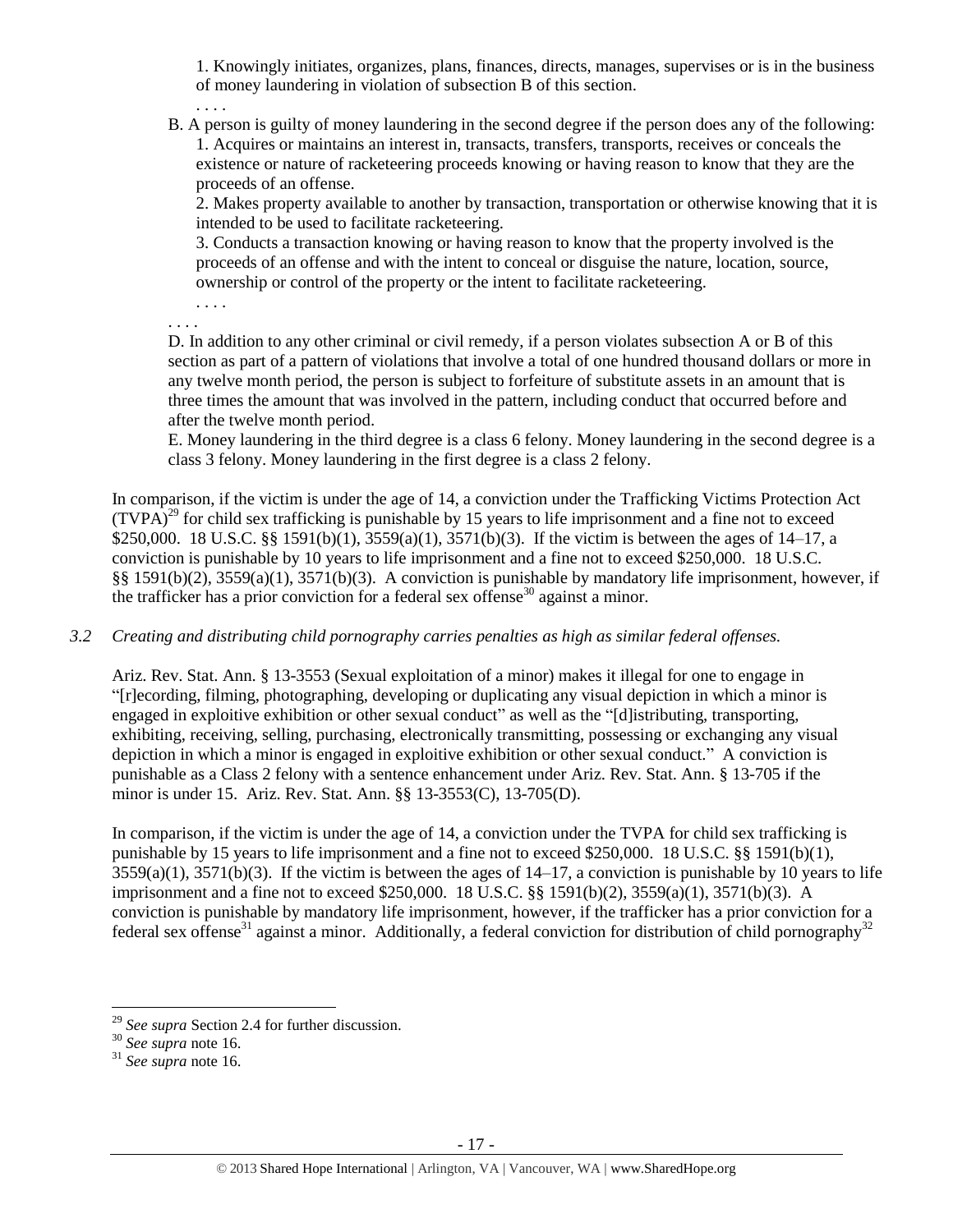is generally punishable by imprisonment for  $5-20$  years and a fine not to exceed \$250,000.<sup>33</sup> Subsequent convictions, however, are punishable by imprisonment up to 40 years and a fine not to exceed \$250,000.<sup>34</sup>

*3.3 Using the Internet to lure, entice, recruit or sell commercial sex acts with a minor is a separate crime or results in an enhanced penalty for traffickers.*

Using the Internet to accomplish a sexual offense is a separate crime resulting in serious penalties for traffickers. The provisions do not specifically apply to commercial sexual exploitation of a child but do apply to any sexual exploitation of a child as long as a depiction of material harmful to minors is transmitted as part of the communication. Ariz. Rev. Stat. Ann. § 13-3560(A) (Aggravated luring a minor for sexual exploitation) states,

A. A person commits aggravated luring a minor for sexual exploitation if the person does both of the following:

1. Knowing the character and content of the depiction, uses an electronic communication device to transmit at least one visual depiction of material that is harmful to minors<sup>35</sup> for the purpose of initiating or engaging in communication with a recipient who the person knows or has reason to know is a minor.

2. By means of the communication, offers or solicits sexual conduct with the minor. The offer or solicitation may occur before, contemporaneously with, after or as an integrated part of the transmission of the visual depiction.

Ariz. Rev. Stat. Ann. § 13-3560 is a Class 2 felony, with sentence enhancements under if the minor is under 15. Ariz. Rev. Stat. Ann. §§ 13-3560(C), 13-705(D).

 $\overline{a}$ 

<sup>33</sup> 18 U.S.C. §§ 2252(b) (stating that a conviction under subsection (a)(1), (a)(2), or (a)(3) is punishable by imprisonment for 5–20 years and a fine), 2252A(b)(1) (a conviction is punishable by imprisonment for 5–20 years and a fine),  $1466A(a)$ , (b) (stating that a conviction under subsection (a) is "subject to the penalties provided in section 2252A(b)(1)," imprisonment for 5–20 years and a fine, while a conviction under subsection (b) is "subject to the penalties provided in section 2252A(b)(2)," imprisonment up to 10 years, a fine, or both); *see also* 18 U.S.C. §§ 3559(a)(1) (classifying all of the above listed offenses as felonies),  $3571(b)(3)$  (providing a fine up to \$250,000 for any felony conviction).

<sup>34</sup> 18 U.S.C. §§ 2252(b) (stating if a person has a prior conviction under subsection (a)(1), (a)(2), or (a)(3) or a list of other statutes, a conviction is punishable by a fine and imprisonment for  $15-40$  years),  $2252A(b)(1)$  (stating if a person has a prior conviction under subsection (a)(2), (a)(3), or a list of other statutes, a conviction is punishable by a fine and imprisonment for  $15-40$  years),  $1466A(a)$ , (b) (stating that the penalty scheme for section  $2252A(b)$ applies); *see also* 18 U.S.C. §§ 3559(a)(1) (classifying all of the above listed offenses as felonies), 3571(b)(3) (providing a fine up to \$250,000 for any felony conviction).

 $3\overline{5}$  Ariz. Rev. Stat. Ann. § 13-3560 refers to the definition of "harmful to minors" in Ariz. Rev. Stat. Ann. § 13-3501. Ariz. Rev. Stat. Ann. § 13-3501 states,

1. "Harmful to minors" means that quality of any description or representation, in whatever form, of nudity, sexual activity, sexual conduct, sexual excitement, or sadomasochistic abuse, when both:

(a) To the average adult applying contemporary state standards with respect to what is suitable for minors, it both:

- (i) Appeals to the prurient interest, when taken as a whole. In order for an item as a whole to be found or intended to have an appeal to the prurient interest, it is not necessary that the item be successful in arousing or exciting any particular form of prurient interest either in the hypothetical average person, in a member of its intended and probable recipient group or in the trier of fact. (ii) Portrays the description or representation in a patently offensive way.
- (b) Taken as a whole does not have serious literary, artistic, political, or scientific value for minors.

 $32$  18 U.S.C. §§ 2252(a)(1), (a)(2), (a)(3) (Certain activities relating to material involving the sexual exploitation of minors),  $2252A(a)(2)$ , (a)(3) (Certain activities relating to material constituting or containing child pornography), 1466A(a) (Obscene visual representations of the sexual abuse of children).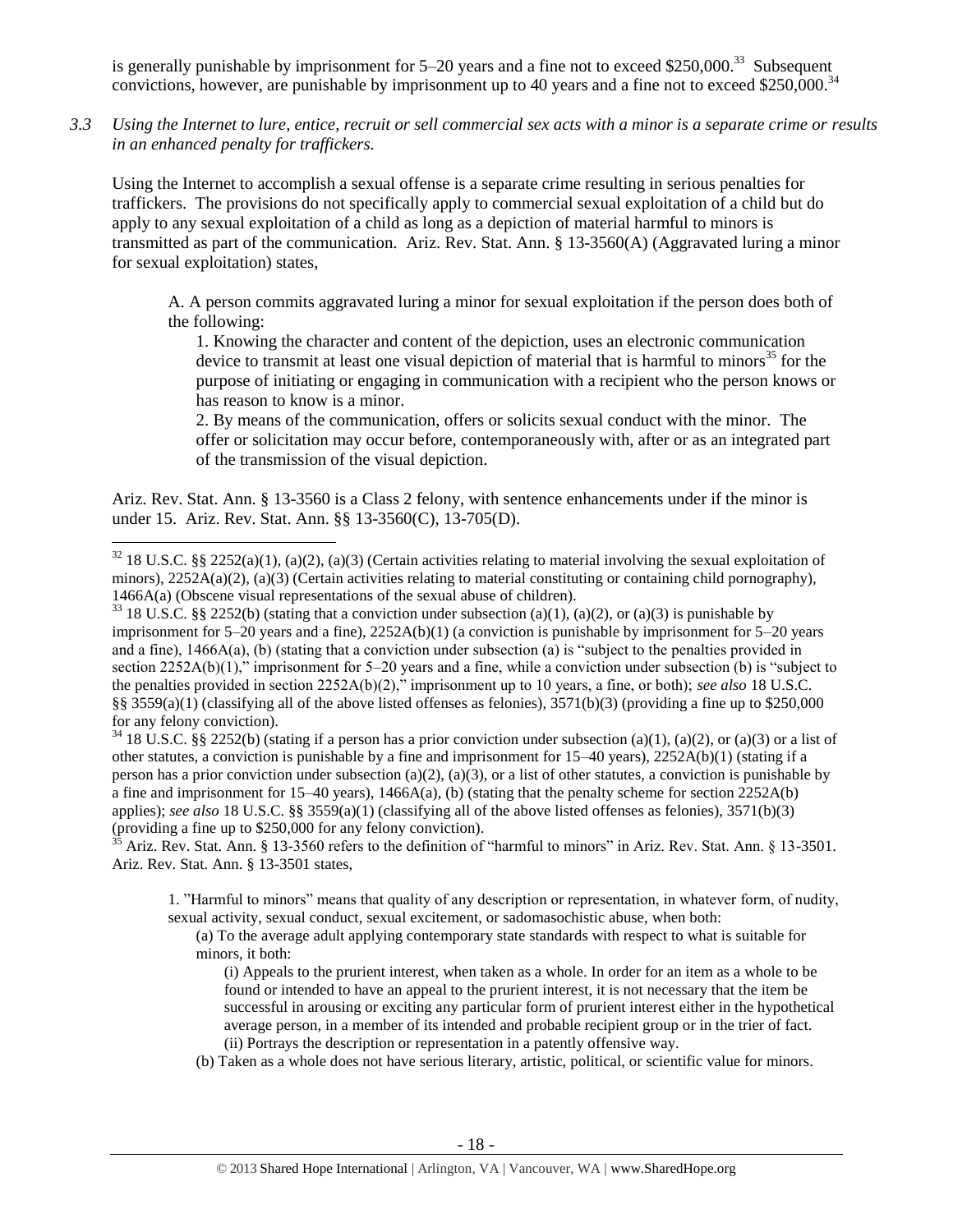In addition, Ariz. Rev. Stat. Ann. § 13-3561 (Unlawful age misrepresentation) makes it a crime to misrepresent age in electronic communications with minors for the purpose of luring them into sexual conduct. Subsection A states,

A. A person commits unlawful age misrepresentation if the person is at least eighteen years of age, and knowing or having reason to know that the recipient of a communication is a minor, uses an electronic communication device to knowingly misrepresent the person's age for the purpose of committing any sexual offense involving the recipient that is listed in [section 13-3821](https://www.lexis.com/research/buttonTFLink?_m=090cb2535ee035315844633f6dc755af&_xfercite=%3ccite%20cc%3d%22USA%22%3e%3c%21%5bCDATA%5bA.R.S.%20%a7%2013-3561%5d%5d%3e%3c%2fcite%3e&_butType=4&_butStat=0&_butNum=2&_butInline=1&_butinfo=AZCODE%2013-3821&_fmtstr=FULL&docnum=1&_startdoc=1&wchp=dGLzVlz-zSkAz&_md5=79822e9548f774d4abd7be509d74901f) [Persons required to register on the sex offender registry], subsection A.

Ariz. Rev. Stat. Ann. § 13-3561 is a Class 3 felony and subject to the sentencing provisions in Ariz. Rev. Stat. Ann. § 13-705 if the victim is under 15. Ariz. Rev. Stat. Ann. § 13-3561(D).

3.3.1 Recommendation: Amend Ariz. Rev. Stat. Ann. § 13-3560(A) (Aggravated luring a minor for sexual exploitation) to include use of the Internet for the purpose of violating Ariz. Rev. Stat. Ann. § 13-1307 (Sex trafficking) or any of Arizona's CSEC laws as prohibited conduct.

# *3.4 Financial penalties for traffickers, including asset forfeiture, are sufficiently high.*

Traffickers convicted of sex trafficking, other CSEC felonies, or money laundering face a possible fine up to \$150,000 imposed by the court as part of the sentence for sex trafficking. Ariz. Rev. Stat. Ann. § 13-801.

Ariz. Rev. Stat. Ann. § 13-4305 (Seizure of property) permits the seizure of property "subject to forfeiture under this chapter" pursuant to a seizure warrant or without a court order under certain conditions and with probable cause. While allowing for vehicle forfeiture when used in the commission of the crime with some exceptions, Ariz. Rev. Stat. Ann. § 13-4304 (Property subject to forfeiture; exemptions) does state that "[a]ll property, including all interests in such property, described in a statute providing for its forfeiture is subject to forfeiture."

In cases of commercial sexual exploitation of a child for child pornography and live performance, Ariz. Rev. Stat. Ann. § 13-3557 (Equipment; forfeiture) states, "On the conviction of a person for a violation of section 13-3552 [Commercial sexual exploitation of a minor], 13-3553 [Sexual exploitation of a minor], 13-3554 [Luring a minor for sexual exploitation] or 13-3560 [Aggravated luring a minor for sexual exploitation], the court shall order that any photographic equipment, computer system or instrument of communication that is owned or used exclusively by the person and that was used in the commission of the offense be forfeited and sold, destroyed or otherwise properly disposed."

According to Ariz. Rev. Stat. Ann. § 13-4315 (Allocation of forfeited property), seized property may be sold or transferred to "any local or state government entity or agency or political subdivision, law enforcement agency or prosecutorial agency or any federal law enforcement agency which operates within this state for official federal, state or political subdivision use within this state." The seized property may also be sold, with the balance after expenses "paid into the anti-racketeering fund of the state or of the county in which the political subdivision seizing the property or prosecuting the action is located."

Finally, mandatory restitution is specifically available in cases of sex trafficking through Ariz. Rev. Stat. Ann. § 13-1309 (Restitution), which states that "[t]he court shall order restitution for any violation of section 13-1306 [Unlawfully obtaining labor or services], 13-1307 [Sex trafficking] or 13-1308 [Trafficking of persons for forced labor or services], including the greater of either the gross income or value to the defendant of the victim's labor or services or the value of the victim's labor as guaranteed under the minimum wage and overtime provisions of the fair labor standards act of 1938."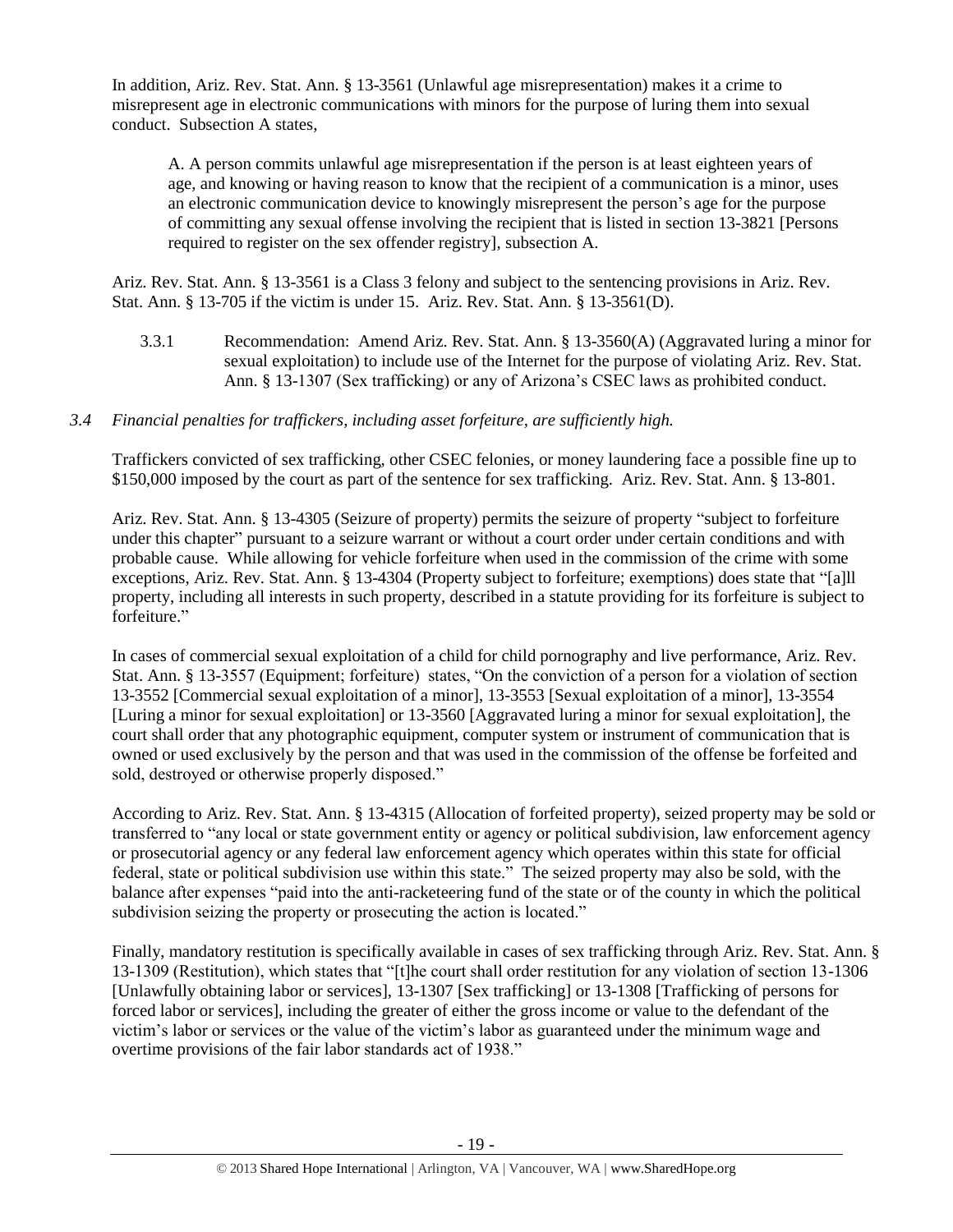# *3.5 Convicted traffickers are required to register as sex offenders.*

Ariz. Rev. Stat. Ann. § 13-3821(A) (Persons required to register) lists the crimes for which an offender must register as a sex offender. The list includes, in relevant part, the following crimes:

- 3. Sexual abuse pursuant to section 13-1404 if the victim is under eighteen years of age.
- 4. Sexual conduct with a minor pursuant to section 13-1405.
- 5. Sexual assault pursuant to section 13-1406.
- 6. Sexual assault of a spouse if the offense was committed before August 12, 2005.
- 7. Molestation of a child pursuant to section 13-1410.
- 8. Continuous sexual abuse of a child pursuant to section 13-1417.
- 9. Taking a child for the purpose of prostitution pursuant to section 13-3206.
- 10. Child prostitution pursuant to section 13-3212, subsection A or subsection B, paragraph 1 or 2.
- 11. Commercial sexual exploitation of a minor pursuant to section 13-3552.
- 12. Sexual exploitation of a minor pursuant to section 13-3553.
- 13. Luring a minor for sexual exploitation pursuant to section 13-3554.
- 14. Sex trafficking of a minor pursuant to section 13-1307.

15. A second or subsequent violation of indecent exposure to a person under fifteen years of age pursuant to section 13-1402.

. . . .

- 20. Unlawful age misrepresentation.
- 21. Aggravated luring a minor for sexual exploitation pursuant to section 13-3560.
- *3.6 Laws relating to termination of parental rights for certain offenses include sex trafficking or commercial sexual exploitation of children (CSEC) offenses in order to remove the children of traffickers from their control and potential exploitation.*

Under Ariz. Rev. Stat. Ann. § 8-863(B) (Hearing to terminate parental rights), "The court may terminate the parental rights of a parent if the court finds by clear and convincing evidence one or more of the grounds prescribed in section 8-533." Ariz. Rev. Stat. Ann. § 8-533(B) (Petition; who may file; grounds) states in part,

B. Evidence sufficient to justify the termination of the parent-child relationship shall include any one of the following, and in considering any of the following grounds, the court shall also consider the best interests of the child:

1. That the parent has abandoned the child.

2. That the parent has neglected or willfully abused a child. This abuse includes serious physical or emotional injury or situations in which the parent knew or reasonably should have known that a person was abusing or neglecting a child.

. . . .

Ariz. Rev. Stat. Ann. § 8-201, which provides definitions for title 8, "unless the context otherwise requires," defines "abuse" in relevant part as "the infliction or allowing of physical injury, impairment of bodily function or disfigurement or the infliction of or allowing another person to cause serious emotional damage as evidenced by severe anxiety, depression, withdrawal or untoward aggressive behavior and which emotional damage is diagnosed by a medical doctor or psychologist and is caused by the acts or omissions of an individual having care, custody and control of a child." According to the definition, this includes the following: "Inflicting or allowing sexual abuse pursuant to section 13-1404, sexual conduct with a minor pursuant to section 13-1405, sexual assault pursuant to section 13-1406, molestation of a child pursuant to section 13-1410, commercial sexual exploitation of a minor pursuant to section 13-3552, sexual exploitation of a minor pursuant to section 13-3553, incest pursuant to section 13-3608 or child prostitution pursuant to section 13-3212."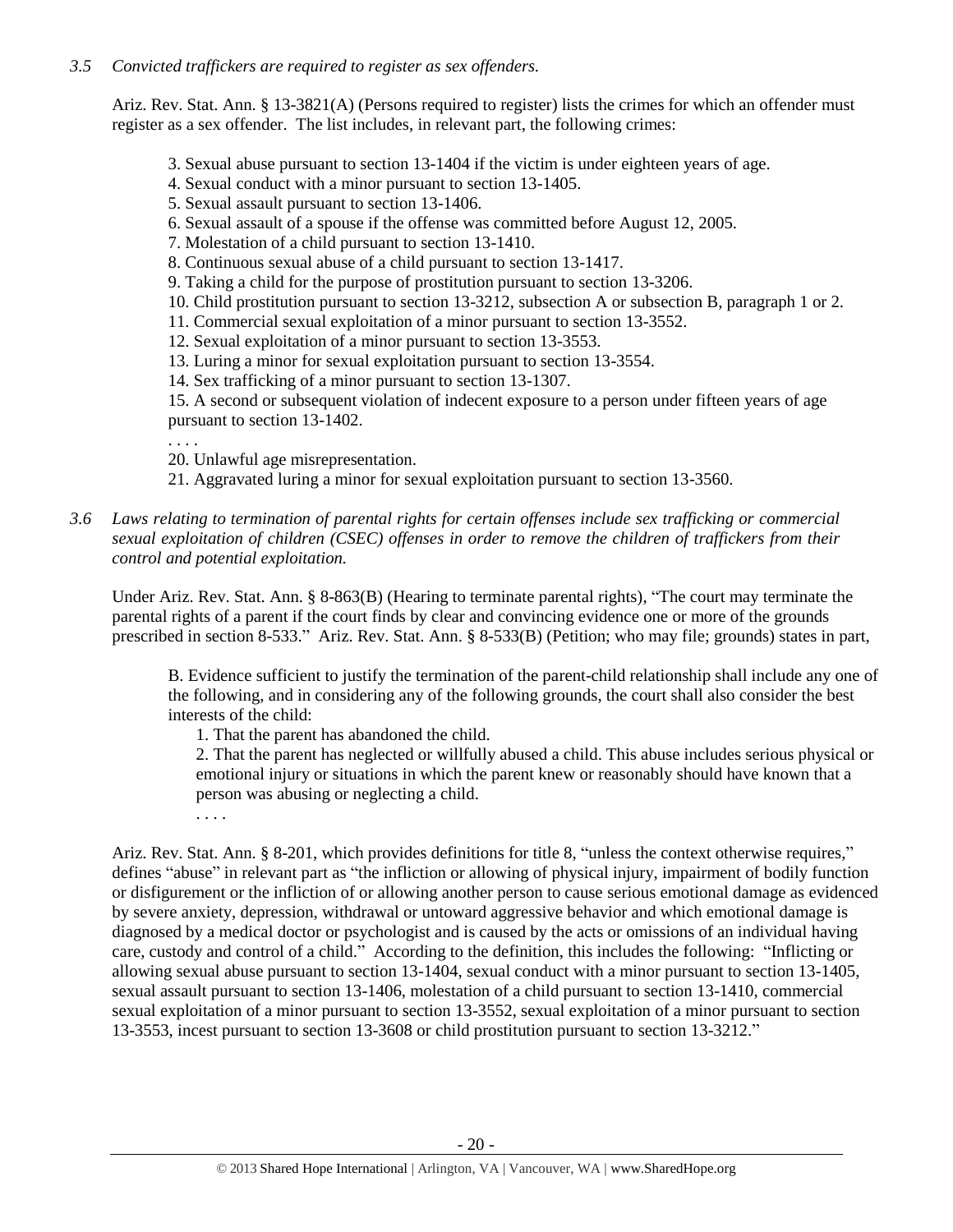#### **FRAMEWORK ISSUE 4: CRIMINAL PROVISIONS FOR FACILITATORS**

#### *Legal Components:*

- *4.1 The acts of assisting, enabling, or financially benefitting from child sex trafficking are included as criminal offenses in the state sex trafficking statute.*
- *4.2 Financial penalties, including asset forfeiture laws, are in place for those who benefit financially from or aid and assist in committing domestic minor sex trafficking.*

*\_\_\_\_\_\_\_\_\_\_\_\_\_\_\_\_\_\_\_\_\_\_\_\_\_\_\_\_\_\_\_\_\_\_\_\_\_\_\_\_\_\_\_\_\_\_\_\_\_\_\_\_\_\_\_\_\_\_\_\_\_\_\_\_\_\_\_\_\_\_\_\_\_\_\_\_\_\_\_\_\_\_\_\_\_\_\_\_\_\_\_\_\_\_*

- *4.3 Promoting and selling child sex tourism is illegal.*
- *4.4 Promoting and selling child pornography is illegal.*

#### *Legal Analysis:*

*4.1 The acts of assisting, enabling, or financially benefitting from child sex trafficking are included as criminal* 

The act of assisting or facilitating in some manner the crime of sex trafficking is prohibited in the state trafficking law. Ariz. Rev. Stat. Ann. § 13-1308 (Trafficking of persons for forced labor or services) makes it a crime to "[k]nowingly benefit, financially or by receiving anything of value, from participation in a venture that has engaged in an act in violation of section 13-1306 [Unlawfully obtaining labor or services], section 13-1307 [Sex trafficking] or this section."

The acts of facilitators are prohibited in other CSEC provisions. Ariz. Rev. Stat. Ann. § 13- 3210 (Transporting persons for purpose of prostitution or other immoral purpose) is a Class 5 felony and prohibits a person from "knowingly transporting by any means of conveyance, through or across this state, any other person for the purposes of prostitution or concubinage, or for any other immoral purposes . . . ." Ariz. Rev. Stat. Ann. § 13-3208 (Keeping or residing in house of prostitution; employment in prostitution) makes it illegal if a person "knowingly operates or maintains a house of prostitution or prostitution enterprise  $\ldots$ ." This offense is also a Class 5 felony.<sup>36</sup>

Ariz. Rev. Stat. Ann. § 13-3553 (Sexual exploitation of a minor) states,

A. A person commits sexual exploitation of a minor by knowingly: 1. Recording, filming, photographing, developing or duplicating any visual depiction in which a minor is engaged in exploitive exhibition or other sexual conduct.

2. Distributing, transporting, exhibiting, receiving, selling, purchasing, electronically transmitting, possessing or exchanging any visual depiction in which a minor is engaged in exploitive exhibition or other sexual conduct. $37$ 

Facilitators could also be convicted under money laundering provisions.<sup>38</sup> A money laundering conviction is punishable as a Class 2, 3, or 6 felony (depending on degree) and a possible fine up to \$150,000. Ariz. Rev. Stat. Ann. §§ 13-2317(E), 13-801.

<sup>36</sup> *See supra* note [3.](#page-1-0)

<sup>&</sup>lt;sup>37</sup>Ariz. Rev. Stat. Ann. § 13-3559 (Reporting suspected visual depictions of sexual exploitation of a minor; immunity) provides a defense to those that may otherwise be viewed as facilitators by stating in subsection (C), "It is an affirmative defense to a prosecution for a violation of section 13-3553 that on discovery a person in good faith reports the discovery of unsolicited suspected visual depictions involving the sexual exploitation of a minor." <sup>38</sup> *See supra* Section 3.1 for relevant provisions.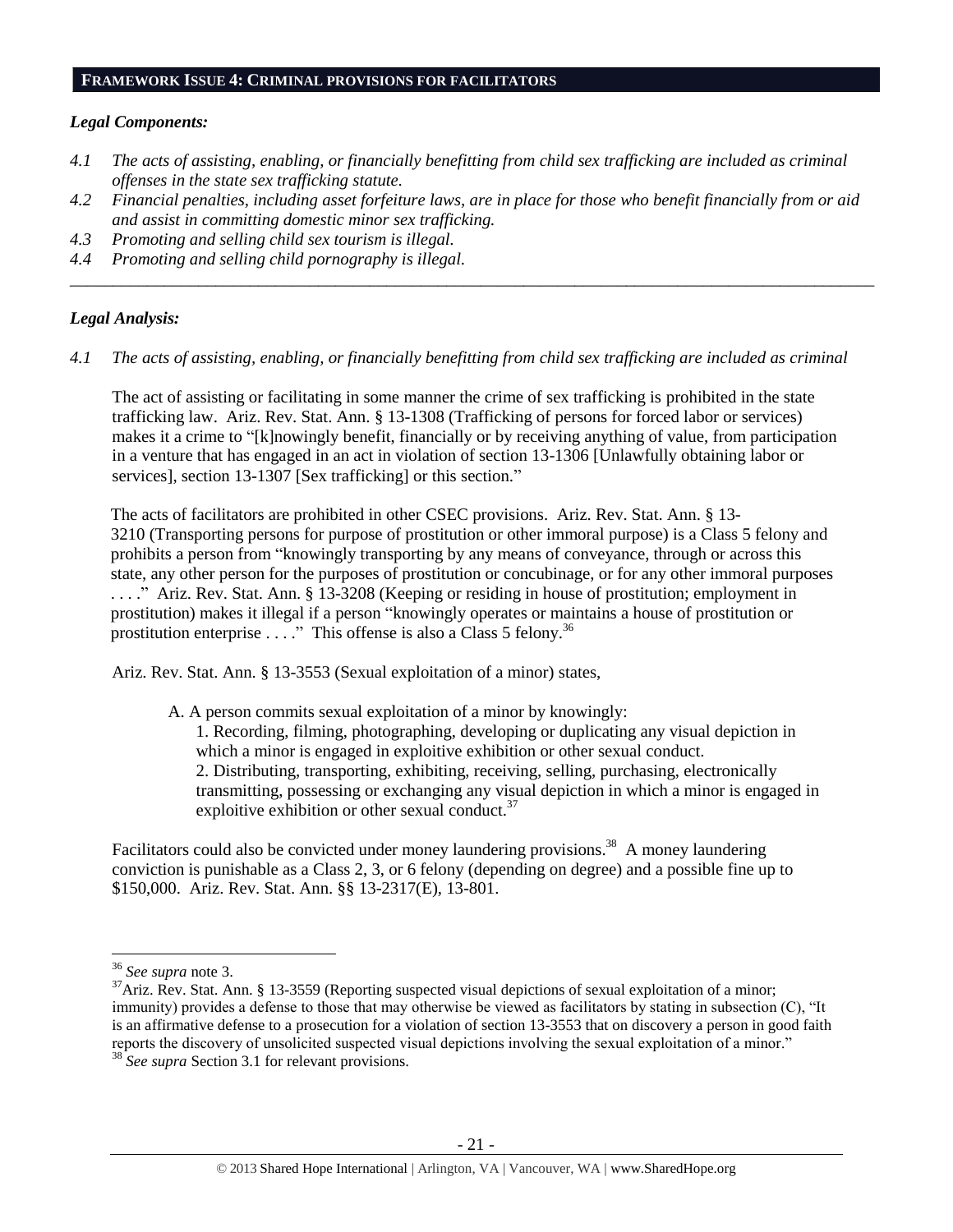*4.2 Financial penalties, including asset forfeiture laws, are in place for those who benefit financially from or aid and assist in committing domestic minor sex trafficking.*

Facilitators of sex trafficking face a possible fine up to \$150,000 imposed by the court as part of the sentence for sex trafficking and felony CSEC violations. Ariz. Rev. Stat. Ann. § 13-801.

In cases of commercial sexual exploitation of a child for child pornography and live performance, Ariz. Rev. Stat. Ann. § 13-3557 (Equipment; forfeiture)<sup>39</sup> states, "On the conviction of a person for a violation of section . . . 13-3553 [Sexual exploitation of a minor] . . . the court shall order that any photographic equipment, computer system or instrument of communication that is owned or used exclusively by the person and that was used in the commission of the offense be forfeited and sold, destroyed or otherwise properly disposed."

According to Ariz. Rev. Stat. Ann. § 13-4315 (Allocation of forfeited property), seized property may be sold or transferred to "any local or state government entity or agency or political subdivision, law enforcement agency or prosecutorial agency or any federal law enforcement agency which operates within this state for official federal, state or political subdivision use within this state." The seized property may also be sold, with the balance after expenses "paid into the anti-racketeering fund of the state or of the county in which the political subdivision seizing the property or prosecuting the action is located."

However, if the seized property is money, "the court shall order the monies returned to each law enforcement agency that makes a showing of costs or expenses which it incurred in connection with the investigation and prosecution of the matter and shall order all excess monies remaining after such returns deposited in the anti-racketeering fund of this state or of the county in which the political subdivision seizing the monies or prosecuting the action is located . . ."

Ariz. Rev. Stat. Ann. § 13-4305 (Seizure of property) permits the seizure of property "subject to forfeiture under this chapter" pursuant to a seizure warrant, or without a court order under certain conditions and with probable cause. Ariz. Rev. Stat. Ann. § 13-4304 (Property subject to forfeiture; exemptions), while allowing for vehicle forfeiture when used in the commission of the crime with some exceptions, does state that "[a]ll property, including all interests in such property, described in a statute providing for its forfeiture is subject to forfeiture." Therefore, forfeiture may not be available for sex trafficking and commercial sexual exploitation of children offenses because these offenses do not appear to be specifically designated in a statute providing for forfeiture.

Mandatory restitution is also specifically available in cases of sex trafficking through Ariz. Rev. Stat. Ann. § 13-1309 (Restitution), which states that "[t]he court shall order restitution for any violation of section 13-1306 [Unlawfully obtaining labor or services], 13-1307 [Sex trafficking] or 13-1308 [Trafficking of persons for forced labor or services], including the greater of either the gross income or value to the defendant of the victim's labor or services or the value of the victim's labor as guaranteed under the minimum wage and overtime provisions of the fair labor standards act of 1938."

# *4.3 Promoting and selling child sex tourism is illegal.*

There is no specific provision in the Arizona code prohibiting child sex tourism.

4.3.1 Recommendation: Enact a law that prohibits selling or offering to sell travel services that include or facilitate travel for the purpose of engaging in commercial sexual exploitation of a minor or prostitution of a minor, if the travel is occurring in Arizona.

 $\overline{a}$ <sup>39</sup> Statute is codified in Chapter 35.1 entitled, "Sexual Exploitation of Children."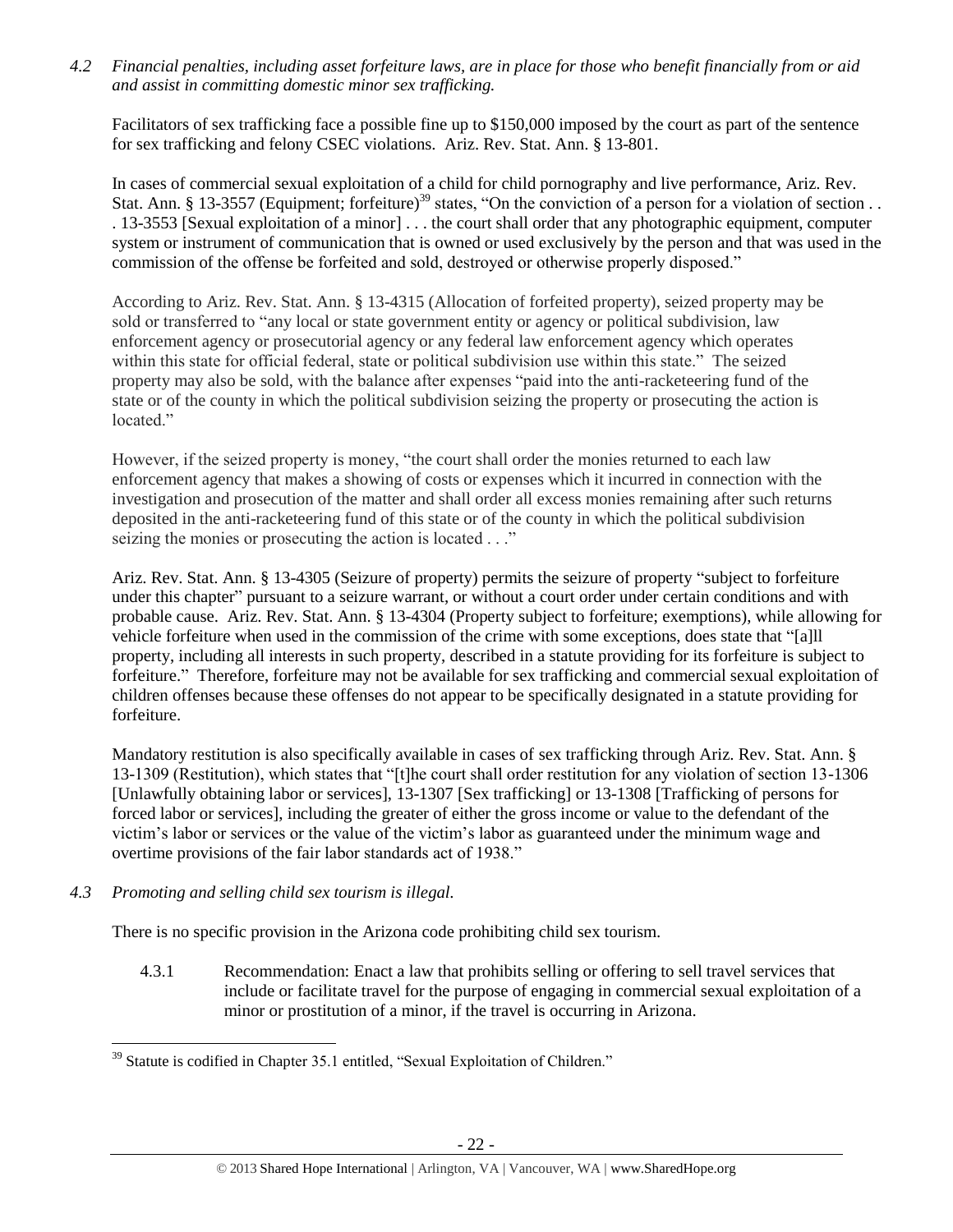## *4.4 Promoting and selling child pornography is illegal.*

Ariz. Rev. Stat. Ann. § 13-3553 (Sexual exploitation of a minor), a Class 2 felony, makes it illegal if

A. A person commits sexual exploitation of a minor by knowingly:

1. Recording, filming, photographing, developing or duplicating any visual depiction in which a minor is engaged in exploitive exhibition or other sexual conduct.

2. Distributing, transporting, exhibiting, receiving, selling, purchasing, electronically transmitting, possessing or exchanging any visual depiction in which a minor is engaged in exploitive exhibition or other sexual conduct.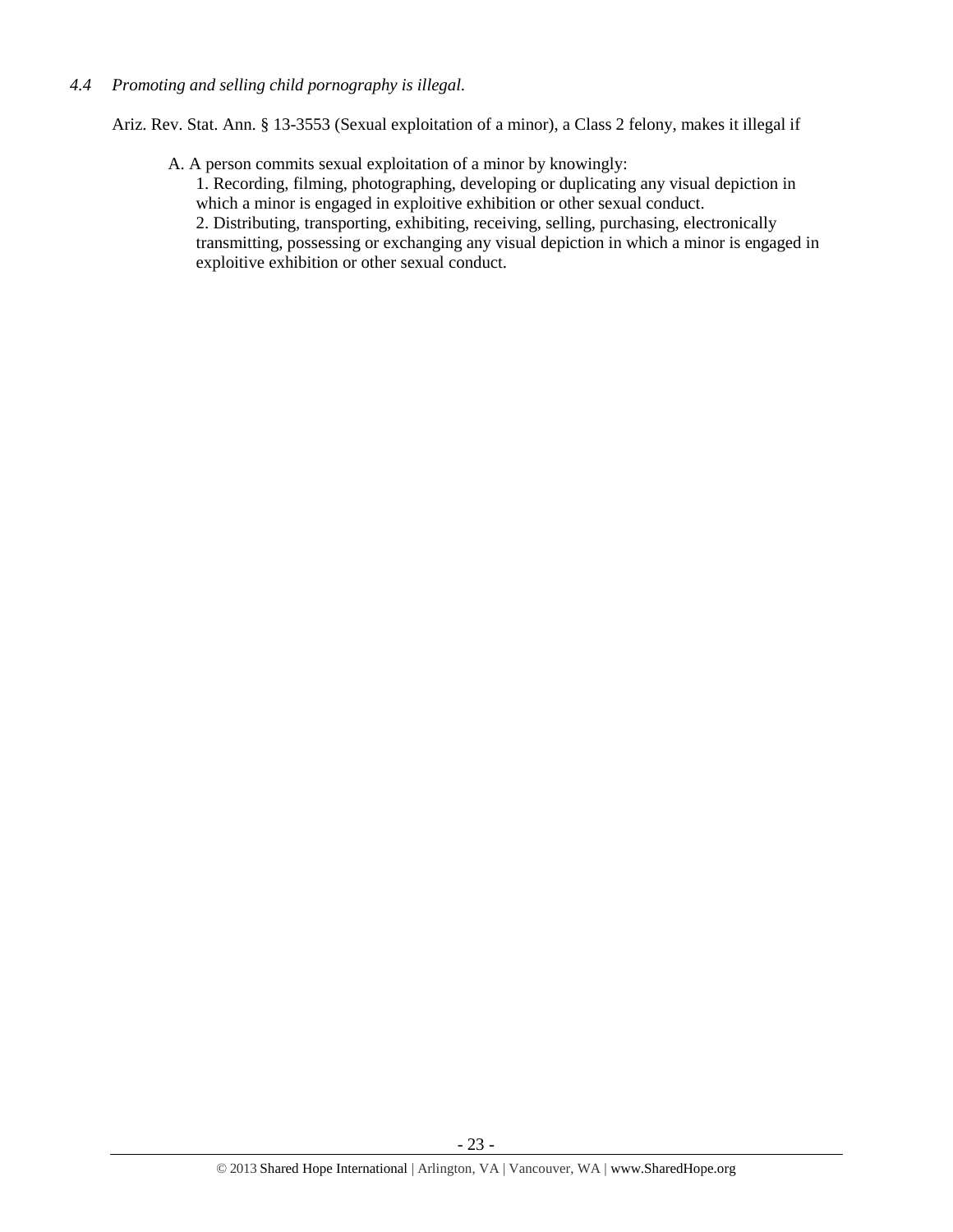#### **FRAMEWORK ISSUE 5: PROTECTIVE PROVISIONS FOR THE CHILD VICTIMS**

## *Legal Components:*

- *5.1 Statutorily-mandated victim services define "victim" to specifically include victims of domestic minor sex trafficking or commercial sexual exploitation of children (CSEC) to ensure prompt identification and access to victims' rights and services.*
- *5.2 The state sex trafficking statute expressly prohibits a defendant from raising consent of the minor to the commercial sex acts as a defense.*
- *5.3 Prostitution laws apply only to adults, making minors under 18 specifically immune from this offense.*
- *5.4 Child victims of sex trafficking or commercial sexual exploitation are provided with a child protection response, including specialized shelter and services, and are not detained in juvenile detention facilities.*
- *5.5 Commercial sexual exploitation is identified as a type of abuse and neglect within child protection statutes.*
- *5.6 The definition of "caregiver" (or similar term) in the child welfare statutes is broad enough to include a trafficker who has custody or control of a child in order to bring a trafficked child into protection of child protective services.*
- *5.7 Crime victims' compensation is specifically available to a child victim of sex trafficking or commercial sexual exploitation of children (CSEC) without regard to ineligibility factors.*
- *5.8 Victim-friendly procedures and protections are provided in the trial process for minors under 18.*
- *5.9 Expungement or sealing of juvenile delinquency records resulting from arrests or adjudications for prostitution-related offenses committed as a result of, or in the course of, the commercial sexual exploitation of a minor is available within a reasonable time after turning 18.*
- *5.10 Victim restitution and civil remedies for victims of domestic minor sex trafficking or commercial sexual exploitation of children (CSEC) are authorized by law.*
- *5.11 Statutes of limitations for civil and criminal actions for child sex trafficking or commercial sexual exploitation of children (CSEC) offenses are eliminated or lengthened sufficiently to allow prosecutors and victims a realistic opportunity to pursue criminal action and legal remedies.*

*\_\_\_\_\_\_\_\_\_\_\_\_\_\_\_\_\_\_\_\_\_\_\_\_\_\_\_\_\_\_\_\_\_\_\_\_\_\_\_\_\_\_\_\_\_\_\_\_\_\_\_\_\_\_\_\_\_\_\_\_\_\_\_\_\_\_\_\_\_\_\_\_\_\_\_\_\_\_\_\_\_\_\_\_\_\_\_\_\_\_\_\_\_\_*

# *Legal Analysis:*

 $\overline{a}$ 

*5.1 Statutorily-mandated victim services define "victim" to specifically include victims of domestic minor sex trafficking or commercial sexual exploitation of children (CSEC) to ensure prompt identification and access to victims' rights and services.* 

Ariz. Rev. Stat. Ann. § 13-1309 states that "[t]he court shall order restitution for any violation of section 13- 1306 [Unlawfully obtaining labor or services], 13-1307 [Sex trafficking] or 13-1308 [Trafficking of persons for forced labor or services]." Ariz. Rev. Stat. Ann. § 13-1307 specifically identifies domestic minor sex trafficking victims, therefore they are recognized as victims for purposes of restitution. On the other hand, the code's general restitution statutes do not define victim, see Ariz. Rev. Stat. Ann. § 13-603. Thus CSEC victims are not expressly included for purposes of restitution.

Ariz. Rev. Stat. Ann. § 13-4401, the definitions provision for the chapter on "Crime Victims' Rights," defines "victim" in relevant part as "a person against whom the criminal offense<sup>40</sup> has been committed, including a minor." This definition relates to a wide range of victims' rights and services.

 $^{40}$ Ariz. Rev. Stat. Ann. § 13-4401(6) defines a "criminal offense" as "conduct that gives a peace officer or prosecutor probable cause to believe that, a felony, a misdemeanor, a petty offense or a violation of a local criminal ordinance has occurred."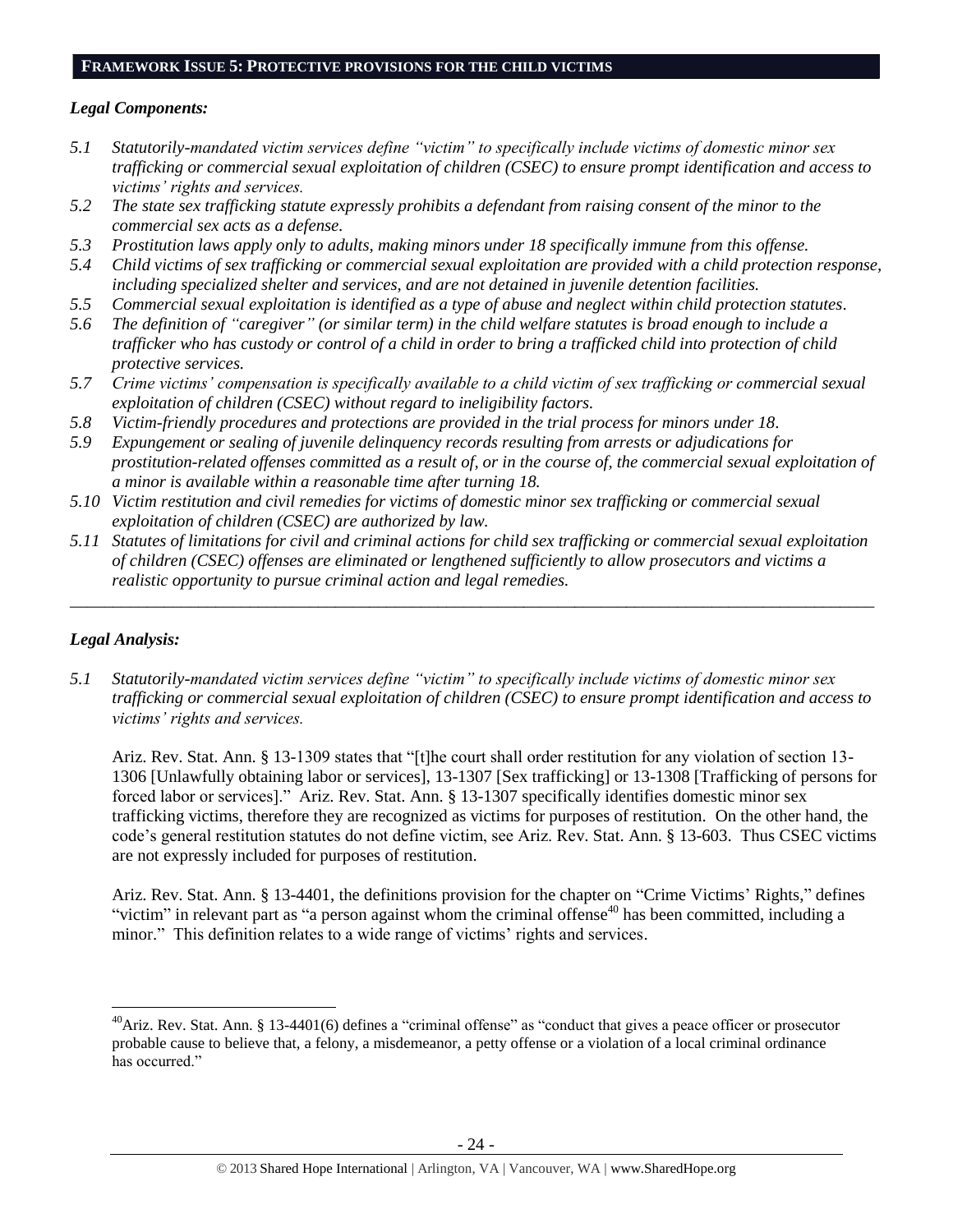However, paragraph (C) of the Arizona Crime Victims' Bill of Rights found in Arizona's Constitution, art. II, sec. 2.1, could operate as a barrier to the identification of domestic minor sex trafficking victims as victims, since they are frequently held culpable and sometimes detained for crimes committed during their victimization, such as prostitution or drug possession. Paragraph (C) states,

(C) "Victim" means a person against whom the criminal offense has been committed or, if the person is killed or incapacitated, the person's spouse, parent, child or other lawful representative, except if the person is in custody for an offense or is the accused.

*5.2 The state sex trafficking statute expressly prohibits a defendant from raising consent of the minor to the commercial sex acts as a defense.*

Ariz. Rev. Stat. Ann. § 13-1307 (Sex trafficking), § 13-3212 (Child prostitution), and § 13-3552 (Commercial sexual exploitation of a minor) do not refer to a defense based on consent of the minor to the commercial sex act. However, the code does not specifically prohibit a defendant from raising such a defense.

- 5.2.1 Recommendation: Amend Ariz. Rev. Stat. Ann. § 13-1307 (Sex trafficking), § 13-3212 (Child prostitution), and § 13-3552 (Commercial sexual exploitation of a minor) to specifically prohibit a defendant prosecuted under these provisions from raising a defense based on consent of the minor to sex acts.
- *5.3 Prostitution laws apply only to adults, making minors under 18 specifically immune from this offense.*

Ariz. Rev. Stat. Ann. § 13-3214 (Prostitution) contains age-neutral provisions and does not make minors under the age of 18 immune from prosecution for prostitution offenses.

- 5.3.1 Recommendation: Amend Ariz. Rev. Stat. Ann. § 13-3214 to make it inapplicable to minors under 18.
- *5.4 Child victims of sex trafficking or commercial sexual exploitation are provided with a child protection response, including specialized shelter and services, and are not detained in juvenile detention facilities.*

# **Child Identified as Abused/Neglected**

Pursuant to Ariz. Rev. Stat. Ann. § 8-201(2) and § 8-201(22) (Definitions), a commercially sexually exploited child is likely to be identified as abused or neglected. However, if a child is identified as abused or neglected under § 8-201(2) or § 8-201(22), the definition of custodian under Ariz. Rev. Stat. Ann. § 8-201 is not sufficiently broad to involve Child Protective Services in investigations where the child is in the custody or control of a non-family trafficker.

I Initial Custody

# *a) Authority following initial custody*

The sex trafficking, child prostitution and CSEC laws do not refer to a specific protective response for child victims. Intervention is possible through Ariz. Rev. Stat. Ann. § 8-821 (Taking into temporary custody), which states in part,

B. A child may be taken into temporary custody by a peace officer or a child protective services worker if temporary custody is clearly necessary to protect the child because probable cause exists to believe that the child is either: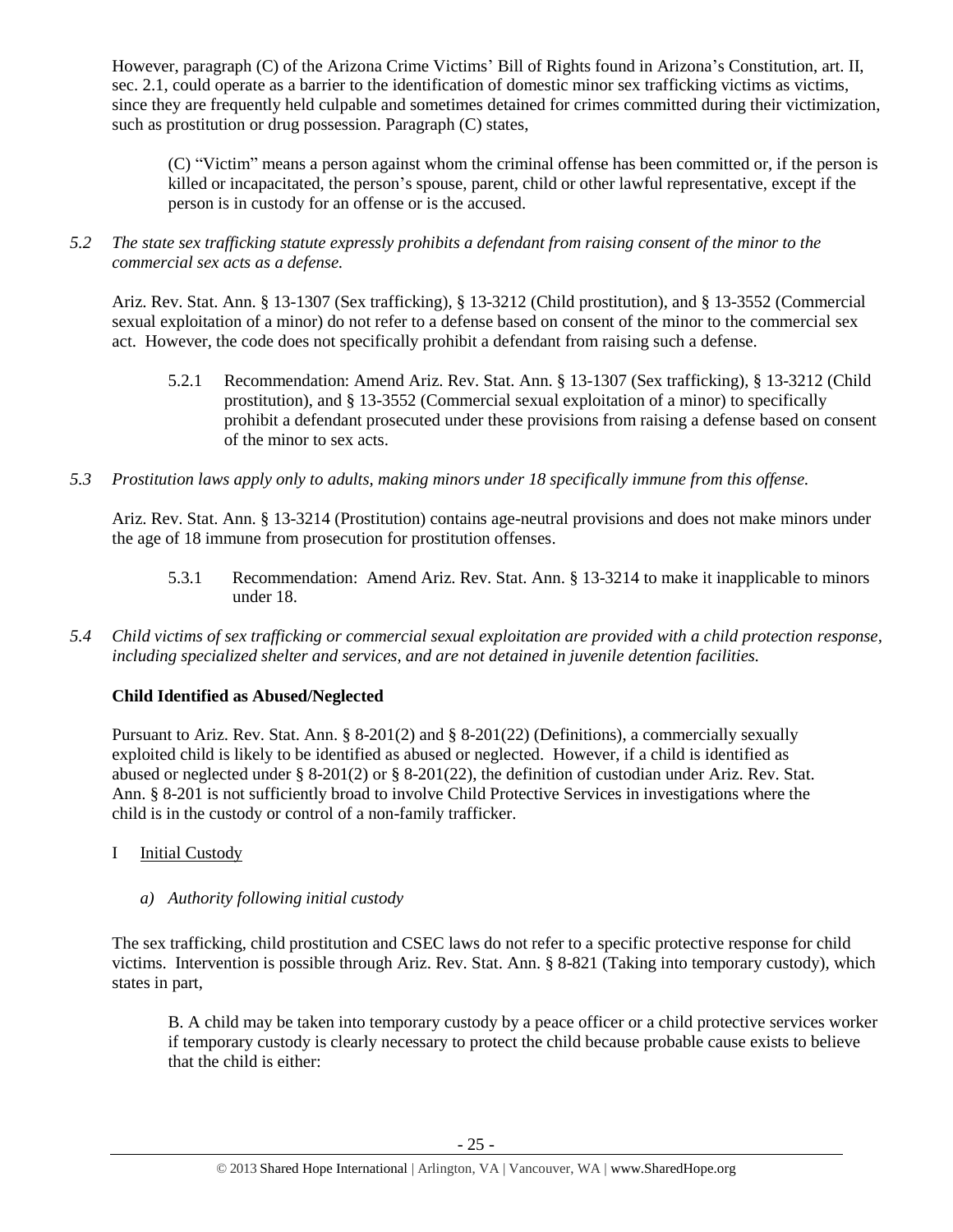1. A victim or will imminently become a victim of abuse<sup>41</sup> or neglect.

2. Suffering serious physical<sup>42</sup> or emotional injury<sup>43</sup> that can only be diagnosed by a medical doctor or psychologist.

. . . . . . . .

 $\overline{a}$ 

D. A person who takes a child into custody pursuant to subsection B, paragraph 2 of this section shall immediately have the child examined by a medical doctor or psychologist. After the examination the person shall release the child to the custody of the parent or guardian of the child unless the examination reveals abuse or neglect. Temporary custody of a child taken into custody pursuant to subsection B, paragraph 2 of this section shall not exceed twelve hours. E. A child who is taken into temporary custody pursuant to this article shall not be detained in a police station, jail or lockup where adults charged with or convicted of a crime are detained. F. A child shall not remain in temporary custody for more than seventy-two hours excluding Saturdays, Sundays and holidays unless a dependency petition is filed.<sup>44</sup>

<sup>43</sup> Ariz. Rev. Stat. Ann. § 8-201(29) states,

. . . .

29. "Serious emotional injury" means an injury that is diagnosed by a medical doctor or a psychologist and that does any one or a combination of the following:

(c) Is the result of sexual abuse pursuant to section 13-1404, sexual conduct with a minor pursuant to section 13-1405, sexual assault pursuant to section 13-1406, molestation of a child pursuant to section 13-1410, child prostitution pursuant to section 13-3212, commercial sexual exploitation of a minor pursuant to section 13-3552, sexual exploitation of a minor pursuant to section 13-3553 or incest pursuant to section 13-3608.

<sup>44</sup> A domestic minor sex trafficking victim may also enter the system through child protective services (CPS). Under Ariz. Rev. Stat. Ann. § 8-800 (Purpose of child protective services), "The primary purposes of child protective services are to protect children by investigating allegations of abuse and neglect, promoting the well-being of the child in a permanent home and coordinating services to strengthen the family and prevent, intervene in and treat abuse and neglect of children." Ariz. Rev. Stat. Ann. § 8-304(B) (Investigation of alleged acts of delinquency, dependency and incorrigibility) states,

> B. A child protective services specialist of the department shall have the responsibility for the complete investigation of all complaints of alleged dependency, and a criminal conduct allegation shall be investigated in cooperation with the appropriate law enforcement agencies and according to the protocols established pursuant to section 8-817. The department shall be responsible for the disposition of such child unless the matter requires the intervention of the court. . . .

<sup>&</sup>lt;sup>41</sup> Ariz. Rev. Stat. Ann. § 8-201(2) defines "abuse" as "the infliction or allowing of physical injury, impairment of bodily function or disfigurement or the infliction of or allowing another person to cause serious emotional damage as evidenced by severe anxiety, depression, withdrawal or untoward aggressive behavior and which emotional damage is diagnosed by a medical doctor or psychologist and is caused by the acts or omissions of an individual having care, custody and control of a child." According to a relevant part of the definition, "Abuse includes: (a) Inflicting or allowing sexual abuse pursuant to section 13-1404, sexual conduct with a minor pursuant to section 13-1405, sexual assault pursuant to section 13-1406, molestation of a child pursuant to section 13-1410, commercial sexual exploitation of a minor pursuant to section 13-3552, sexual exploitation of a minor pursuant to section 13- 3553, incest pursuant to section 13-3608 or child prostitution pursuant to section 13-3212."

 $42$  Ariz. Rev. Stat. Ann. § 8-201(30) defines "serious physical injury" as "an injury that is diagnosed by a medical doctor and that does any one or a combination of" several things, including, "the result of sexual abuse pursuant to section 13-1404, sexual conduct with a minor pursuant to section 13-1405, sexual assault pursuant to section 13- 1406, molestation of a child pursuant to section 13-1410, child prostitution pursuant to section 13-3212, commercial sexual exploitation of a minor pursuant to section 13-3552, sexual exploitation of a minor pursuant to section 13- 3553 or incest pursuant to section 13-3608."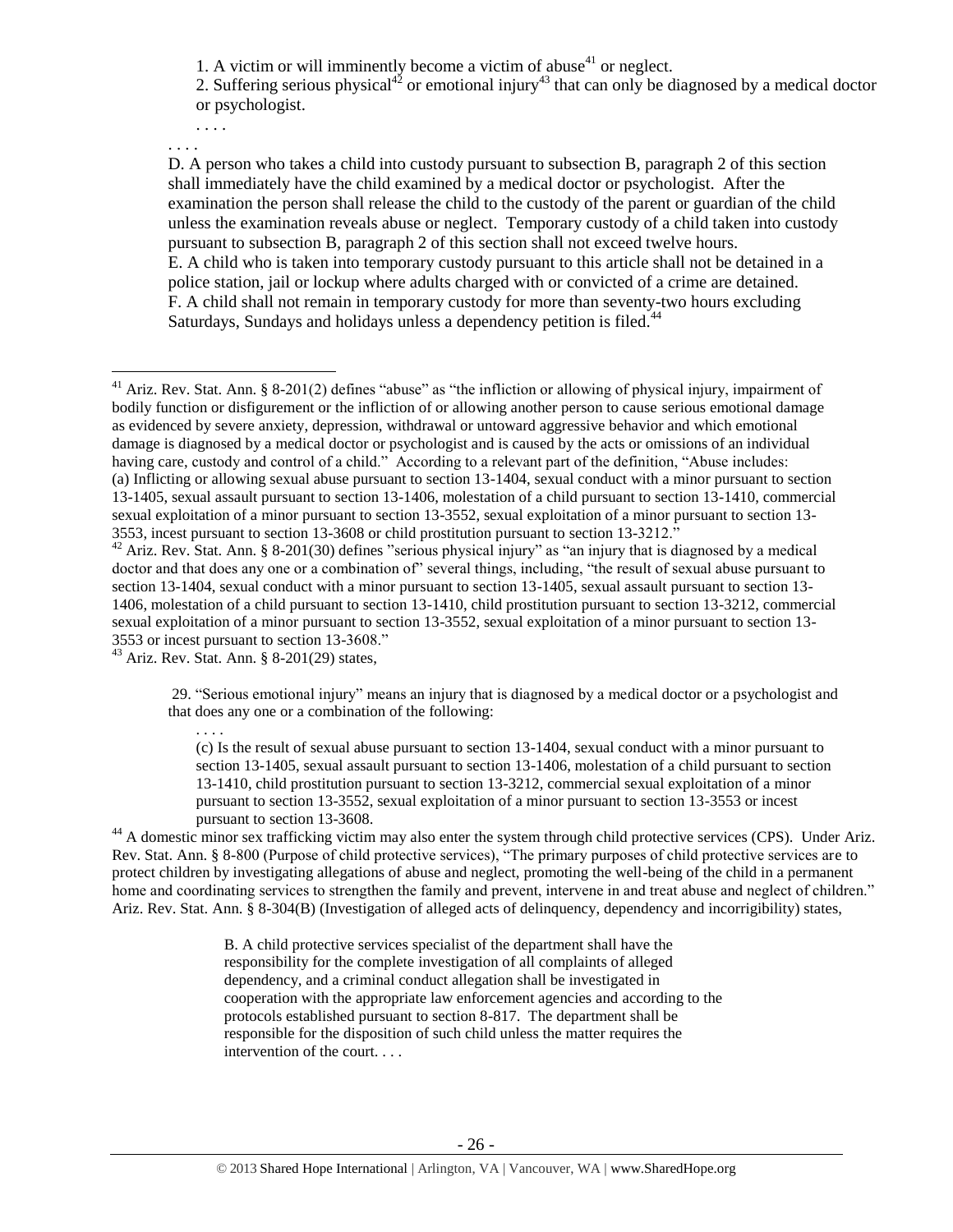Another way that a child may be taken into custody is through the newly established Office of Child Welfare Investigations within the Department of Economic Security. Pursuant to Ariz. Rev. Stat. § 41-1969.01(E),<sup>45</sup> a child welfare investigator $46$  shall:

(5) Take a child into temporary custody as provided in section 8-821 [Taking into temporary custody]. Law enforcement officers shall cooperate with the department to remove a child from the custody of the child's parents, guardian or custodian pursuant to section 8-821. A child welfare investigator who is responding to or investigating a report containing a criminal conduct allegation shall have the primary responsibility for making the decision whether to take a child into temporary custody.

(6) Evaluate conditions created by the parents, guardian or custodian that would support or refute the allegation that the child should be adjudicated dependent. The investigator shall then determine whether any child is in need of protective services.

(7) Identify, promptly obtain and abide by court orders that restrict or deny custody, visitation or contact by a parent or other person in the home with the child and notify appropriate personnel within the department to preclude violations of a court order in the provision of any services.

…

 $\overline{a}$ 

(6) A child's constitutional rights as a victim of a crime pursuant to article II, section 2.1, Constitution of Arizona.

Pursuant to Ariz. Rev. Stat. § 41-1969.01(E), a child welfare investigator also must:

(1) Protect children.

(2) Assess, respond to or investigate all criminal conduct allegations as defined in section 8-801, which shall be a priority, but not otherwise exercise the authority of a peace officer.

- (3) An investigator shall not interview a child without the prior written consent
- of the parent, guardian or custodian of the child unless either:
- (a) The child initiates contact with the investigator.

(b) The child who is interviewed is the subject of, is the sibling of or is living with the child who is the

subject of an abuse or abandonment investigation pursuant to paragraph 4, subdivision (b) of this subsection.

(c) The interview is conducted pursuant to the terms of the protocols established pursuant to section 8-817. (4) After the receipt of any report or information pursuant to paragraph 2 of this subsection, immediately do both of the following:

(a) Notify the appropriate municipal or county law enforcement agency if they have not already been notified. (b) Make a prompt and thorough investigation of the nature, extent and cause of any condition that would tend to support or refute the report of child abuse or neglect when investigating allegations pursuant to paragraph 2 of this subsection. . . .

<sup>&</sup>lt;sup>45</sup> Ariz. Rev. Stat. § 41-1969.01 established the Office of Child Welfare Investigations within the Department of Economic Security and setting out the duties of child welfare investigators. The text of Ariz. Rev. Stat. Ann. § 41- 1969.01 included here and elsewhere in this report includes amendments made by the passage of Senate Bill 1375 during the 1st Regular Session of the 51st Arizona Legislature.

<sup>&</sup>lt;sup>46</sup> Pursuant to Ariz. Rev. Stat. § 41-1969.01(C), child welfare investigators should have "received training to understand law enforcement's role in cases of criminal child abuse or neglect and in social services offered by the department.." Ariz. Rev. Stat. § 41-1969.01(D) further provides that the investigators shall be provided with training, at a minimum, in the following areas:

<sup>(1)</sup> First responder training on responding to reports of child abuse.

<sup>…</sup> (3) Child physical and sexual abuse investigation.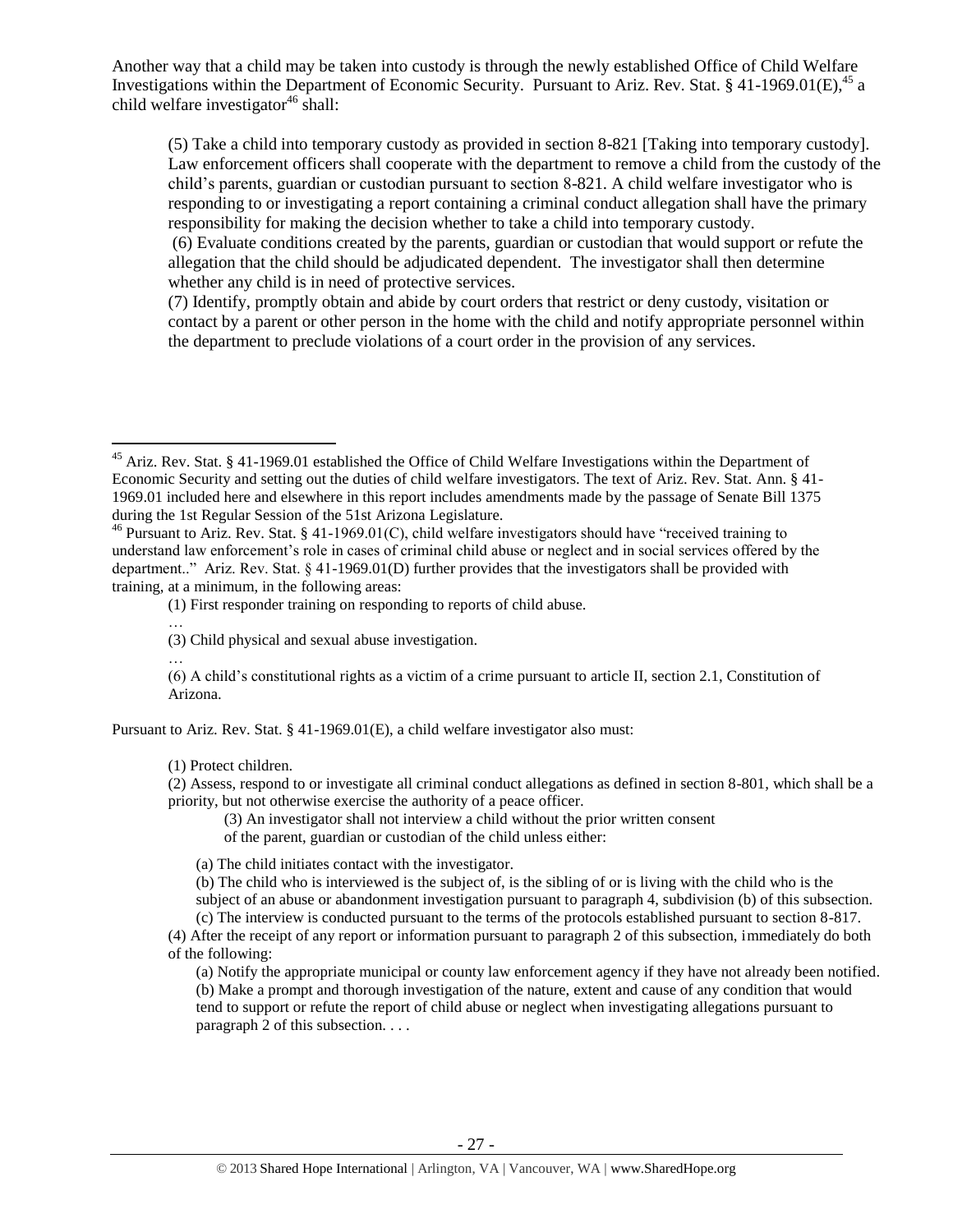## *b) Placement*

Pursuant to Ariz. Rev. Stat. § 41-1969.01(F), "Unless a dependency petition is filed, a child shall not remain in temporary custody for a period exceeding seventy-two hours, excluding Saturdays, Sundays and holidays. If a petition is not filed, the child shall be released to the child's parent, guardian or custodian."

# II Process following initial custody

Under Ariz. Rev. Stat. Ann. § 8-841, "Any interested party may file a petition to commence proceedings in the juvenile court alleging that a child is dependent."

# III Placement process pending adjudication/investigation

Ariz. Rev. Stat. Ann. § 8-824(A) (Preliminary protective hearing) states, "The court shall hold a preliminary protective hearing to review the taking into temporary custody of a child pursuant to section 8-821 not fewer than five days nor more than seven days after the child is taken into custody, excluding Saturdays, Sundays and holidays. If clearly necessary to prevent abuse or neglect, to preserve the rights of a party or for other good cause shown, the court may grant one continuance that does not exceed five days." Ariz. Rev. Stat. Ann. § 8- 824(F) explains that "[t]he petitioner has the burden of presenting evidence as to whether there is probable cause to believe that continued temporary custody is clearly necessary to prevent abuse or neglect pending the hearing on the dependency petition." Ariz. Rev. Stat. Ann. § 8-824(J) states,

At the hearing, if the child is not returned to the parent or guardian, the court shall:

1. Enter orders regarding the placement of the child pending the determination of the dependency petition and visitation, if any.

2. If a relative is identified as a possible placement for the child, notify the relative of the right to be heard in any proceeding to be held with respect to the child.

3. Determine if the tasks and services set forth in the case plan are reasonable and necessary to carry out the case plan.

# **Child Identified as Delinquent**

Under Ariz. Rev. Stat. Ann. § 8-305(C), while the juvenile hearing is pending, a juvenile shall not be confined with adults charged or convicted of a crime, except that:

(1) A juvenile who is accused of a criminal offense or who is alleged to be delinquent may be securely detained in such location for up to six hours until transportation to a juvenile detention center can be arranged if the juvenile is kept in a physically separate section from any adult who is charged with or convicted of a crime and no sight or sound contact between the juvenile and any charged or convicted adult is permitted, except to the extent authorized under federal laws or regulations.

(2) A juvenile who is transferred as provided in section 8-327 [Transfer hearing] to the criminal division of the superior court may be securely detained if the juvenile is kept in a physically separate section from any adult charged with or convicted of a crime, and no sight or sound contact with any charged or convicted adult is permitted, except to the extent authorized under federal laws or regulations.

(3) A juvenile who is arrested for an offense listed in section 13-501 [Persons under eighteen years of age; felony charging; definitions] may be detained in a juvenile facility until formally charged as an adult. After a juvenile has been formally charged as an adult the juvenile may be securely detained in an adult facility if the juvenile is detained separately from any adult charged with or convicted of a crime, except to the extent authorized under federal laws or regulations.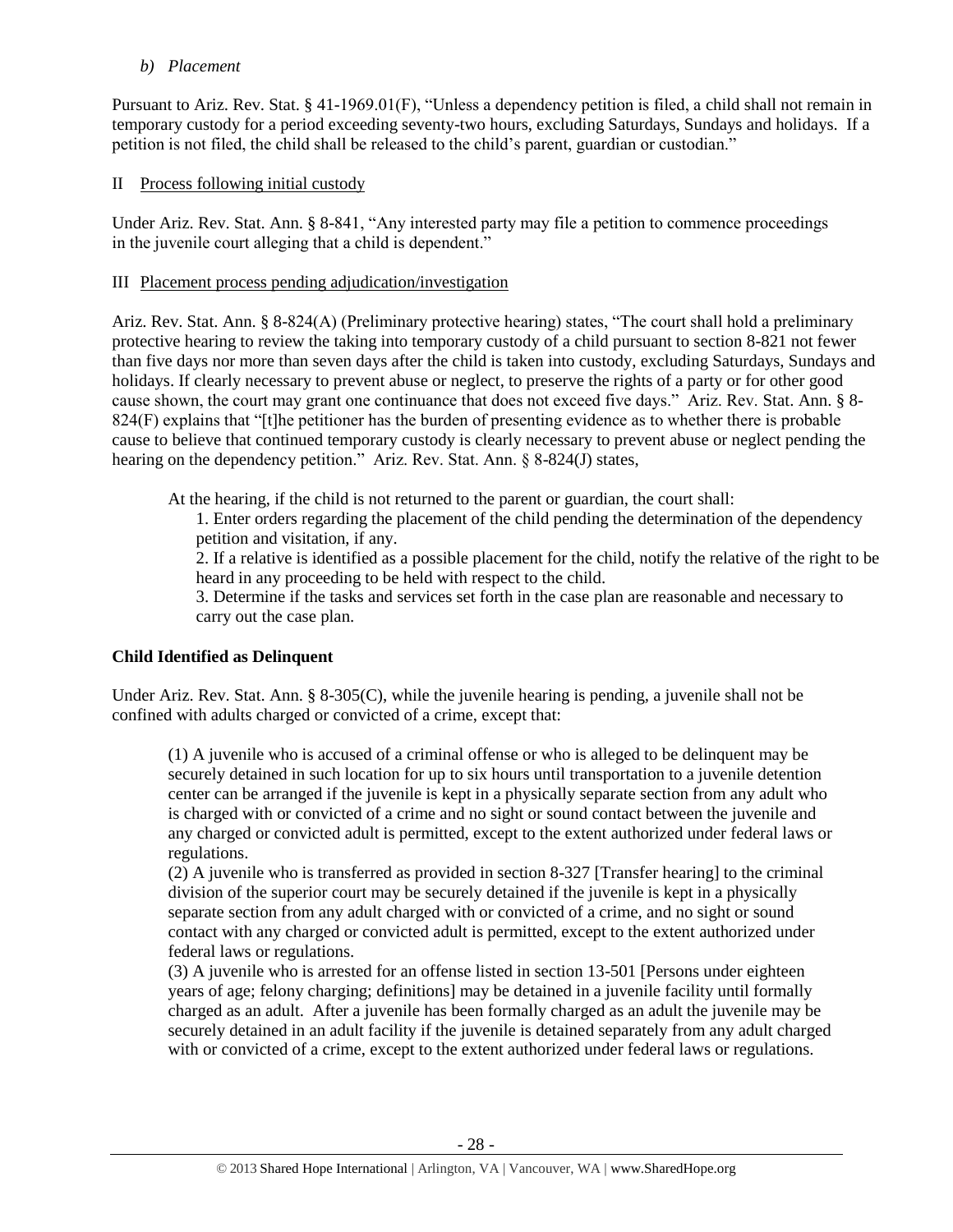Under Ariz. Rev. Stat. Ann. § 8-305(D):

A child who is alleged to be delinquent or who is alleged to be incorrigible shall not be securely detained in a jail or lockup in which adults charged with or convicted of a crime are detained. A child may be nonsecurely detained if necessary to obtain the child's name, age, residence or other identifying information for up to six hours until arrangements for transportation to any shelter care facility, home, or other appropriate place can be made. A child who is nonsecurely detained shall be detained separately from any adult charged with or convicted of a crime, and no sight or sound contact with any charged or convicted adult is permitted, except to the extent authorized under federal laws or regulations.

Pursuant to Ariz. Rev. Stat. Ann. § 8-301 (Commencement of proceedings), proceedings are commenced when the county attorney files a petition. Subject to some exceptions, Ariz. Rev. Stat. Ann. § 8-321 (Referrals; diversions; conditions; community based alternative programs) permits the county attorney to divert the juvenile prior to any court disposition to either a "community based alternative program" or to a "diversion program administered by the juvenile court."

The referral is submitted by the juvenile probation officer to the county attorney to determine if a petition, that the juvenile should be diverted or referred to a community based alternative program, should be filed. Ariz. Rev. Stat. § 8-321(E).

Ariz. Rev. Stat. Ann. § 8-321 (Referrals; diversions; conditions; community based alternative programs) gives sole discretion to the county attorney to decide whether to divert to the juvenile court diversion program or defer prosecution of a minor charged with a delinquency offense in favor of a community based alternative program. Diversion provides the opportunity to avoid adjudication and the resulting criminal record so long as the juvenile successfully completes the program. Ariz. Rev. Stat. Ann. § 8-321(G). The community-based alternative program involves a contract between the juvenile, the parents, and the county prosecutor. Ariz. Rev. Stat. Ann. § 8-321(L). Pursuant to Ariz. Rev. Stat. Ann § 8-321(J), "[a]fter holding a meeting the participants in the community based alternative program may agree on any legally reasonable consequences that that the participants determine are necessary to fully and fairly resolve the matter except confinement." If the juvenile is faced with these reasonable consequences and then successfully completes the program:

the county attorney shall not file a petition in juvenile court and the program's resolution shall not be used against the juvenile in any further proceeding and is not an adjudication of incorrigibility or delinquency. The resolution of the program is not a conviction of crime, does not impose any civil disabilities ordinarily resulting from a conviction and does not impose any civil disabilities ordinarily resulting from a conviction and does not disqualify the juvenile in any civil service application or appointment. Ariz. Rev. Stat. Ann. § 8-321(M).

Pursuant to Ariz. Rev. Stat. Ann. § 8-321,

(P) If the juvenile does not acknowledge responsibility for the offense, or fails to comply with the consequences set by the community based alternative program, the case shall be submitted to the county attorney for review.

(Q) After reviewing a referral, if the county attorney declines prosecution, the county attorney may return the case to the juvenile probation department for further action as provided in subsection F of this section.

However, if the juvenile successfully complies with the conditions set forth by the probation officer and completes any program or further requirements that the officer requests, "the county attorney shall not file a petition in juvenile court and the program's resolution shall not be used against the juvenile in any further proceeding and is not an adjudication of incorrigibility or delinquency. The resolution of the program is not a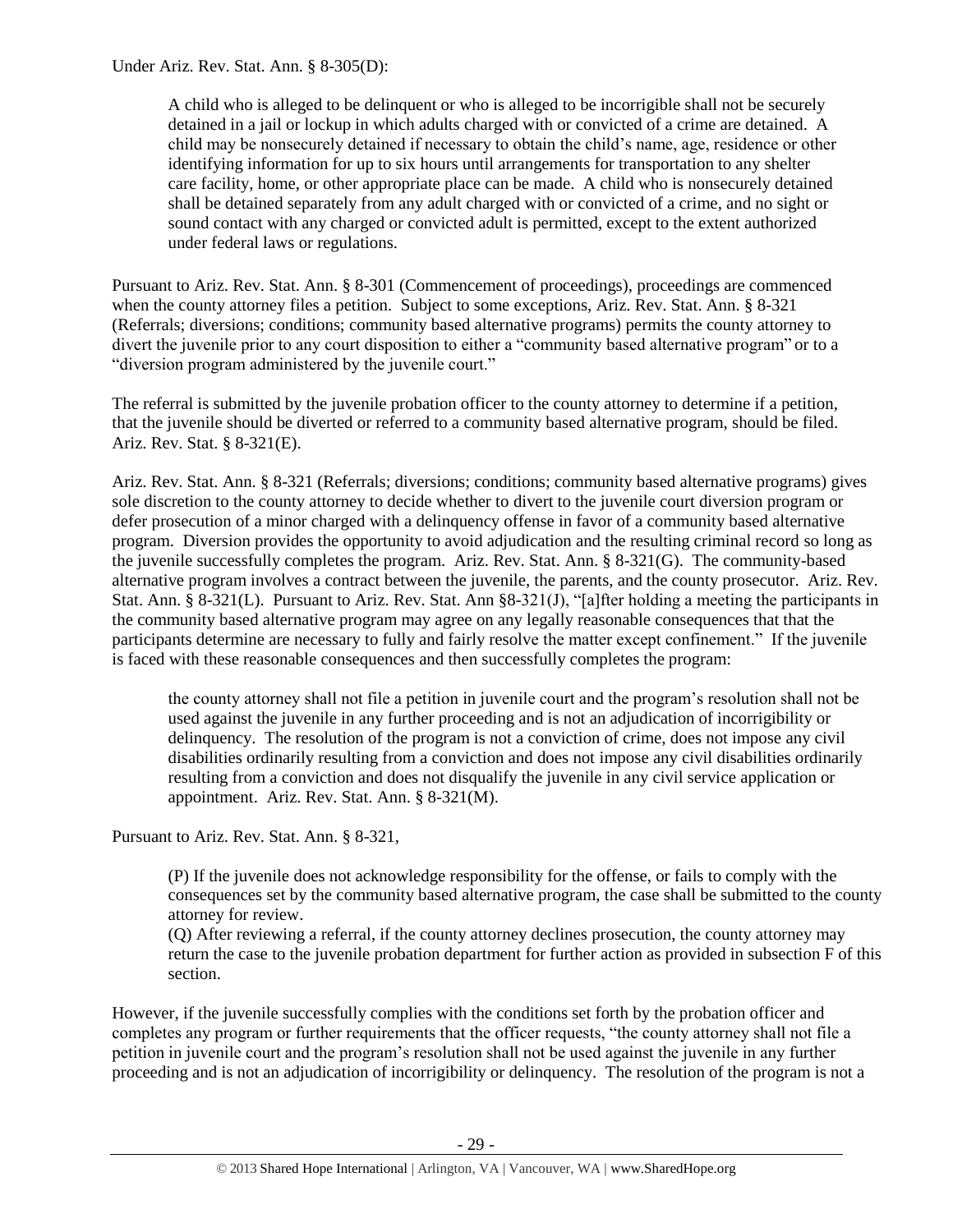conviction of crime, does not impose any civil disabilities ordinarily resulting from a conviction, and does not disqualify the juvenile in any civil service application or appointment." Ariz. Rev. Stat. § 8-321 (G), (M).

## V. Outcomes

If a child is identified as a delinquent<sup>47</sup> for the offense of prostitution (misdemeanor), a prostitution-related offense, or an offense committed while being prostituted or used in pornography, rather than identified as a victim of abuse or a victim of a crime, the court could enter a disposition order for probation or detention pursuant to Ariz. Rev. Stat. Ann. § 8-341 (Disposition and commitment).

Once the judge has received and reviewed the evidence, the judge may enter judgment on the proper disposition of the adjudication hearing, the judge may specify placement of the juvenile in the following manner, under Ariz. Rev. Stat. Ann. § 8-341,(A) (Disposition and commitment; definitions),

(1) It may award a delinquent juvenile: $48$ 

(a) To the care of the juvenile's parents, subject to the supervision of the probation department.

(b) To a probation department, subject to any conditions the court may impose, including a period of incarceration in a juvenile detention center of not more than one year.

(c) To a reputable citizen of good moral character, subject to the supervision of a probation department.

(d) To a private agency or institution, subject to the supervision of a probation officer.

(e) To the department of juvenile corrections.

(f) To maternal or paternal relatives, subject to the supervision of a probation department (g) To an appropriate official of a foreign country of which the juvenile is a foreign national who is a foreign national who is unaccompanied by a parent or guardian in this state to remain on unsupervised probation for at least one year on the condition that the juvenile cooperate with that official.

(2) It may award an incorrigible child: $49$ 

 $\overline{a}$  $47$  Pursuant to Ariz. Rev. Stat. Ann. § 8-307(A) (Delinquency hearings; required attendance of cited child; referring to youth service bureau; notification of parents), "…any child, ten years of age or older, against whom a complaint has been filed citing the commission of a delinquent act shall appear at the juvenile court ... When the offense alleged is a misdemeanor other than assault or battery and is the child's first offense according to juvenile court records, the juvenile court may, in its sole discretion, refer the child to a youth service bureau or similar counseling program or make the complaint a matter of record in lieu of the child appearing at the juvenile court."

 $48$  Ariz. Rev. Stat. Ann. §  $8-201(11)$  defines a "[d[elinquent juvenile as a child who is adjudicated to have committed a delinquent act." Ariz. Rev. Stat. Ann. § 8-201(10) defines a "[d]elinquent act" as "an act by a juvenile that if committed by an adult would be a criminal offense or a petty offense, a violation of any law of this state, or of another state if the act occurred in that state, or a law of the United States, or a violation of any law that can only be violated by a minor and that has been designated as a delinquent offence, or any ordinance of a city, county or political subdivision of this state defining crime. Delinquent act does not include an offense under section 13-501, subsection 13-501, subsection A or B if the offense is filed in adult court. Any juvenile who is prosecuted as an adult or who is remanded for prosecution as an adult shall not be adjudicated as a delinquent juvenile for the same offense."

 $^{49}$  Ariz. Rev. Stat. Ann. § 8-201(16) defines "[i]ncorrigible child" as "a child who":

<sup>(</sup>a) Is adjudicated a child who refused to obey the reasonable and proper orders or directions of a parent, guardian or custodian and who is beyond the control of that person.

<sup>(</sup>b) Is habitually truant from school as defined in section 15-803, subsection C.

<sup>(</sup>c) Is a runaway from the child's home or parent, guardian or custodian.

<sup>(</sup>d) Habitually behaves in such a manner as to injure or endanger the morals or health of self or others.

<sup>(</sup>e) Commits any act constituting an offense that can only be committed by a minor and that is not designated a delinquent act.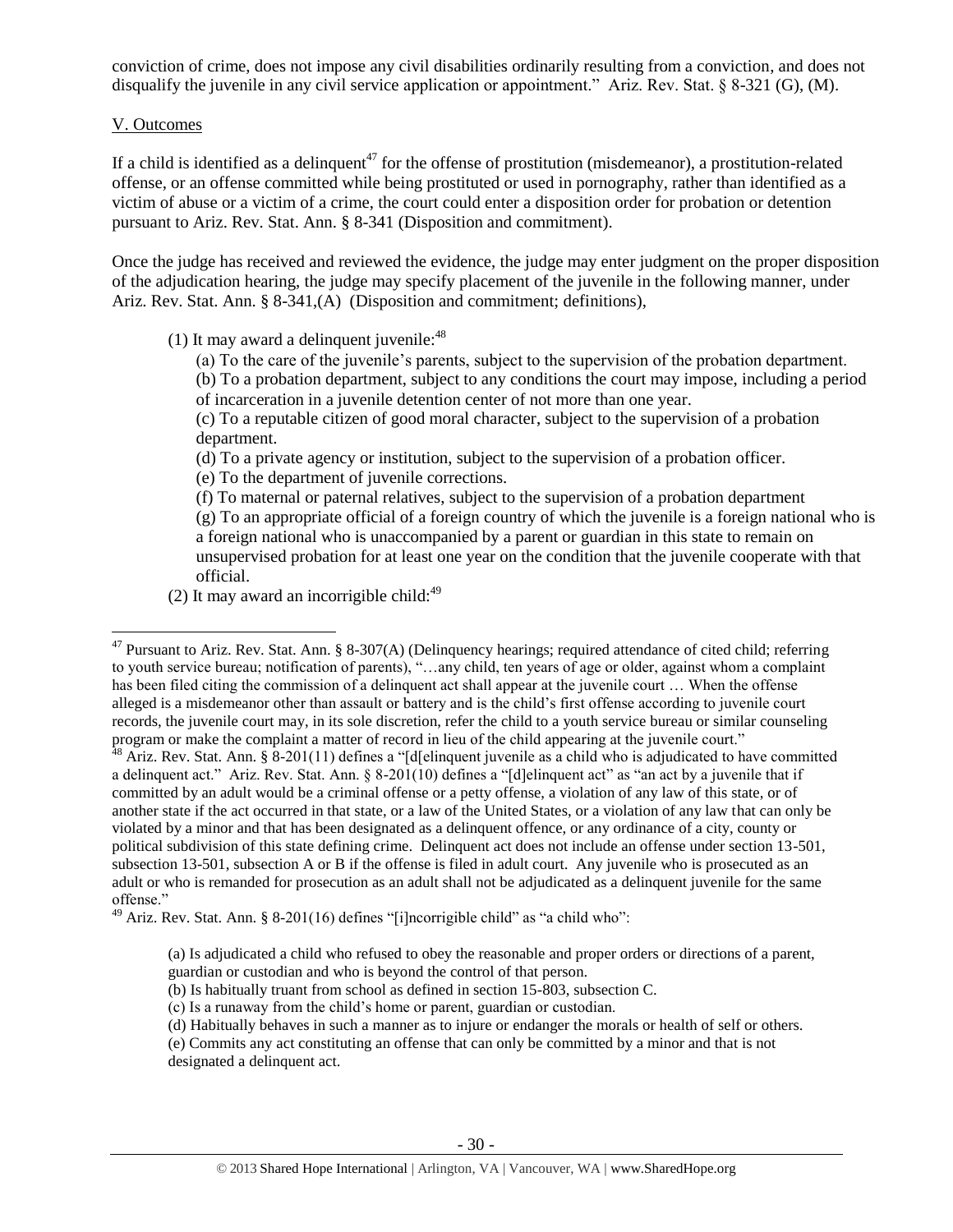(a) To the care of the child's parents, subject to the supervision of a probation department.

(b) To the protective supervision of a probation department, subject to any conditions the court may impose.

(c) To a reputable citizen of good moral character, subject to the supervision of a probation department.

(d) To a public or private agency, subject to the supervision of a probation department.

(e) To maternal or paternal relatives, subject to the supervision of a probation department.

Pursuant to Ariz. Rev. Stat. Ann. § 8-341 (B), "[i]f a juvenile is placed on probation pursuant to this section, the period of probation may continue until the juvenile's eighteenth birthday, except that the term of probation shall not exceed one year if all of the following apply:

(1) The juvenile is not charged with a subsequent offense.

(2) The juvenile has not been found in violation of a condition of probation.

(3) The court has not made a determination that it is in the best interests of the juvenile or the public to require continued supervision. The court shall state by minute entry or written order its reasons for finding that continued supervision is required.

(4) The offense for which the juvenile is placed on probation does not involve a dangerous offense as defined in section 13-105.

(5) The offense for which the juvenile is placed on probation does not involve a violation of title 13, chapter 14 or 35.1.

(6) Restitution ordered pursuant to section 8-344 has been made.

(7) The juvenile's parents have not requested that the court continue the juvenile's probation for more than one year.

A juvenile fourteen years of age or older shall be placed on juvenile intensive probation if he or she is adjudicated as a repeat felony offender.<sup>50</sup> Ariz. Rev. Stat. Ann, § 8-341(D).

Furthermore, pursuant to Ariz. Rev. Stat. Ann. § 8-341(N), "[n]otwithstanding any law to the contrary, if a person under the supervision of the court is an adjudicated delinquent juvenile at the time the person reaches eighteen years of age, treatment or services may be provided until the person reaches twenty-one years of age if the court, the person or the state agree to the provision of the treatment and a motion to transfer the person pursuant to section 8-327 has not been filed or withdrawn. The court may terminate the provision of services after the person reaches eighteen years of age if the court determines that any of the following applies:

- (1) The person is not progressing toward treatment goals.
- (2) The person terminates treatment.

- (3) The person commits a new offense after reaching eighteen years of age.
- (4) Continued treatment is not required or is not in the best interests of the state or the person.

<sup>(</sup>f) Fails to obey any lawful order of a court of competent jurisdiction given in a noncriminal action. <sup>50</sup> Ariz. Rev. Stat. Ann. § 8-341(V)(2) defines a "[r]epeat felony offender" as "a juvenile to whom both of the following apply: (a) Is adjudicated delinquent for an offense that would be a felony offense if committed by an adult. (b)Previously has been adjudicated a first time felony juvenile offender." A first time felony juvenile offender is defined as "a juvenile who is adjudicated delinquent for an offense that would be a felony offense if committed by an adult." Ariz. Rev. Stat. Ann. § 8-341(V)(1). Under Ariz. Rev. Stat. Ann. § 13-3214(4) (Prostitution; classification), "a person who has previously be convicted of three or more violations of this section and who commits a subsequent violation of this section is guilty of a class 5 felony…"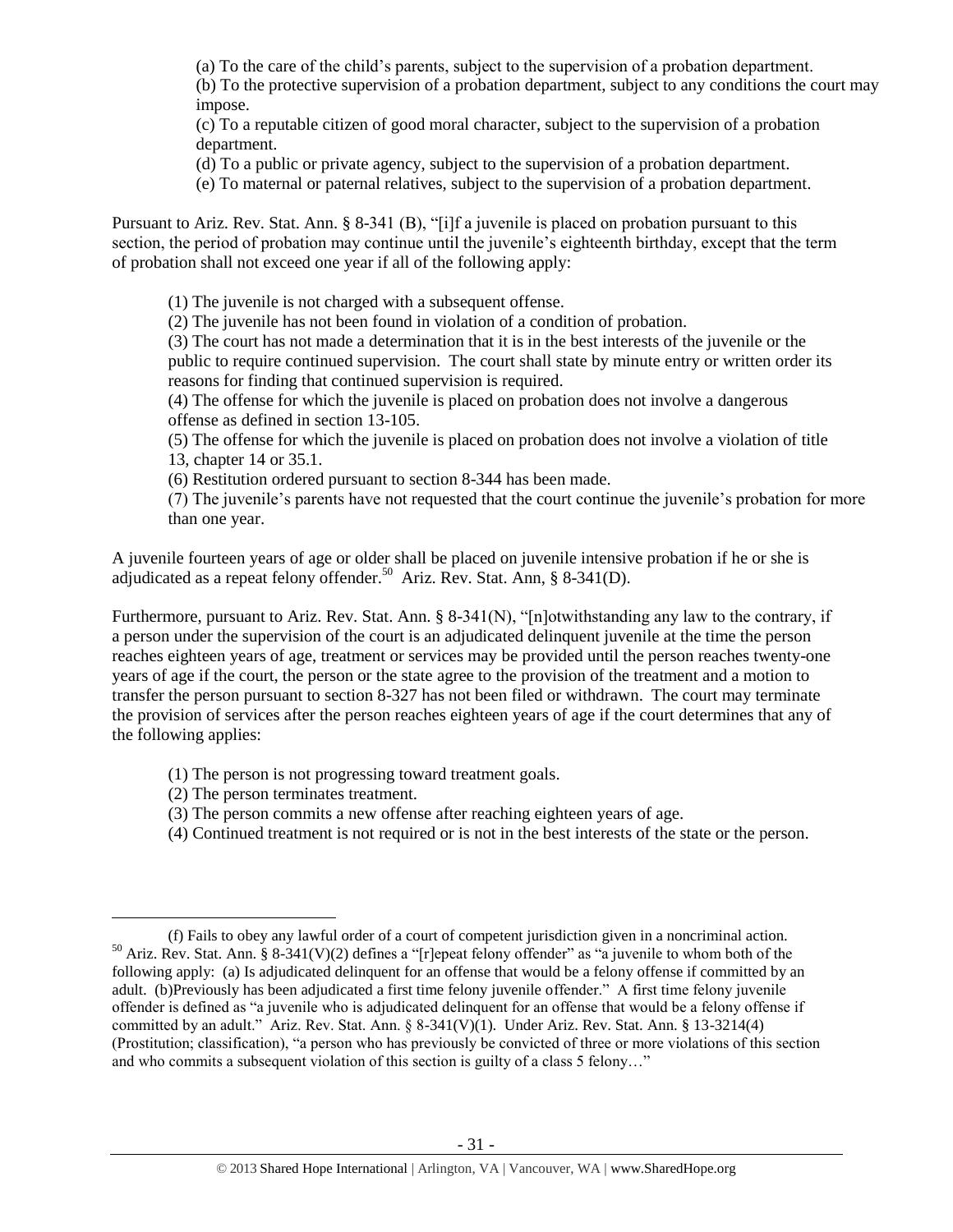Under Ariz. Rev. Stat. Ann. § 8-245(A), "[w]hen a child under the jurisdiction of the juvenile court appears to be in need of medical or surgical care, the juvenile court may order the parent, guardian or custodian to provide treatment of the child in a hospital or otherwise…"

- 5.4.1. Recommendation: Enact a mandatory protective response law that specifically directs minor trafficking victims away from the criminal justice system and into a protective system.
- *5.5 Commercial sexual exploitation is identified as a type of abuse and neglect within child protection statutes.*

Ariz. Rev. Stat. Ann. § 8-201(2) (Definitions) defines "abuse" in part as

the infliction or allowing of physical injury, impairment of bodily function or disfigurement or the infliction of or allowing another person to cause serious emotional damage as evidenced by severe anxiety, depression, withdrawal or untoward aggressive behavior and which emotional damage is diagnosed by a medical doctor or psychologist and is caused by the acts or omissions of an individual having care, custody and control of a child. Abuse includes:

(a) Inflicting or allowing sexual abuse pursuant to section 13-1404, sexual conduct with a minor pursuant to section 13-1405, sexual assault pursuant to section 13-1406, molestation of a child pursuant to section 13-1410, commercial sexual exploitation of a minor pursuant to section 13- 3552, sexual exploitation of a minor pursuant to section 13-3553, incest pursuant to section 13- 3608 or child prostitution pursuant to section 13-3212. . . . .

Ariz. Rev. Stat. Ann. § 8-201(22) defines "neglect" or "neglected" as

(e) Deliberate exposure of a child by a parent, guardian or custodian to sexual conduct as defined in section 13-3551 or to sexual contact, oral sexual contact or sexual intercourse as defined in section 13- 1401, bestiality as prescribed in section 13-1411 or explicit sexual materials as defined in section 13- 3507.

(f) Any of the following acts committed by the child's parent, guardian or custodian with reckless disregard as to whether the child is physically present:

- (i) Sexual contact as defined in section 13-1401.
- (ii) Oral sexual contact as defined in section 13-1401.
- (iii) Sexual intercourse as defined in section 13-1401.
- (iv) Bestiality as prescribed in section 13-1411.
- 5.5.1 Recommendation: Amend Ariz. Rev. Stat. Ann. § 8-201(2)(a) to include Ariz. Rev. Stat. Ann. § 13-1307 (Sex trafficking) in the list of commercial sexual offenses that constitute "abuse."
- *5.6 The definition of "caregiver" (or similar term) in the child welfare statutes is broad enough to include a trafficker who has custody or control of a child in order to bring a trafficked child into protection of child protective services.*

Ariz. Rev. Stat. Ann. § 8-304(B) (Investigation of alleged acts of delinquency, dependency and incorrigibility) states in part that "[a] child protective services specialist of the department shall have the responsibility for the complete investigation of all complaints of alleged dependency, and a criminal conduct allegation shall be investigated in cooperation with the appropriate law enforcement agencies and according to the protocols established pursuant to section 8-817." As noted above, "criminal conduct allegation" is defined in Ariz. Rev. Stat. Ann. § 8-801 to be "an allegation of conduct by a parent, guardian or custodian of a child . . . ." "Custodian" is defined in Ariz. Rev. Stat. Ann. § 8-201 as "a person, other than a parent or legal guardian, who stands in loco parentis to the child or a person to whom legal custody of the child has been given by order of the juvenile court." Therefore, the definition of "custodian" seems unlikely to include non-family traffickers.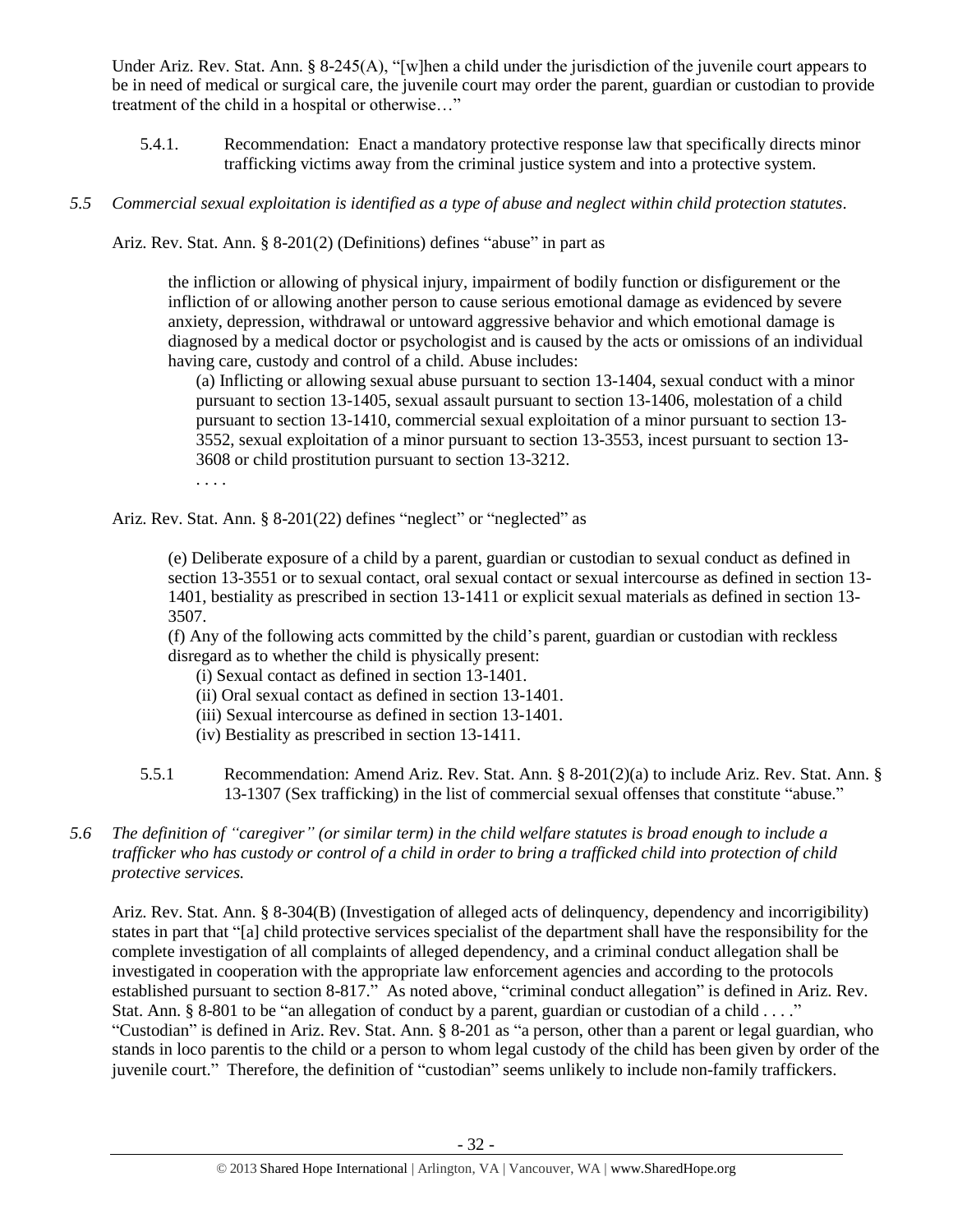- 5.6.1 Recommendation: Amend the definition of "custodian" in Ariz. Rev. Stat. Ann. § 8-201 to include persons in control or custody of a minor to ensure that CPS can intervene on behalf of a domestic minor sex trafficking victim being exploited by a non-familial trafficker.
- *5.7 Crime victims' compensation is specifically available to a child victim of sex trafficking or commercial sexual exploitation of children (CSEC) without regard to ineligibility factors.*

Ariz. Rev. Stat. Ann. § 41-2407 (Victim compensation and assistance fund; subrogation) establishes a victim compensation and assistance fund administered by the Arizona criminal justice commission. The fund's operational details are set forth in Arizona's Administrative Code (Ariz. Admin. Code). The Administrative Code contains ineligibility criteria that could operate to bar a domestic minor sex trafficking victim's claim for compensation. According to a state website, "The maximum award of any single claim is \$25,000."<sup>51</sup> Ariz. Admin. Code § R10-4-108 (Compensation award criteria)<sup>52</sup> outlines the expenses for which a claim may be made, including medical expenses, mental health counseling and care, work loss expenses, funeral expenses, and crime scene cleanup expenses.

Ariz. Admin. Code § R10-4-106 (Prerequisites for a Compensation Award)<sup>53</sup> states in part,

The Board shall make a compensation award only if it determines that,

. . .

3. The victim of the criminally injurious conduct or act of international terrorism or a person who submits a claim regarding criminally injurious conduct or an act of international terrorism was not:

a. The perpetrator, an accomplice of the perpetrator, or a person who encouraged or in any way participated in or facilitated the criminally injurious conduct or act of international terrorism that directly resulted in the victim's physical injury, mental distress, medical condition, or death . . . .

The Board must also determine that the victim was not "[c]onvicted of a state crime and delinquent in paying a fine, monetary penalty, or restitution imposed for the crime if the delinquency is identified by the Arizona Administrative Office of the Courts or the Clerk of the Superior Court." Ariz. Admin. Code § R10-4-  $106(A)(3)(e)$ .

Additionally, under Ariz. Admin. Code § R10-4-106(A)(4), (5), (7), among other things, the board must determine that the crime was "reported to an appropriate law enforcement authority within 72 hours after its discovery," that the victim "cooperated with law enforcement agencies," and that the claim "was submitted to the operational unit within two years after discovery of the criminally injurious conduct . . . ." However, under Ariz. Admin. Code § R10-4-106(B), "The Board shall extend the time limits under subsections (A)(4) [the 72 hour limit] and  $(A)(7)$  [the two year limit] if the Board determines there is good cause for a delay."

Ariz. Admin. Code § R10-4-108(F) (Compensation Award Criteria) requires the board to "deny or reduce" the award if, among other things,

http://azcjc.gov/ACJC.Web/victim/VictComp.aspx (last visited August 5, 2013).

 $52$  The text of Ariz. Admin. Code § R10-4-108 included here and elsewhere in this report includes amendments made by the passage of 2012 AZ REG TEXT 288410 (NS). (AZ 2012) (effective December 21, 2012).

 $\overline{a}$ <sup>51</sup>*Victim Compensation*, ARIZONA CRIMINAL JUSTICE COMMISSION

 $53$  The text of Ariz. Admin. Code § R10-4-106 included here and elsewhere in this report includes amendments made by the passage of 2012 AZ REG TEXT 288410 (NS). (AZ 2012) (effective December 21, 2012).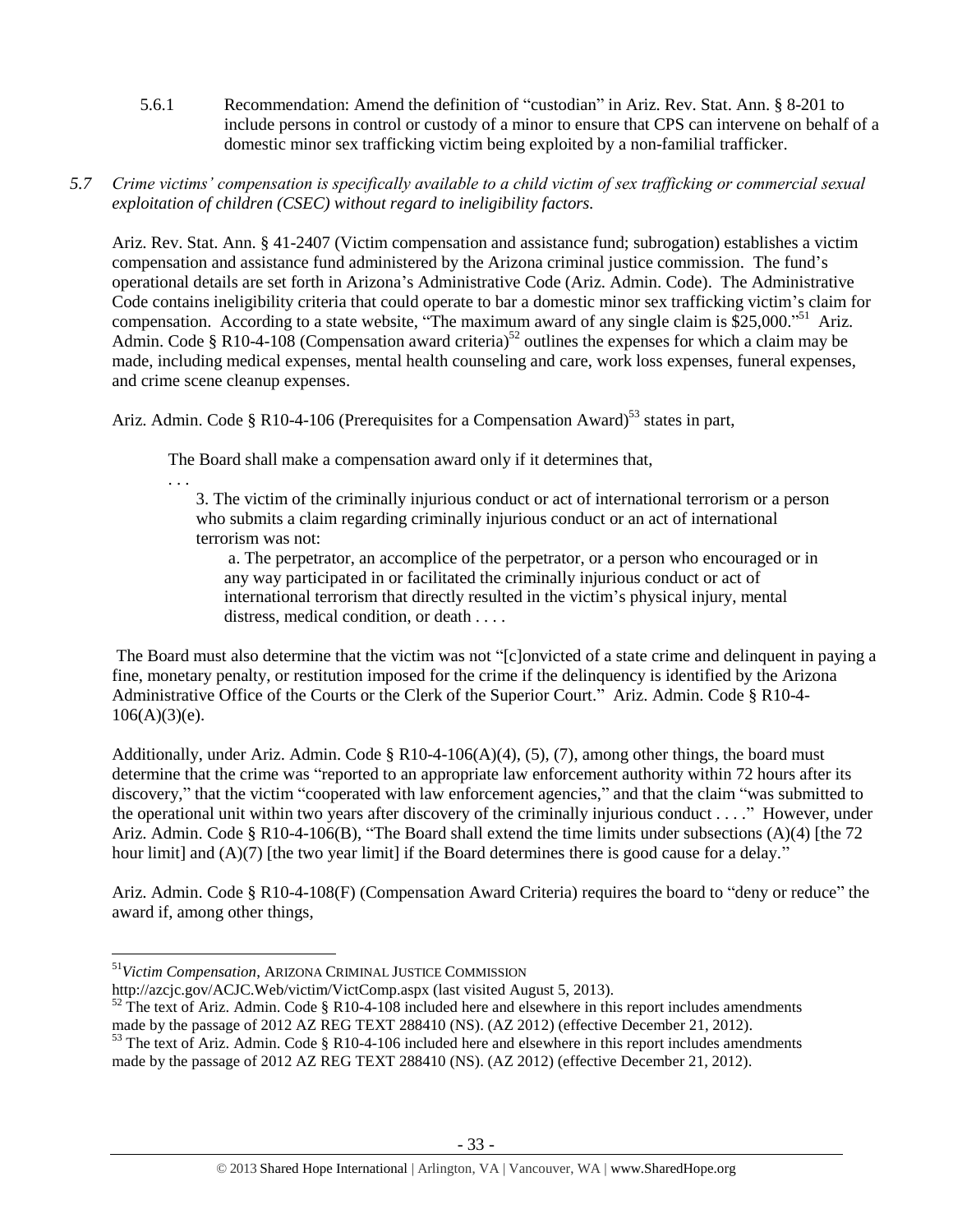The Board determines that the victim's physical injury, medical condition, mental distress, or death was due in substantial part to the victim's:

a. Negligence,

b. Intentional unlawful conduct that was the proximate cause of the incident of criminally injurious conduct or act of international terrorism, or

c. Conduct intended to provoke or aggravate that was the proximate cause of the incident of criminally injurious conduct or act of international terrorism.

Finally, Ariz. Admin. Code § R10-4-108(H) (Compensation Award Criteria) requires denial of a claim in total if

1. The Board determines that the victim or claimant did not cooperate fully with the appropriate law enforcement agency and the failure to cooperate fully was not due to a substantial health or safety risk. The Board shall use the following criteria to determine whether failure to cooperate fully with law enforcement warrants that a claim be denied:

a. The victim or claimant failed to assist in the prosecution of a person who engaged in the criminally injurious conduct or act of international terrorism or failed to appear as a witness for the prosecution;

b. The victim or claimant delayed assisting in the prosecution of a suspect and as a result, the suspect of the criminally injurious conduct or act of international terrorism escaped prosecution or the prosecution of the suspect was negatively affected; or

c. A law enforcement authority indicates to the Board that the victim or claimant delayed giving information pertaining to the criminally injurious conduct or act of international terrorism, failed to appear when requested without good cause, gave false or misleading information, or attempted to avoid law enforcement authorities;

. . . .

5.7.1 Recommendation: Amend the crime victims' compensation rules to stipulate an exception to the ineligibility criteria noted above for victims of CSEC crimes, including Ariz. Rev. Stat. Ann. § 13-3206 (Taking child for purpose of prostitution), § 13-3212 (Child prostitution), § 13- 3552 (Commercial sexual exploitation of a minor), § 13-3553 (Sexual exploitation of a minor), and § 13-1307 (Sex trafficking) in recognition of the challenges these victims face through trauma-bonding, denial, and delayed disclosure.

## *5.8 Victim-friendly procedures and protections are provided in the trial process for minors under 18.*

Ariz. Rev. Stat. Ann. § 13-1421(A) (Evidence relating to victim's chastity; pretrial hearing) provides protection to victims of sexual offenses who wish to testify against their perpetrators. This provision, however, appears to be limited to Chapter 14 (Sexual offenses). It states in part that "[e]vidence relating to a victim's reputation for chastity and opinion evidence relating to a victim's chastity are not admissible in any prosecution for any offense in this chapter. Evidence of specific instances of the victim's prior sexual conduct may be admitted only if a judge finds the evidence is relevant and is material to a fact in issue in the case and that the inflammatory or prejudicial nature of the evidence does not outweigh the probative value of the evidence, and if the evidence" falls into one of five categories, including "[e]vidence of the victim's past sexual conduct with the defendant" and "[e]vidence of specific instances of sexual activity showing the source or origin of semen, pregnancy, disease or trauma."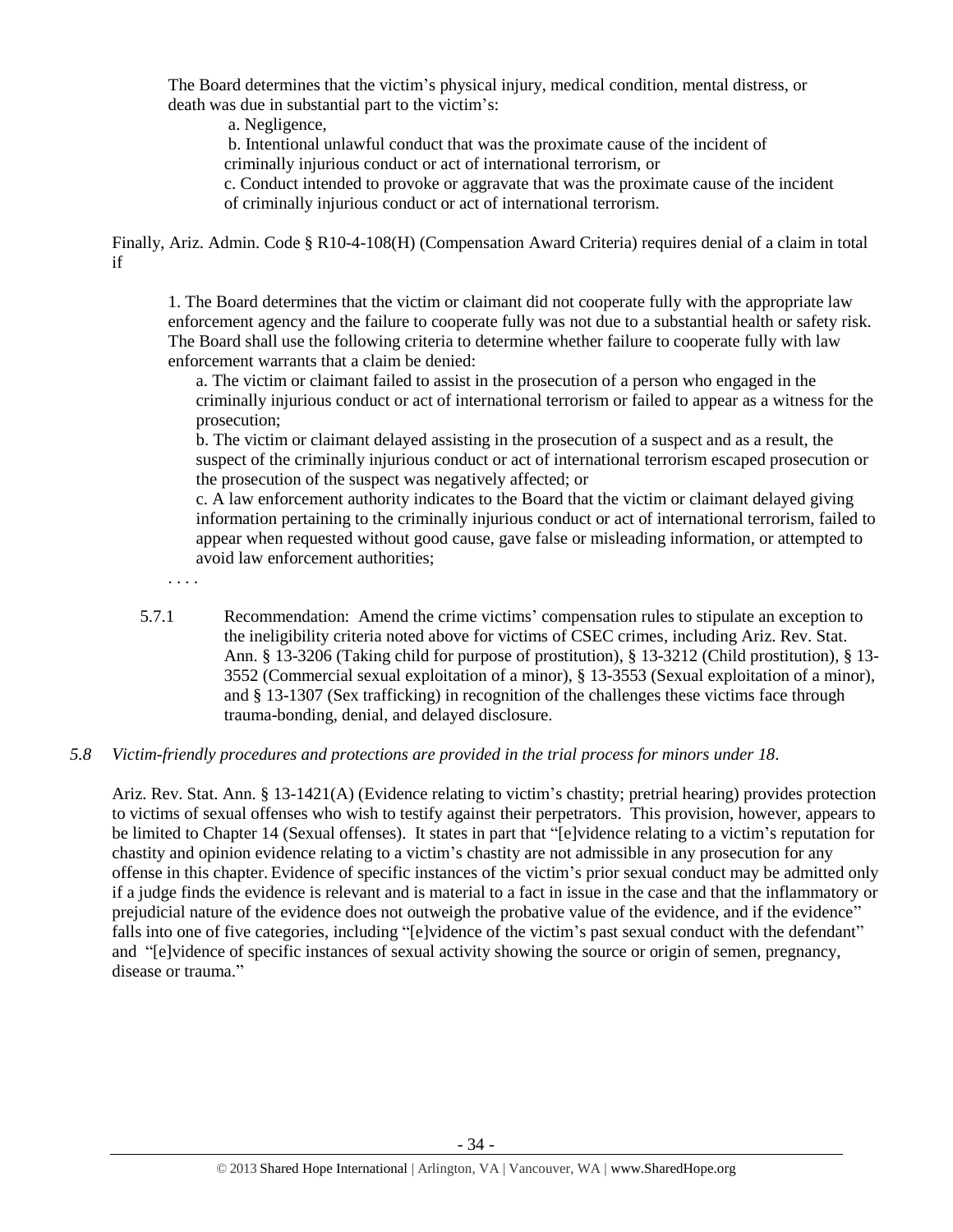Ariz. Rev. Stat. Ann. § 13-4253(A) (Out of court testimony; televised; recorded) provides authority for the court to order "the testimony of the minor [under 15<sup>54</sup>] be taken in a room other than the courtroom and be televised by closed circuit equipment in the courtroom to be viewed by the court and the finder of fact in the proceeding." Also, subsection  $(B)$ <sup>55</sup> permits the court to "order that the testimony of the minor be taken outside the courtroom and be recorded for showing in the courtroom before the court and the finder of fact in the proceeding." In either case, "[T]he minor shall not be required to testify in court at the proceeding for which the testimony was taken." Ariz. Rev. Stat. Ann. § 13-4253(C).

Ariz. Rev. Stat. Ann. § 13-4252 (Recording of testimony) also allows for the admissibility of recorded statements by a minor under 15 or a person who is developmentally disabled. However, the minor must still be available to testify. If the recording is admitted, "[E]ither party may call the minor to testify and the opposing party may cross-examine the minor."<sup>56</sup>

Under Ariz. Rev. Stat. Ann. § 13-4251, the article on child witnesses, which contains § 13-4252 and § 13-4253, "applies to the testimony or statements of a minor in criminal proceedings involving acts committed against the minor or involving acts witnessed by the minor whether or not those acts are charged and in civil proceedings including proceedings involving a dependency or a termination of parental rights."

A court appointed special advocate program is established in Ariz. Rev. Stat. Ann. § 8-523. Ariz. Rev. Stat. Ann. § 8-221(I) states in part that "[i]n all juvenile court proceedings in which the dependency petition includes an allegation that the juvenile is abused or neglected, the court shall appoint a guardian ad litem to protect the juvenile's best interests. This guardian may be an attorney or a court appointed special advocate."

5.8.1 Recommendation: Amend Ariz. Rev. Stat. Ann. § 13-1421 (Evidence relating to victim's chastity; pretrial hearing) to permit application of the "rape shield law" to cases in which a victim of sex trafficking of a minor under Ariz. Rev. Stat. Ann. § 13-1307(B) or under § 13- 3552 (Commercial sexual exploitation of a minor), § 13-3553 (Sexual exploitation of a minor), § 13-3212 (Child prostitution), or § 13-3206 (Taking child for purpose of prostitution) is testifying against the trafficker.

<sup>54</sup> Ariz. Rev. Stat. Ann. § 13-4251(B).

<sup>55</sup> In *State v. Vincent*, 768 P.2d 150, 161 (Ariz. 1989), the Supreme Court of Arizona strictly limited the applicability of this provision: "Thus, we hold, section 13-4253(B) requires the trial judge to condition the substitution of videotaped testimony for live testimony upon an individualized showing of necessity." With regard to the question of whether "even an individualized showing of probable trauma to a child witness justif[ied] abridgment of the defendant's constitutional right to a face-to-face courtroom encounter," *id.*, the court held that "[a]n exception [to face-to-face testimony] exists . . . under both the state and federal constitutions, where the state sustains its burden of proving by an individualized showing to the trial court that face-to-face testimony would so traumatize a child witness as to prevent the child from reasonably communicating." *Id.* at 164. Even though the case focused on subsection (B), it is likely that the court's reasoning would also apply to subsection (A), since subsection (A) also denies face-to-face confrontation.

<sup>56</sup> In *State v. Taylor*, 2 P.3d 674, 677 (Ariz. Ct. App. 1999) (citation omitted), an Arizona Court of Appeals held Ariz. Rev. Stat. Ann. § 13-4252 "constitutional only if it can be construed as being consistent with the court's rules." In analyzing the statute, the court stated, "The statute creates additional procedural requirements for the admissibility of statements that would otherwise be admissible under the supreme court's rules and makes admissible statements that are excluded by the rules. Because § 13-4252 expands on, conflicts with, and engulfs the court's rules, it is unconstitutional." *Id*. at 678.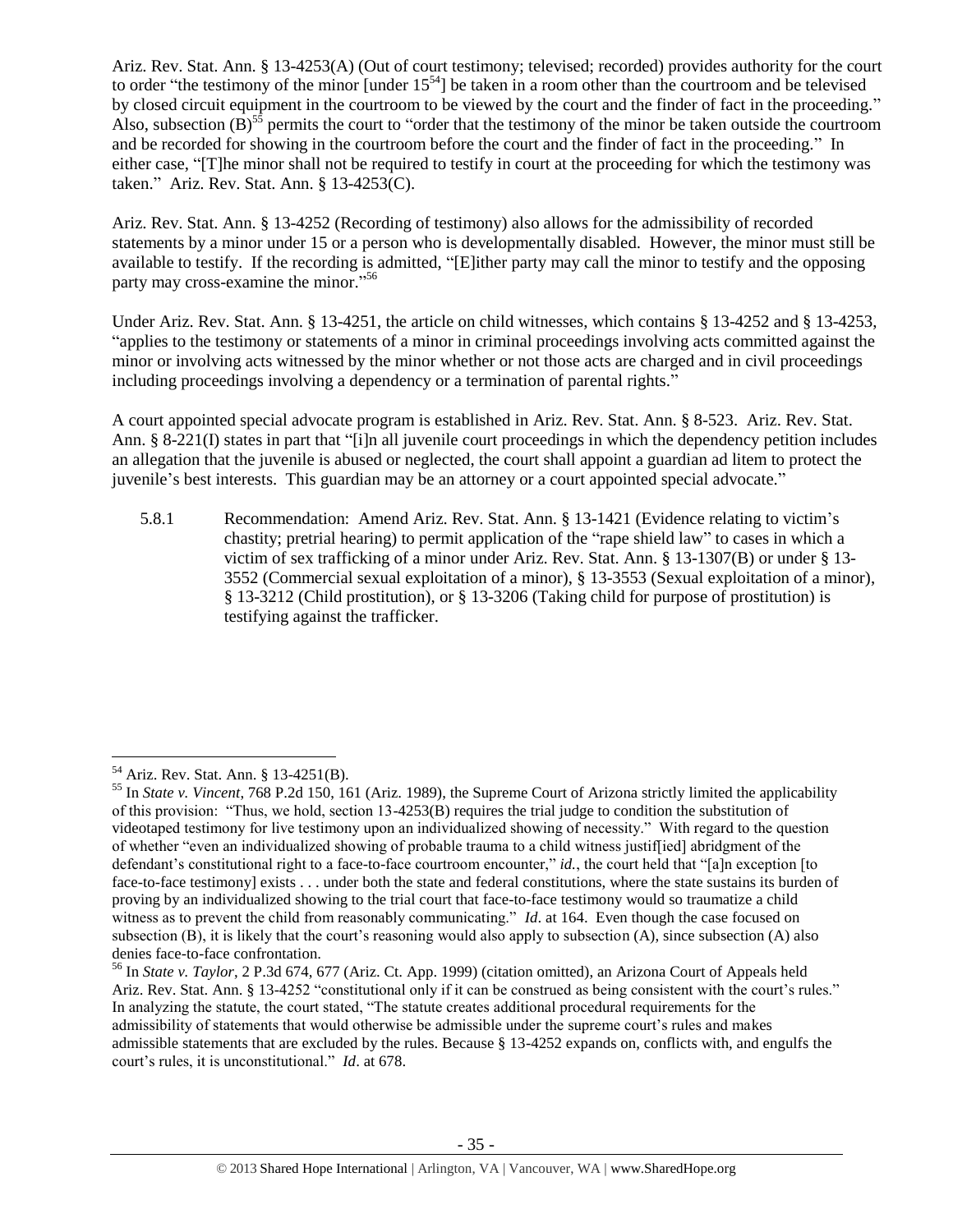*5.9 Expungement or sealing of juvenile delinquency records resulting from arrests or adjudications for prostitution-related offenses committed as a result of, or in the course of, the commercial sexual exploitation of a minor is available within a reasonable time after turning 18.*

Ariz. Rev. Stat. Ann. § 8-349(A) (Destruction of juvenile records; electronic research records) permits "[a] person who has been referred to juvenile court [to] apply for destruction of the person's juvenile court and department of juvenile corrections records" under certain conditions. For records that "concern a referral or citation that did not result in further action or that resulted in diversion, placement in a community based alternative program or an adjudication for an offense other than an offense listed in section 13-501, subsection A or  $B^{57}$  or title 28, chapter 4 [Driving under the influence]," the person must "certify under oath" that she is at least 18, "has not been convicted of a felony offense or adjudicated delinquent for an offense that would be an offense listed in section 13-501, subsection A or B or title 28, chapter 4," does not have a criminal charge pending, "has successfully completed all of the terms and conditions of court ordered probation or been discharged from the department of juvenile corrections pursuant to section 41-2820 on successful completion of the individualized treatment plan," and has paid in full all "restitution and monetary assessments." If the juvenile court finds all of the above to be true, and that "[t]he destruction of the records is in the interests of justice" and it "would further the rehabilitative process of the applicant," the juvenile court may order the records destroyed.

If, however, "the records concern a referral that resulted in an adjudication of delinquency for an offense not subject to" the provisions of this section set out above, the person must "certify under oath" that she is at least 25, "has not been convicted of a felony," does not have a criminal charge pending, "has successfully completed all of the terms and conditions of court ordered probation or been discharged from the department of juvenile corrections pursuant to section 41-2820 on successful completion of the individualized treatment plan," and has paid in full all "restitution and monetary assessments." "The juvenile court may order the destruction of records . . . if the county attorney does not object within ninety days after the date of the notice and the court finds" the above conditions to be true and that "[t]he destruction of the records is in the interests of justice" and the destruction of the records "would further the rehabilitative process of the applicant."

<sup>57</sup> Ariz. Rev. Stat. Ann. § 13-501 (Persons under eighteen years of age; felony charging) states,

A. The county attorney shall bring a criminal prosecution against a juvenile in the same manner as an adult if the juvenile is fifteen, sixteen or seventeen years of age at the time the alleged offense is committed and the juvenile is accused of any of the following offenses:

<sup>1.</sup> First degree murder in violation of section 13-1105.

<sup>2.</sup> Second degree murder in violation of section 13-1104.

<sup>3.</sup> Forcible sexual assault in violation of section 13-1406.

<sup>4.</sup> Armed robbery in violation of section 13-1904.

<sup>5.</sup> Any other violent felony offense.

<sup>6.</sup> Any felony offense committed by a chronic felony offender.

<sup>7.</sup> Any offense that is properly joined to an offense listed in this subsection.

B. Except as provided in subsection A of this section, the county attorney may bring a criminal prosecution against a juvenile in the same manner as an adult if the juvenile is at least fourteen years of age at the time the alleged offense is committed and the juvenile is accused of any of the following offenses:

<sup>1.</sup> A class 1 felony.

<sup>2.</sup> A class 2 felony.

<sup>3.</sup> A class 3 felony in violation of any offense in chapters 10 through 17 or chapter 19 or 23 of this title.

<sup>4.</sup> A class 3, 4, 5 or 6 felony involving a dangerous offense.

<sup>5.</sup> Any felony offense committed by a chronic felony offender.

<sup>6.</sup> Any offense that is properly joined to an offense listed in this subsection.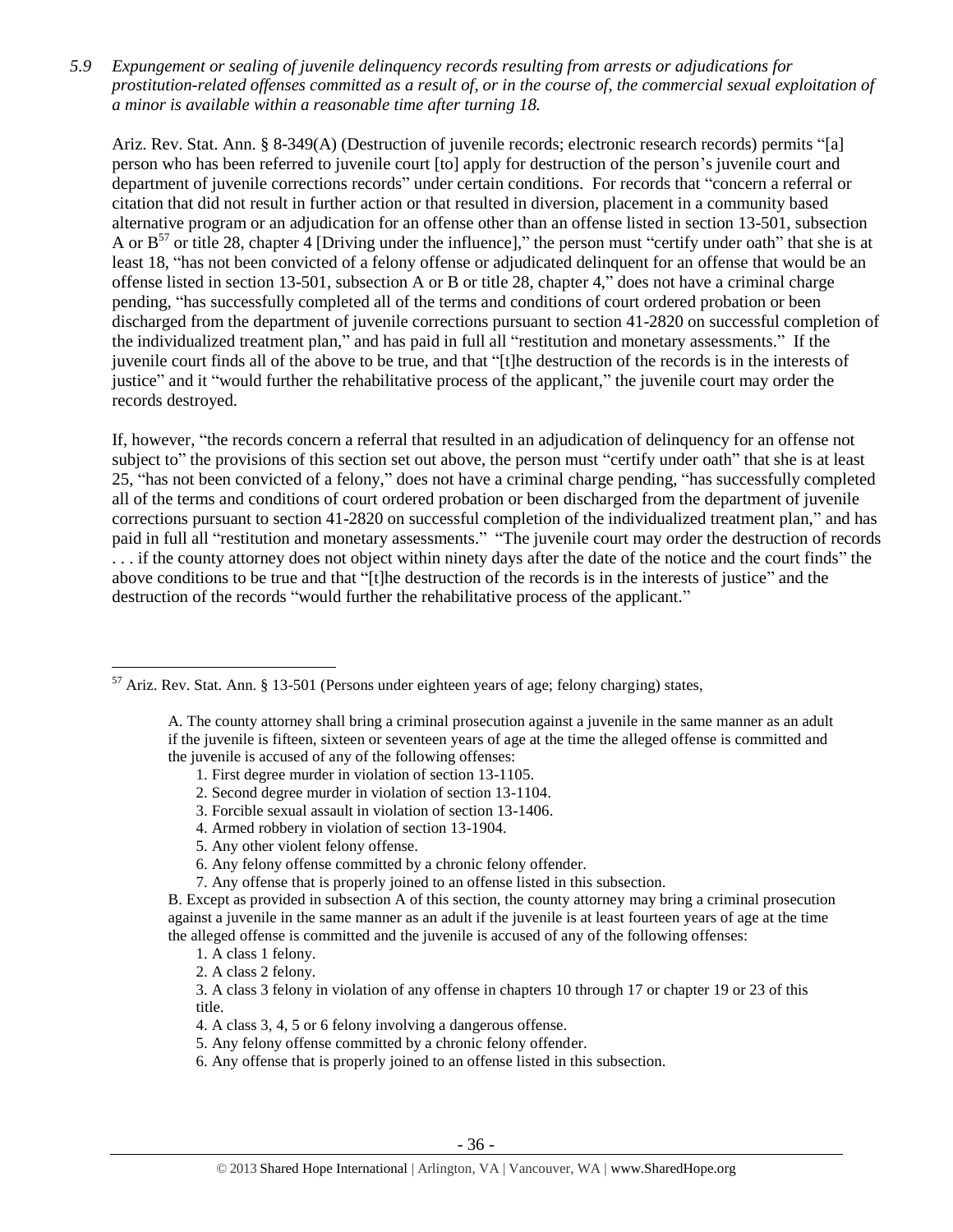Minor victims may be found guilty of crimes committed in the course of their victimization through prostitution, pornography, or sexual performance. Pursuant to Ariz. Rev. Stat. Ann. § 13-921 (Probation for defendants under eighteen years of age; dual adult juvenile probation), with certain exceptions, "If the court places a defendant on probation pursuant to this section, . . . [and] if the defendant successfully completes the terms and conditions of probation, the court may set aside the judgment of guilt, dismiss the information or indictment, expunge the defendant's record and order the person to be released from all penalties and disabilities resulting from the conviction."

*5.10 Victim restitution and civil remedies for victims of domestic minor sex trafficking or commercial sexual exploitation of children (CSEC) are authorized by law.* 

Mandatory restitution is specifically available in cases of sex trafficking through Ariz. Rev. Stat. Ann. § 13- 1309 (Restitution), which states that "[t]he court shall order restitution for any violation of section 13-1306 [Unlawfully obtaining labor or services], 13-1307 [Sex trafficking] or 13-1308 [Trafficking of persons for forced labor or services], including the greater of either the gross income or value to the defendant of the victim's labor or services or the value of the victim's labor as guaranteed under the minimum wage and overtime provisions of the fair labor standards act of 1938." Furthermore, under Ariz. Rev. Stat. Ann. § 13-807,

A defendant convicted in a criminal proceeding is precluded from subsequently denying in any civil proceeding brought by the victim or this state against the criminal defendant the essential allegations of the criminal offense of which he was adjudged guilty, including judgments of guilt resulting from no contest pleas. An order of restitution in favor of a person does not preclude that person from bringing a separate civil action and proving in that action damages in excess of the amount of the restitution order.

Ariz. Rev. Stat. Ann. § 13-804(A) (Restitution for offense causing economic loss; fine for reimbursement of public monies)<sup>58</sup> provides another form of discretionary restitution.

On a defendant's conviction for an offense causing economic loss to any person, the court, in its sole discretion, may order that all or any portion of the fine imposed be allocated as restitution to be paid by the defendant to any person who suffered an economic loss caused by the defendant's conduct. . . .

Domestic minor sex trafficking victims will probably have difficulty obtaining restitution under Ariz. Rev. Stat. Ann. § 13-804(A) because of its limitation to economic damages.

Under the racketeering provisions of Ariz. Rev. Stat. Ann. § 13-2314(A) (Racketeering; civil remedies by this state), "The attorney general or a county attorney may file an action in superior court on behalf of a person who sustains injury to his person, business or property by racketeering as defined by section 13-2301, subsection D, paragraph 4 or by a violation of section 13-2312 for the recovery of treble damages and the costs of the suit, including reasonable attorney fees, or to prevent, restrain, or remedy racketeering . . . ." Subsection (D) states that "[f]ollowing a determination of liability" the court can issue orders, including "[o]rdering the payment of treble damages to those persons injured by racketeering as defined by section 13-2301, subsection D, paragraph 4 or a violation of section 13-2312." Furthermore, "A civil action authorized by this section, including proceedings pursuant to chapter 39 of this title, is remedial and not punitive and does not limit and is not limited by any other previous or subsequent civil or criminal action under this title or any other provision of law. Civil remedies provided under this title are supplemental and not mutually exclusive." Ariz. Rev. Stat. Ann. § 13-  $2314(L)$ .

<sup>&</sup>lt;sup>58</sup> The text of Ariz. Rev. Stat. Ann. § 13-804 included here and elsewhere in this report includes amendments made by the passage of House Bill 2311 during the 1st Regular Session of the 51st Arizona Legislature.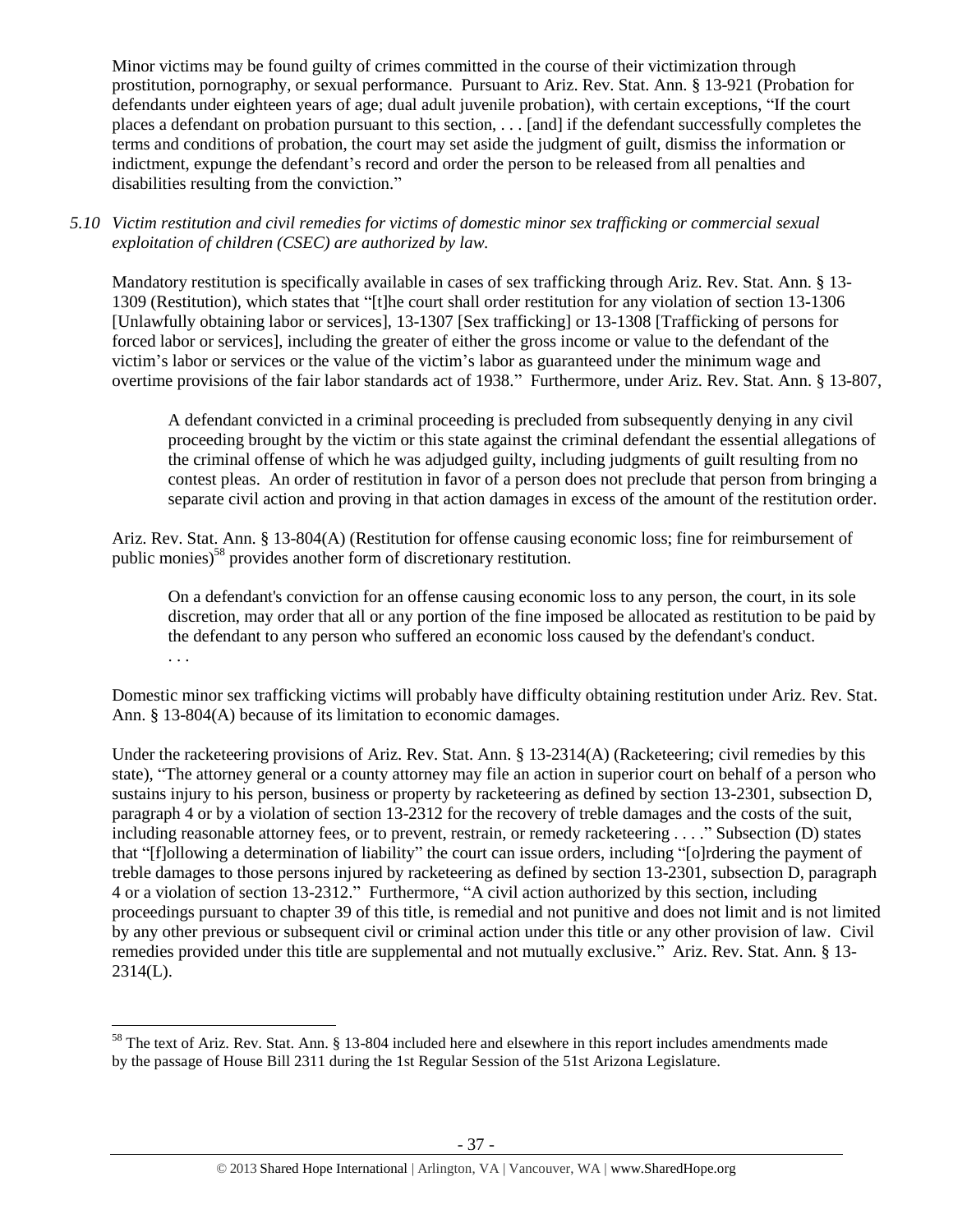Ariz. Rev. Stat. Ann. § 13-2314.04(A) (Racketeering; unlawful activity; civil remedies by private cause of action) states in part,

A person who sustains reasonably foreseeable injury to his person, business or property by a pattern of racketeering activity,<sup>59</sup> or by a violation of section 13-2312 involving a pattern of racketeering activity, may file an action in superior court for the recovery of up to treble damages and the costs of the suit, including reasonable attorney fees for trial and appellate representation.

The Arizona Crime Victims' Bill of Rights located in the State Constitution, art. II, sec. 2.1 includes in its list of victims' rights the right "[t]o receive prompt restitution from the person or persons convicted of the criminal conduct that caused the victim's loss or injury." However, as noted above, paragraph (C) of this section could operate as a barrier to identification of domestic minor sex trafficking victims as victims. It states, "(C) 'Victim' means a person against whom the criminal offense has been committed or, if the person is killed or incapacitated, the person's spouse, parent, child or other lawful representative, except if the person is in custody for an offense or is the accused."

*5.11 Statutes of limitations for civil and criminal actions for child sex trafficking or commercial sexual exploitation of children (CSEC) offenses are eliminated or lengthened sufficiently to allow prosecutors and victims a realistic opportunity to pursue criminal action and legal remedies.*

Ariz. Rev. Stat. Ann. § 13-2314(I) states in part, "[I]nitiation of civil proceedings related to violations of any offense included in the definition of racketeering in section 13-2301, subsection D, paragraph 4 or a violation of section 13-2312, including procedures pursuant to chapter 39 of this title, shall be commenced within seven years after actual discovery of the violation."

Ariz. Rev. Stat. Ann. § 13-2314.04 states in part, "Notwithstanding any law prescribing a lesser period but subject to subsection A of this section, the initiation of civil proceedings pursuant to this section shall be commenced within three years from the date the violation was discovered, or should have been discovered with reasonable diligence, and ten years after the events giving rise to the cause of action, whichever comes first."

Ariz. Rev. Stat. Ann. § 12-502 (Effect of minority or insanity) states that "[i]f a person entitled to bring an action other than those set forth in article 2 [Real actions] of this chapter is at the time the cause of action accrues either under eighteen years of age or of unsound mind, the period of such disability shall not be deemed a portion of the period limited for commencement of the action. Such person shall have the same time after removal of the disability which is allowed to others." Under Ariz. Rev. Stat. Ann. § 12-542 (Injury to person;

 $59$  Ariz. Rev. Stat. Ann. § 13-2314.04(T)(3) states,

 $\overline{a}$ 

3. "Pattern of racketeering activity" means either:

(a) At least two acts of racketeering as defined in section 13-2301, subsection D, paragraph 4, subdivision (b), item (iv), (v), (vi), (viii), (ix), (x), (xiii), (xv), (xvi), (xvii), (xviii), (xix), (xx), (xxiv) or (xxvi) that meet the following requirements:

- (ii) The acts of racketeering that are alleged as the basis of the claim were related to each other or to a common external organizing principle, including the affairs of an enterprise. Acts of racketeering are related if they have the same or similar purposes, results, participants, victims or methods of commission or are otherwise interrelated by distinguishing characteristics. (iii) The acts of racketeering that are alleged as the basis of the claim were continuous or exhibited the threat of being continuous.
- (b) A single act of racketeering as defined in section 13-2301, subsection D, paragraph 4, subdivision
- (b), item (i), (ii), (iii), (xi), (xii), (xiv), (xxi), (xxii), (xxiii), (xxv), (xxvii) or (xxviii).

<sup>(</sup>i) The last act of racketeering activity that is alleged as the basis of the claim occurred within five years of a prior act of racketeering.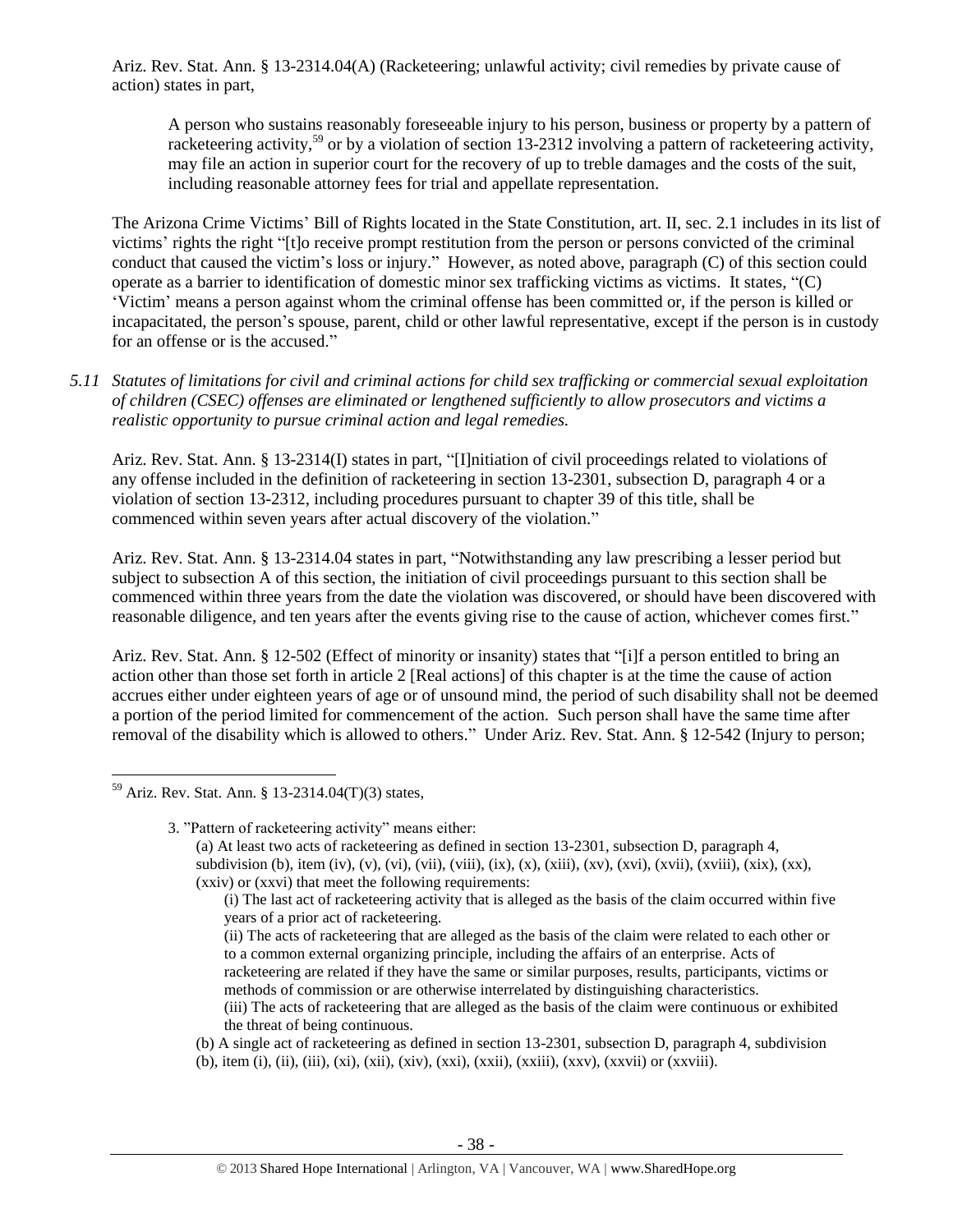injury when death ensues), "Except as provided in [section 12-551](https://www.lexis.com/research/buttonTFLink?_m=3850ce49001f84acbff8d5994c1b54a8&_xfercite=%3ccite%20cc%3d%22USA%22%3e%3c%21%5bCDATA%5bA.R.S.%20%a7%2012-542%5d%5d%3e%3c%2fcite%3e&_butType=4&_butStat=0&_butNum=2&_butInline=1&_butinfo=AZCODE%2012-551&_fmtstr=FULL&docnum=1&_startdoc=1&wchp=dGLzVtz-zSkAl&_md5=5a988684de5eb43898e3ea5c05f332b5) [Product liability] there shall be commenced and prosecuted within two years after the cause of action accrues, and not afterward, the following actions: 1. For injuries done to the person of another including causes of action for medical malpractice as defined in [section 12-561.](https://www.lexis.com/research/buttonTFLink?_m=3850ce49001f84acbff8d5994c1b54a8&_xfercite=%3ccite%20cc%3d%22USA%22%3e%3c%21%5bCDATA%5bA.R.S.%20%a7%2012-542%5d%5d%3e%3c%2fcite%3e&_butType=4&_butStat=0&_butNum=3&_butInline=1&_butinfo=AZCODE%2012-561&_fmtstr=FULL&docnum=1&_startdoc=1&wchp=dGLzVtz-zSkAl&_md5=cf55beb52a68b5852cb6837706118de9) 2. For injuries done to the person of another when death ensues from such injuries, which action shall be considered as accruing at the death of the party injured. . . ." Under Ariz. Rev. Stat. Ann. 12-550 (General limitation), "Actions other than for recovery of real property for which no limitation is otherwise prescribed shall be brought within four years after the cause of action accrues and not afterward." Finally, Ariz. Rev. Stat. Ann. § 12-511 states in part, "Notwithstanding [sections 12-505](https://www.lexis.com/research/buttonTFLink?_m=648458cdffb0e5e94f9be30d2fa43d52&_xfercite=%3ccite%20cc%3d%22USA%22%3e%3c%21%5bCDATA%5bA.R.S.%20%a7%2012-511%5d%5d%3e%3c%2fcite%3e&_butType=4&_butStat=0&_butNum=2&_butInline=1&_butinfo=AZCODE%2012-505&_fmtstr=FULL&docnum=1&_startdoc=1&wchp=dGLzVtz-zSkAl&_md5=ffa275be36922dc82ec072f8c76ed452) and [12-542,](https://www.lexis.com/research/buttonTFLink?_m=648458cdffb0e5e94f9be30d2fa43d52&_xfercite=%3ccite%20cc%3d%22USA%22%3e%3c%21%5bCDATA%5bA.R.S.%20%a7%2012-511%5d%5d%3e%3c%2fcite%3e&_butType=4&_butStat=0&_butNum=3&_butInline=1&_butinfo=AZCODE%2012-542&_fmtstr=FULL&docnum=1&_startdoc=1&wchp=dGLzVtz-zSkAl&_md5=616988ce61c3f4890008f3dbf172e956) if a defendant is charged by a criminal complaint or indictment the statute of limitations for any civil cause of action that is brought by a victim against the defendant for criminal conduct against the victim is extended for one year from the final disposition of the criminal proceedings, regardless of whether the defendant is convicted of criminal conduct against the victim." The provision defines "criminal conduct" to include

any act, including all preparatory offenses, in violation of section . . . 13-1304 [Kidnapping], 13-1404 [Sexual abuse], [13-1405](https://www.lexis.com/research/buttonTFLink?_m=648458cdffb0e5e94f9be30d2fa43d52&_xfercite=%3ccite%20cc%3d%22USA%22%3e%3c%21%5bCDATA%5bA.R.S.%20%a7%2012-511%5d%5d%3e%3c%2fcite%3e&_butType=4&_butStat=0&_butNum=13&_butInline=1&_butinfo=AZCODE%2013-1405&_fmtstr=FULL&docnum=1&_startdoc=1&wchp=dGLzVtz-zSkAl&_md5=86f6ff4f84d089090703b334fd908fe7) [Sexual conduct with a minor], [13-1406](https://www.lexis.com/research/buttonTFLink?_m=648458cdffb0e5e94f9be30d2fa43d52&_xfercite=%3ccite%20cc%3d%22USA%22%3e%3c%21%5bCDATA%5bA.R.S.%20%a7%2012-511%5d%5d%3e%3c%2fcite%3e&_butType=4&_butStat=0&_butNum=14&_butInline=1&_butinfo=AZCODE%2013-1406&_fmtstr=FULL&docnum=1&_startdoc=1&wchp=dGLzVtz-zSkAl&_md5=8930b42b74160f3a33f835415f69c5f9) [Sexual assault], [13-1410](https://www.lexis.com/research/buttonTFLink?_m=648458cdffb0e5e94f9be30d2fa43d52&_xfercite=%3ccite%20cc%3d%22USA%22%3e%3c%21%5bCDATA%5bA.R.S.%20%a7%2012-511%5d%5d%3e%3c%2fcite%3e&_butType=4&_butStat=0&_butNum=15&_butInline=1&_butinfo=AZCODE%2013-1410&_fmtstr=FULL&docnum=1&_startdoc=1&wchp=dGLzVtz-zSkAl&_md5=d8ddf0caf98423ad6e77d336a353d669) [Molestation of a child][, 13-1417](https://www.lexis.com/research/buttonTFLink?_m=648458cdffb0e5e94f9be30d2fa43d52&_xfercite=%3ccite%20cc%3d%22USA%22%3e%3c%21%5bCDATA%5bA.R.S.%20%a7%2012-511%5d%5d%3e%3c%2fcite%3e&_butType=4&_butStat=0&_butNum=16&_butInline=1&_butinfo=AZCODE%2013-1417&_fmtstr=FULL&docnum=1&_startdoc=1&wchp=dGLzVtz-zSkAl&_md5=b46b123baab2c9a35c00418fd097f1e2) [Continuous sexual abuse of a child][, 13-2314.04](https://www.lexis.com/research/buttonTFLink?_m=648458cdffb0e5e94f9be30d2fa43d52&_xfercite=%3ccite%20cc%3d%22USA%22%3e%3c%21%5bCDATA%5bA.R.S.%20%a7%2012-511%5d%5d%3e%3c%2fcite%3e&_butType=4&_butStat=0&_butNum=17&_butInline=1&_butinfo=AZCODE%2013-2314.04&_fmtstr=FULL&docnum=1&_startdoc=1&wchp=dGLzVtz-zSkAl&_md5=cbb802a51819057aa3017cae57c46b03) [Racketeering], ... [13-3552](https://www.lexis.com/research/buttonTFLink?_m=648458cdffb0e5e94f9be30d2fa43d52&_xfercite=%3ccite%20cc%3d%22USA%22%3e%3c%21%5bCDATA%5bA.R.S.%20%a7%2012-511%5d%5d%3e%3c%2fcite%3e&_butType=4&_butStat=0&_butNum=23&_butInline=1&_butinfo=AZCODE%2013-3552&_fmtstr=FULL&docnum=1&_startdoc=1&wchp=dGLzVtz-zSkAl&_md5=23bf5ab5ae03efbab9b520703402f7e0) [Commercial sexual exploitation of a minor], [13-3553](https://www.lexis.com/research/buttonTFLink?_m=648458cdffb0e5e94f9be30d2fa43d52&_xfercite=%3ccite%20cc%3d%22USA%22%3e%3c%21%5bCDATA%5bA.R.S.%20%a7%2012-511%5d%5d%3e%3c%2fcite%3e&_butType=4&_butStat=0&_butNum=24&_butInline=1&_butinfo=AZCODE%2013-3553&_fmtstr=FULL&docnum=1&_startdoc=1&wchp=dGLzVtz-zSkAl&_md5=2a2d072894ade1cb3044af40adaf308b) [Sexual exploitation of a minor], [13-](https://www.lexis.com/research/buttonTFLink?_m=648458cdffb0e5e94f9be30d2fa43d52&_xfercite=%3ccite%20cc%3d%22USA%22%3e%3c%21%5bCDATA%5bA.R.S.%20%a7%2012-511%5d%5d%3e%3c%2fcite%3e&_butType=4&_butStat=0&_butNum=25&_butInline=1&_butinfo=AZCODE%2013-3554&_fmtstr=FULL&docnum=1&_startdoc=1&wchp=dGLzVtz-zSkAl&_md5=8a8963fbd347969d652e4359cec368b9) [3554](https://www.lexis.com/research/buttonTFLink?_m=648458cdffb0e5e94f9be30d2fa43d52&_xfercite=%3ccite%20cc%3d%22USA%22%3e%3c%21%5bCDATA%5bA.R.S.%20%a7%2012-511%5d%5d%3e%3c%2fcite%3e&_butType=4&_butStat=0&_butNum=25&_butInline=1&_butinfo=AZCODE%2013-3554&_fmtstr=FULL&docnum=1&_startdoc=1&wchp=dGLzVtz-zSkAl&_md5=8a8963fbd347969d652e4359cec368b9) [Luring a minor for sexual exploitation], . . . 13-3601 [Domestic violence] or 13-3601.02 [Aggravated domestic violence].

Ariz. Rev. Stat. Ann. § 13-107 (Time limitations) outlines statutes of limitations for prosecution of any crime. Under subsection A, "A prosecution for any homicide, any offense that is listed in chapter 14 [Sexual offenses] or 35.1 [Sexual exploitation of children] of this title and that is a class 2 felony, any violent sexual assault pursuant to section 13-1423, . . . or any attempt to commit an offense listed in this subsection may be commenced at any time." Under subsection (B), the statute of limitations for class 2 to class 6 felonies is seven years. The statute of limitations for misdemeanors is one year. Subsection (F) states that "[t]he time limitation within which a prosecution of a class 6 felony shall commence shall be determined pursuant to subsection B, paragraph 1 of this section, irrespective of whether a court enters a judgment of conviction for or a prosecuting attorney designates the offense as a misdemeanor."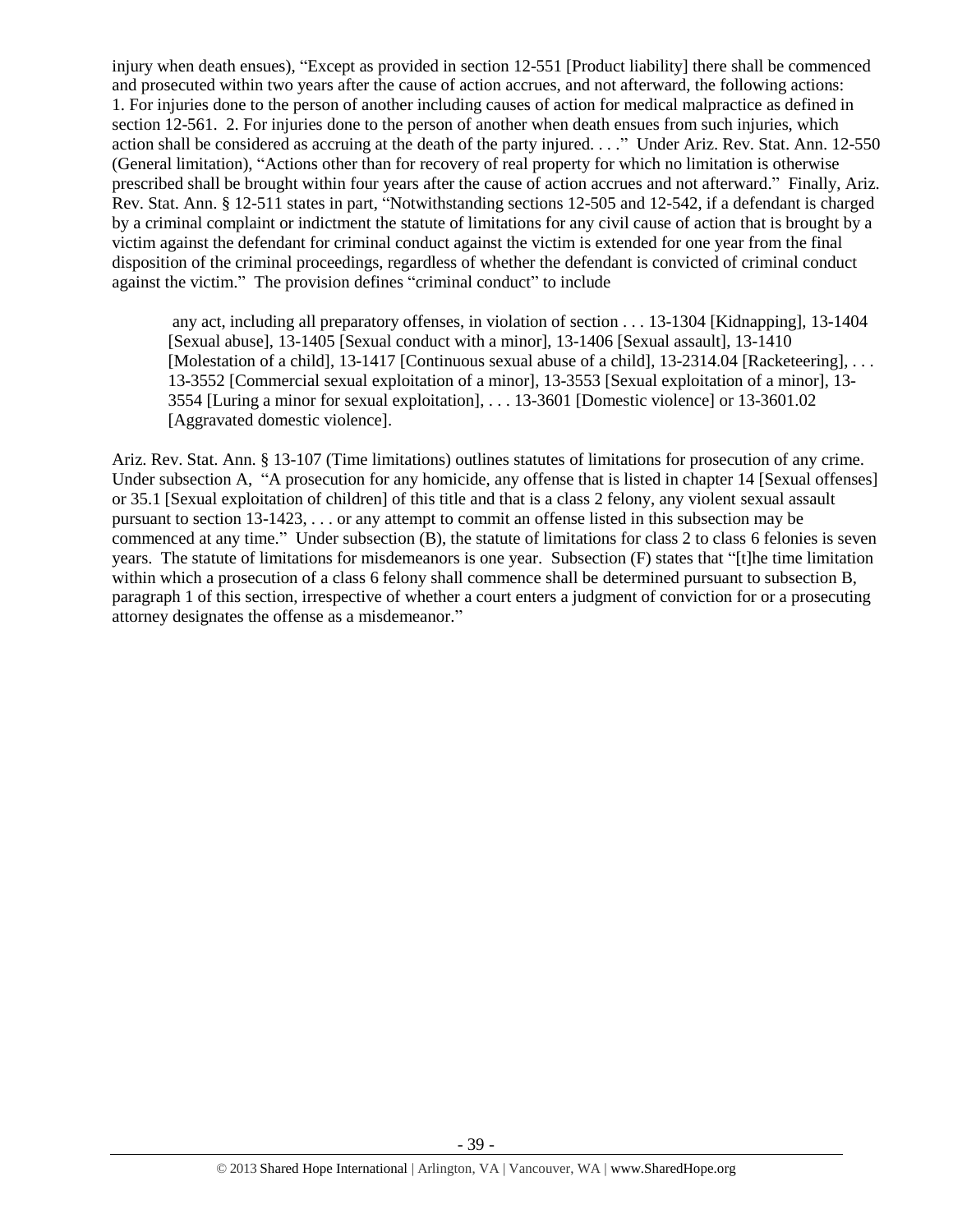#### **FRAMEWORK ISSUE 6: CRIMINAL JUSTICE TOOLS FOR INVESTIGATION AND PROSECUTIONS**

## *Legal Components:*

- *6.1 Training on human trafficking and domestic minor sex trafficking for law enforcement is statutorily mandated or authorized.*
- *6.2 Single party consent to audio-taping is permitted in law enforcement investigations.*
- *6.3 Wiretapping is an available tool to investigate domestic minor sex trafficking.*
- *6.4 Using a law enforcement posing as a minor to investigate buying or selling of commercial sex acts is not a defense to soliciting, purchasing, or selling sex with a minor.*
- *6.5 Using the Internet to investigate buyers and traffickers is a permissible investigative technique.*
- *6.6 Law enforcement and child welfare agencies are mandated to promptly report missing and recovered children. \_\_\_\_\_\_\_\_\_\_\_\_\_\_\_\_\_\_\_\_\_\_\_\_\_\_\_\_\_\_\_\_\_\_\_\_\_\_\_\_\_\_\_\_\_\_\_\_\_\_\_\_\_\_\_\_\_\_\_\_\_\_\_\_\_\_\_\_\_\_\_\_\_\_\_\_\_\_\_\_\_\_\_\_\_\_\_\_\_\_\_\_\_\_*

# *Legal Analysis:*

 $\overline{a}$ 

*6.1 Training on human trafficking and domestic minor sex trafficking for law enforcement is statutorily mandated or authorized.*

Ariz. Rev. Stat. Ann. § 41-1781 (Training and education)<sup>60</sup> establishes a division of training and education for law enforcement personnel. Although training is not mandated, it is available through the Arizona Department of Public Safety/Arizona Law Enforcement Academy (ALEA), according to an ALEA representative. According to the basic curriculum guide for post-academy training, one of the stated objectives is to be able to identify examples of various crimes against children, including commercial sexual exploitation of a minor, sexual exploitation of a minor, dangerous crimes against children, child abuse, child neglect, public sexual indecency to a minor, sexual conduct with a minor, and child molestation.<sup>61</sup>

- 6.1.1 Recommendation: Enact a law that mandates or authorizes training specific to human trafficking and CSEC crimes in Arizona.
- *6.2 Single party consent to audiotaping is permitted in law enforcement investigations.*

Ariz. Rev. Stat. Ann. § 13-3005 (Interception of wire, electronic and oral communications; installation of pen register or trap and trace device) prohibits the interception of communications without consent of a party who is present at the communication. However, Ariz. Rev. Stat. Ann. § 13-3012(9) (Exemptions) expressly permits the interception of communications where a single party who is "a party to the communication or a person who is present during the communication" consents thereto, which allows law enforcement to intercept such communications outside the typically required court order. Ariz. Rev. Stat. Ann. § 13-3012(1) also exempts, among other things, the "interception of wire, electronic or oral communications, . . . the providing of information, facilities or technical assistance to an investigative or law enforcement officer pursuant to a subpoena or an ex parte order granted pursuant to sections 13-3010, 13-3015, 13-3016, 13-3017 and 13-3018 or an emergency interception made in good faith pursuant to section 13-3015, including any of the foregoing acts by a communication service provider or its officers, agents or employees."

Ariz. Rev. Stat. Ann. § 13-3010 provides procedures for an ex parte order for interception, stating in subsection A,

 $60$  Ariz. Rev. Stat. Ann. § 41-1781 is scheduled to be repealed on January 1, 2013.

<sup>61</sup> ARIZONA PEACE OFFICER STANDARDS & TRAINING BOARD, BASIC TRAINING CURRICULUM 23, *available at* http://www.aleaonline.org/docs/basic\_training\_2005.pdf (April 2004).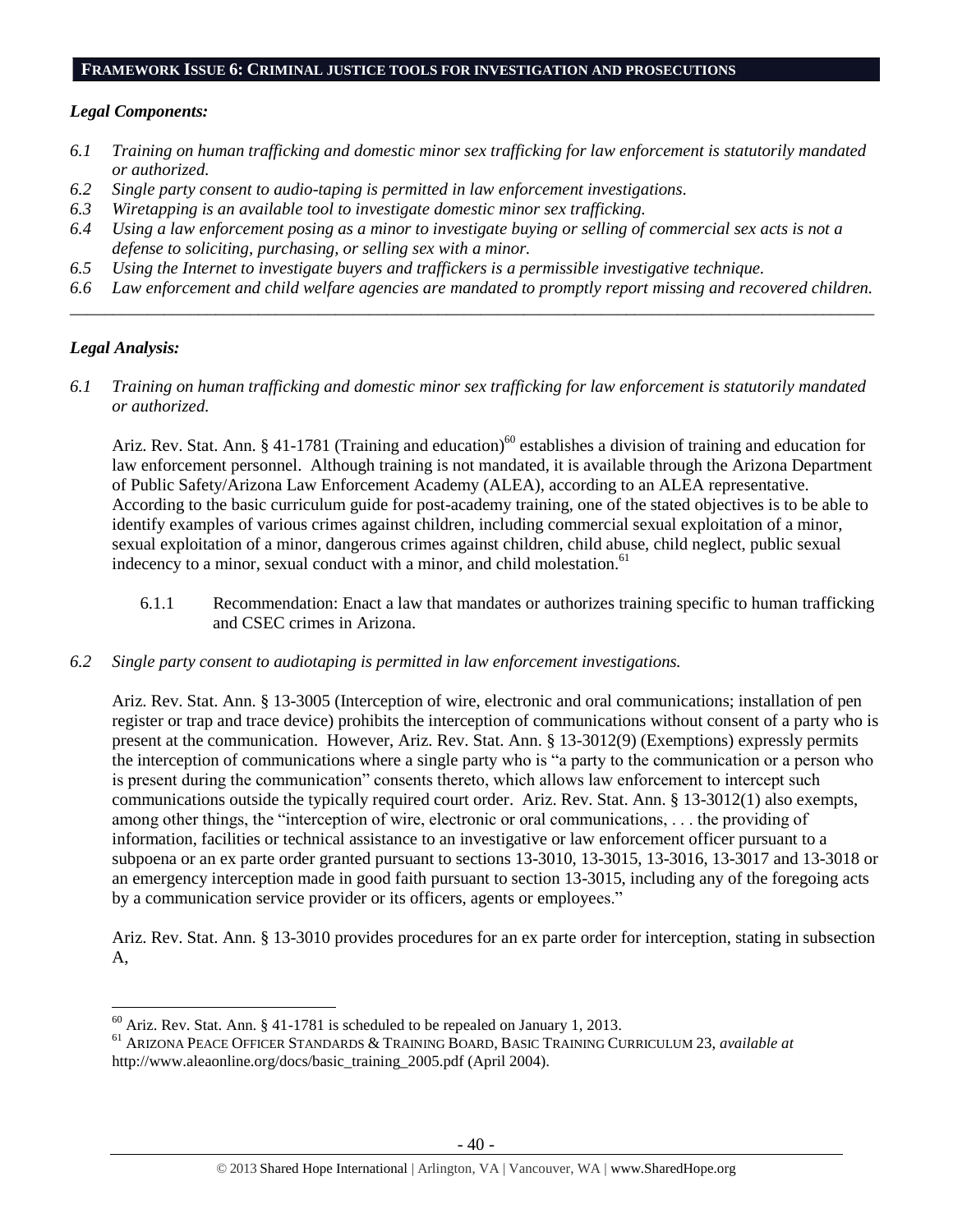A. On application of a county attorney, the attorney general or a prosecuting attorney whom a county attorney or the attorney general designates in writing, any justice of the supreme court, judge of the court of appeals or superior court judge may issue an ex parte order for the interception of wire, electronic or oral communications if there is probable cause to believe both:

1. A crime has been, is being or is about to be committed.

2. Evidence of that crime or the location of a fugitive from justice from that crime may be obtained by the interception.

"Crime" is defined in Ariz. Rev. Stat. Ann. § 13-3010(P) as meaning "murder, gaming, kidnapping, robbery, bribery, extortion, theft, an act in violation of chapter 23 of this title [Organized crime, fraud and terrorism], dealing in narcotic drugs, marijuana or dangerous drugs, sexual exploitation of children in violation of chapter 35.1 of this title or any felony that is dangerous to life, limb or property. Crime includes conspiracy to commit any of the offenses listed in this subsection."

Ariz. Rev. Stat. Ann. § 13-3015(A) (Emergency interception), states in part,

Notwithstanding any other provision of this chapter, if the attorney general or a county attorney or such prosecuting attorneys as they may designate in writing reasonably determines that an emergency situation exists involving immediate danger of death or serious physical injury to any person, and that such death or serious physical injury may be averted by interception of wire, electronic or oral communications before an order authorizing such interception can be obtained, the attorney general or a county attorney or his designee may specially authorize a peace officer or law enforcement agency to intercept such wire, electronic or oral communications.

If this provision is used, the person authorizing the emergency interception must apply "for an order authorizing the interception, in accordance with the provisions of section 13-3010. The application shall be made as soon as practicable, and in no event later than forty-eight hours after commencement of the emergency interception." Ariz. Rev. Stat. Ann. § 13-3015(B).

*6.3 Wiretapping is an available tool to investigate domestic minor sex trafficking.* 

Ex parte orders for intercepting communications require probable cause that "[a] crime has been, is being or is about to be committed" and that "[e]vidence of that crime or the location of a fugitive from justice from that crime may be obtained by the interception." Ariz. Rev. Stat. Ann. § 13-3010(A). Evidence gathered through an emergency interception may be admissible, although Ariz. Rev. Stat. Ann. § 13-3015(C) (Emergency interception) requires the prosecutor to request authorization within 48 hours of the emergency interception by stating, "If the prosecuting attorney fails to obtain an authorization within forty-eight hours after commencement of the emergency interception, or if authorization to intercept communications is denied, the interception shall immediately terminate and any communications intercepted without judicial authorization may not be used as evidence in any criminal or civil proceeding against any person."

*6.4 Using a law enforcement posing as a minor to investigate buying or selling of commercial sex acts is not a defense to soliciting, purchasing, or selling sex with a minor.*

Ariz. Rev. Stat. Ann. § 13-3212(A)(4), (C) (Child prostitution) states that a person who, among other things, knowingly causes a minor to engage in prostitution, "[r]eceiv[es] any benefit for or on account of procuring or placing a minor in any place or in the charge or custody of any person for the purpose of prostitution, or who knowingly engages in prostitution with a minor under 15 years of age or with a minor known to be 15, 16, or 17 years of age is prohibited from using as a defense "that the other person is a peace officer posing as a minor or a person assisting a peace officer posing as a minor."

Similar prohibitions on using such a defense to the prosecution of a trafficker or buyer of sex with a minor are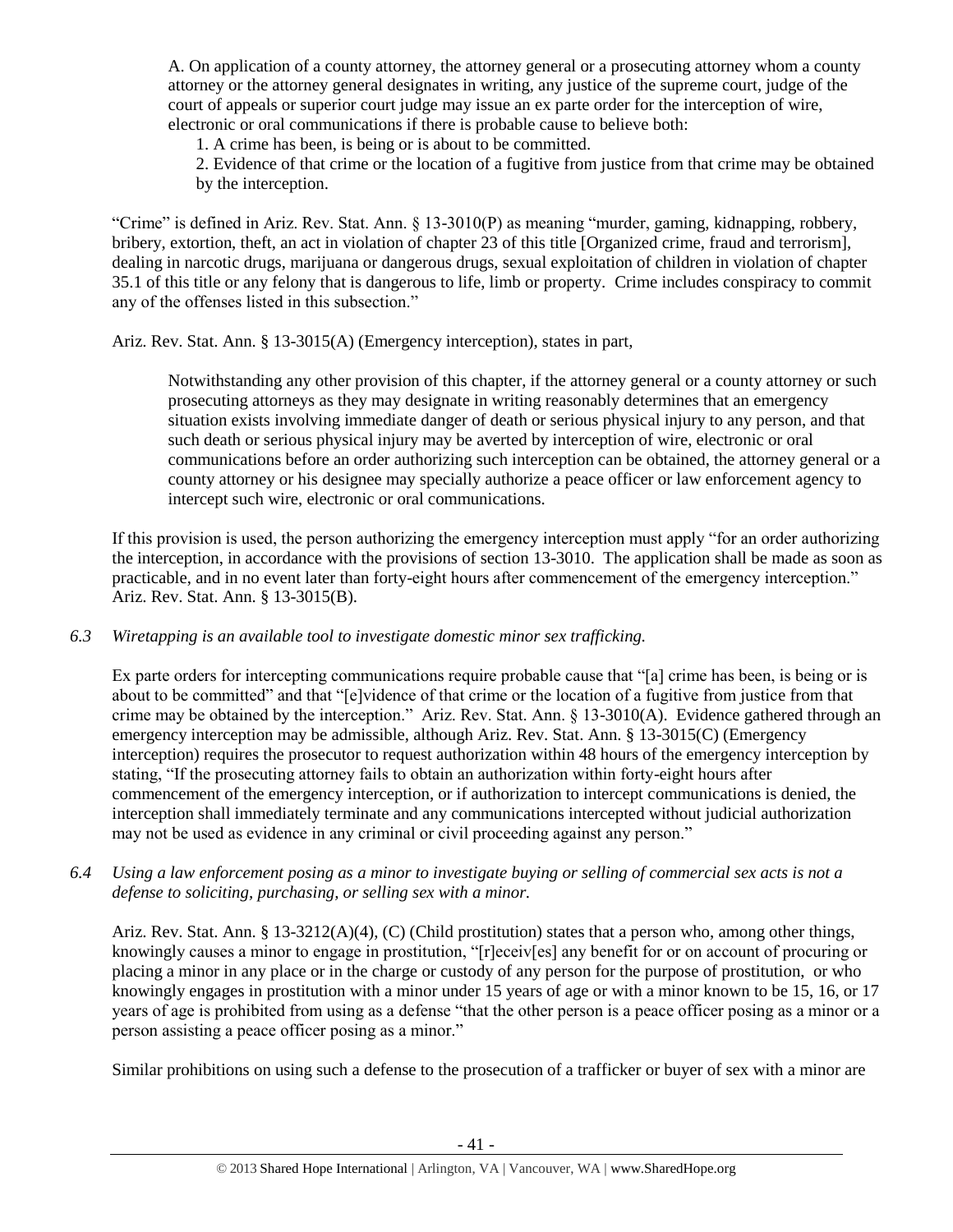found in Ariz. Rev. Stat. Ann. § 13-3560(B) (Aggravated luring a minor for sexual exploitation) and Ariz. Rev. Stat. Ann. § 13-3554(B) (Luring a minor for sexual exploitation). Ariz. Rev. Stat. Ann. § 13-3560(B) states, "It is not a defense to a prosecution for a violation of this section that the other person is not a minor or that the other person is a peace officer posing as a minor." Ariz. Rev. Stat. Ann. § 13-3554(B) states, "It is not a defense to a prosecution for a violation of this section that the other person is not a minor."

These methods of investigation are distinguished from entrapment by Ariz. Rev. Stat. Ann. § 13-206(C) (Entrapment), which states in part that "[a] person does not establish entrapment if the person was predisposed to commit the offense and the law enforcement officers or their agents merely provided the person with an opportunity to commit the offense. It is not entrapment for law enforcement officers or their agents merely to use a ruse or to conceal their identity."

# *6.5 Using the Internet to investigate buyers and traffickers is a permissible investigative technique.*

Ariz. Rev. Stat. Ann. § 13-3560(A) (Aggravated luring a minor for sexual exploitation) makes it a crime when a person "[k]nowing the character and content of the depiction, uses an electronic communication device to transmit at least one visual depiction of material that is harmful to minors for the purpose of initiating or engaging in communication with a recipient who the person knows or has reason to know is a minor" and "[b]y means of the communication, offers or solicits sexual conduct with the minor. The offer or solicitation may occur before, contemporaneously with, after or as an integrated part of the transmission of the visual depiction." Ariz. Rev. Stat. Ann. § 13-3560(B) states, "It is not a defense to a prosecution for a violation of this section that the other person is not a minor or that the other person is a peace officer posing as a minor."

# *6.6 Law enforcement and child welfare agencies are mandated to promptly report missing and recovered children.*

Ariz. Rev. Stat. Ann. § 8-810 (Missing children; notification; entry into databases) mandates reporting certain missing children by CPS, stating in relevant part in subsection A, "If child protective services receives a report made pursuant to section  $13-3620^{62}$  or receives information during the course of providing services that

. . . . . . . .

 $\overline{a}$ 

P. For purposes of this section:

. . . .

4. "Reportable offense" means any of the following:

 $62$  Ariz. Rev. Stat. Ann. § 13-3620 (Duty to report abuse, physical injury, neglect and denial or deprivation of medical or surgical care or nourishment of minors; medical records; exception; violation; classification; definitions) states,

A. Any person [as defined later in the statute] who reasonably believes that a minor is or has been the victim of physical injury, abuse, child abuse, a reportable offense or neglect that appears to have been inflicted on the minor by other than accidental means or that is not explained by the available medical history as being accidental in nature . . . shall immediately report or cause reports to be made of this information to a peace officer or to child protective services in the department of economic security, except if the report concerns a person who does not have care, custody or control of the minor, the report shall be made to a peace officer only. . . .

<sup>(</sup>a) Any offense listed in chapters 14 [Sexual offenses] and 35.1 [Sexual exploitation of children] of this title or section 13-3506.01 [Furnishing harmful items to minors; internet activity]. (b) Surreptitious photographing, videotaping, filming or digitally recording or viewing a minor pursuant to section 13–3019.

<sup>(</sup>c) Child prostitution pursuant to section 13-3212.

<sup>(</sup>d) Incest pursuant to section 13-3608.